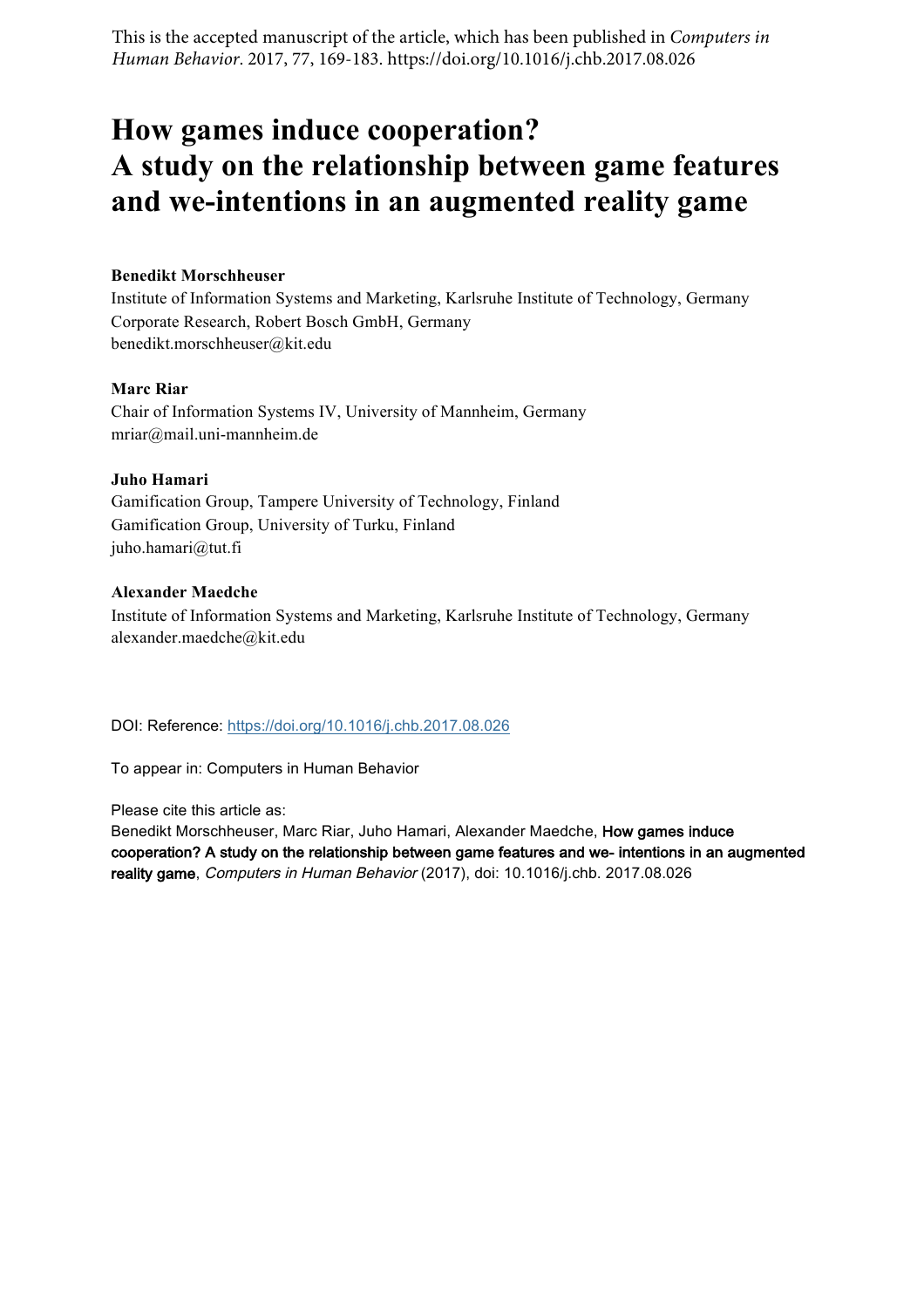# **How games induce cooperation? A study on the relationship between game features and we-intentions in an augmented reality game**

#### **Abstract**

Seamless cooperation between individuals is essentially a crucial aspect of any successful endeavor. A host of literature has been published in the academic realm about how cooperation could be cultivated. However, true cooperation often forms organically without external enforcement. Recently, there has been one special example of a context where cooperation seemed to have effortlessly sprung up between people who might not even have had previous connections. The context is *video/online games*; games such as *Ingress, Pokémon Go*, and *World of Warcraft* bind people together to work against insurmountable odds and to overcome jointly held challenges. Organizations of many types have recently begun to *gamify* their structures and services in order to cultivate such seamless cooperation. However, before this potential of games can be successfully wielded outside video games, we need to understand better how games are able to cultivate such cooperation. Therefore, in this study we investigate how games can induce and cultivate *we-intention* of working as a group. Specifically, we investigate how cooperative game features affect different forms of group dynamics and how they further translate into we-intentions. We employ data from users of the augmented reality game Ingress ( $N = 206$ ). The results show that cooperative game features induce we-intentions via positively increasing group norms, social identity, joint commitment, attitudes toward cooperation, and anticipated positive emotions. The findings imply that practitioners who are looking to increase cooperation should find that gamification inspired by cooperative game design is beneficial and preferable over individual-based gamification efforts.

**Keywords**: Gamification, cooperation, online games, location-based games, augmented reality, weintention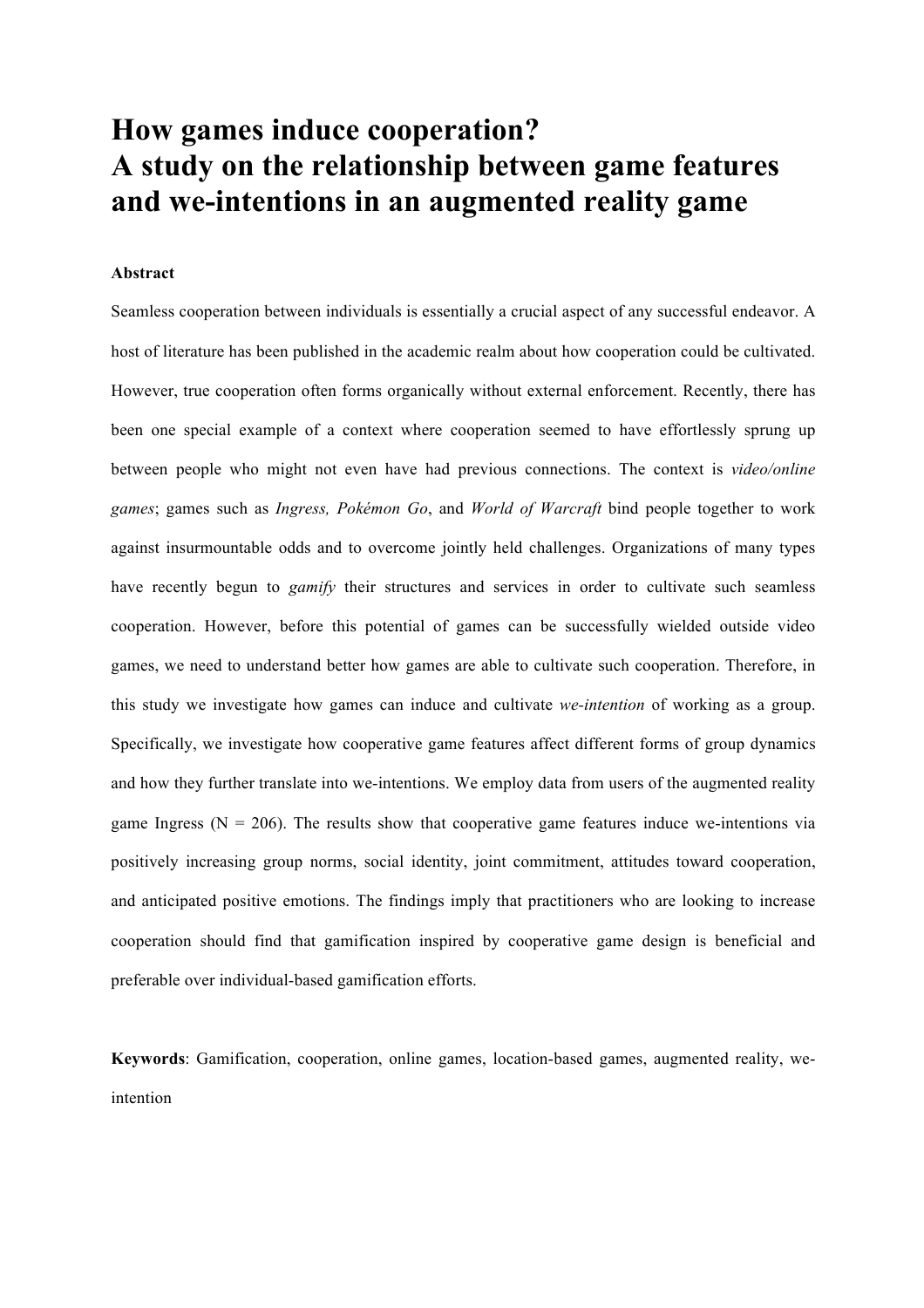## **1 Introduction**

Cooperation is an anchor of our society and a key ability of people, who are working, studying, and carrying out most leisure activities together to achieve shared goals. During the past decade, modern information & communication technologies (ICT) that digitally connect people around the globe have birthed completely new forms of cooperation in organizations and beyond. A large variety of *collaborative technologies*, such as online communities (Hutter, Hautz, Füller, Mueller, & Matzler 2011), crowdsourcing platforms (Geiger & Schader 2014), or instant messaging services (Shen, Cheung, & Lee 2013) have emerged that facilitate working together anytime and across geographical borders. However, many studies report that it is challenging to motivate people to adopt and use such collaborative technologies (Arazy, Gellatly, Brainin, & Nov 2016; Hutter et al. 2011; C.-P. Lin & Bhattacherjee 2008; K.-Y. Lin & Lu 2011; Wasko & Faraj 2005; Zhao & Zhu 2014). Thus, much work has sought to understand which factors drive people to cooperate (Bagozzi  $\&$ Dholakia 2002, 2006; Tsai & Bagozzi 2014) and how design features in information systems and services can support and cultivate cooperative behaviors (Jung, Schneider, & Valacich 2010; Straub, Gimpel, Teschner, & Weinhardt 2015; Valacich, Dennis, & Connolly 1994; Zhang, Venkatesh, & Brown 2011).

Concerning video games, it can be observed that, in many games, cooperation emerges effortlessly; people start to pool individual efforts, cooperate seamlessly even against the most unimaginable odds, and express strong enthusiasm while acting together  $(C.-H)$ . Chen, Sun,  $\&$ Hsieh 2008; Cole & Griffiths 2007; Ducheneaut, Yee, Nickell, & Moore 2006; Scharkow, Festl, Vogelgesang, & Quandt 2015; Teng & Chen 2014; Yee 2006). Thus, today, practitioners turn to games for inspiration on how to design information systems, services, and organizational structures more cooperatively (Bui, Veit, & Webster 2015; Morschheuser,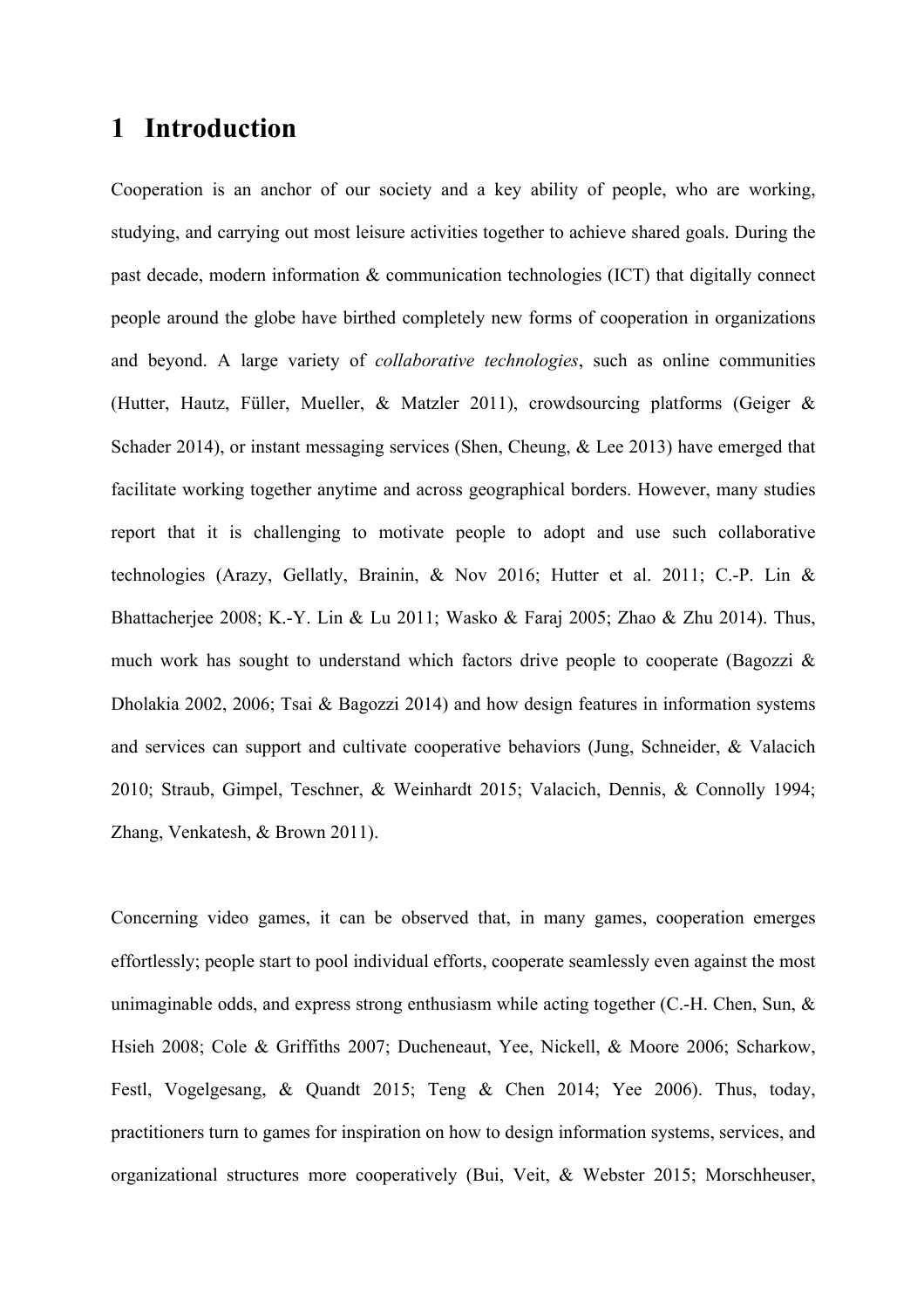Maedche, & Walter 2017b; Ribeiro, Farinha, Pereira, & Mira da Silva 2014; Schacht, & Maedche 2015; Thom, Millen, Dimicco, & Street 2012). This trend can be understood as part of the *gamification* movement, which represents the use of game elements and mechanics outside traditional video game environments (Hamari, Koivisto, & Sarsa 2014; Huotari & Hamari 2017). Initial empirical studies indicate that applying game mechanics and features of cooperative games, such as point systems that reward cooperation (Blohm, Bretschneider, Leimeister, & Krcmar 2011; Y. Chen & Pu 2014; Siu, Zook, & Riedl 2014; Thom et al. 2012), team competitions (Peng & Hsieh 2012; Chen & Pu 2014), or virtual worlds with avatars (Rico, Martínez-Muñoz, Alaman, Camacho, & Pulido 2011) can positively influence cooperation in various contexts. However, we still lack a comprehensive understanding of how games cultivate cooperation (Liu, Li, & Santhanam 2013; Hamari & Keronen 2017b; Morschheuser et al. 2017b), which keeps us from successful wielding the potential of cooperative games in gamification (Bui et al. 2015; Liu, Santhanam, & Webster 2017; Morschheuser, Hamari, & Koivisto 2017a).

Recently, the concept of *we-intentions* has gained attention in information system (IS) research concerning understanding cooperation with collaborative technologies. Compared to typically studied individual intentions, the concept of we-intention relies on the idea that true cooperation requires collective intentions and therefore cannot be analyzed only as the sum of individual intentions (Searle 1990; Tuomela 2000). The concept is increasingly gaining attention in IS research, in order to study cooperation and cooperative behaviors in online communities (Bagozzi & Dholakia 2002; Cheung & Lee 2010; Dholakia, Bagozzi, & Pearo 2004; Shen et al. 2013; Shen, Cheung, Lee, & Chen 2011; Tsai & Bagozzi 2014) and crowdsourcing systems (Bagozzi & Dholakia 2006; Shen, Lee, & Cheung 2014; Shen, Lee, Cheung, & Chen 2009). Owing to the strong similarities between such virtual communities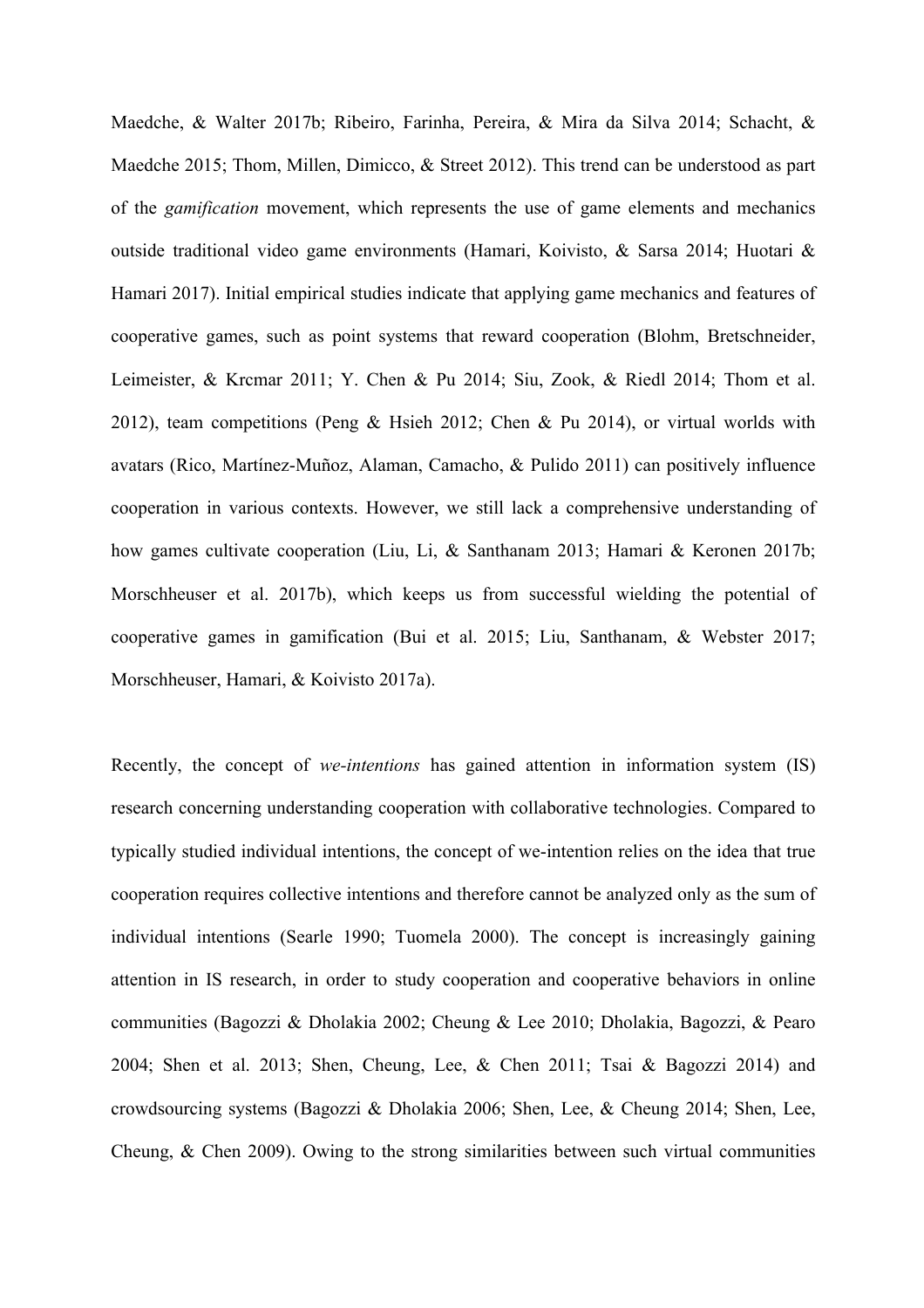and online games, this theoretical framework provides excellent support for investigating cooperation in games.

Therefore, in this paper, we empirically investigate how games cultivate we-intentions of working as a group by drawing on cooperation theory (Tuomela 2000) and particularly the concept of we-intentions (Bagozzi & Dholakia 2002; Tsai & Bagozzi 2014; Tuomela 2000). On the basis of survey data, gathered in the context of the augmented reality game Ingress that engages people in generating an interactive map with cultural points of interest, we seek to enhance current understandings of how engagement with cooperative game features induce we-intentions via *group dynamics*, such as group norms, positive and negative anticipated emotions, social identity, joint commitment, and attitudes toward cooperation. Further, we investigate whether engagement with individualistic game features – such as private badges, points or levels – that are currently often used in the context of collaborative technologies (Hamari et al. 2014; Morschheuser, Hamari, & Koivisto 2016) influence these effects. This paper summarizes this study's findings and discusses theoretical and practical implications.

## **2 Theoretical Background and Research Model**

#### **2.1 We-intentions and their antecedents**

Researchers have put much effort into theoretically conceptualizing and studying the phenomenon of *cooperation* from different perspectives, including philosophy (Gilbert 1989; Tuomela 2000), game theory (Nash 1953), and social psychology (Johnson 2003). Commonly, pure or *full-blown* cooperation is typically considered to consist of collective social actions, in which more than one person act jointly toward a common goal (e.g. carrying a table jointly) (Gilbert 1989; Tuomela 2000).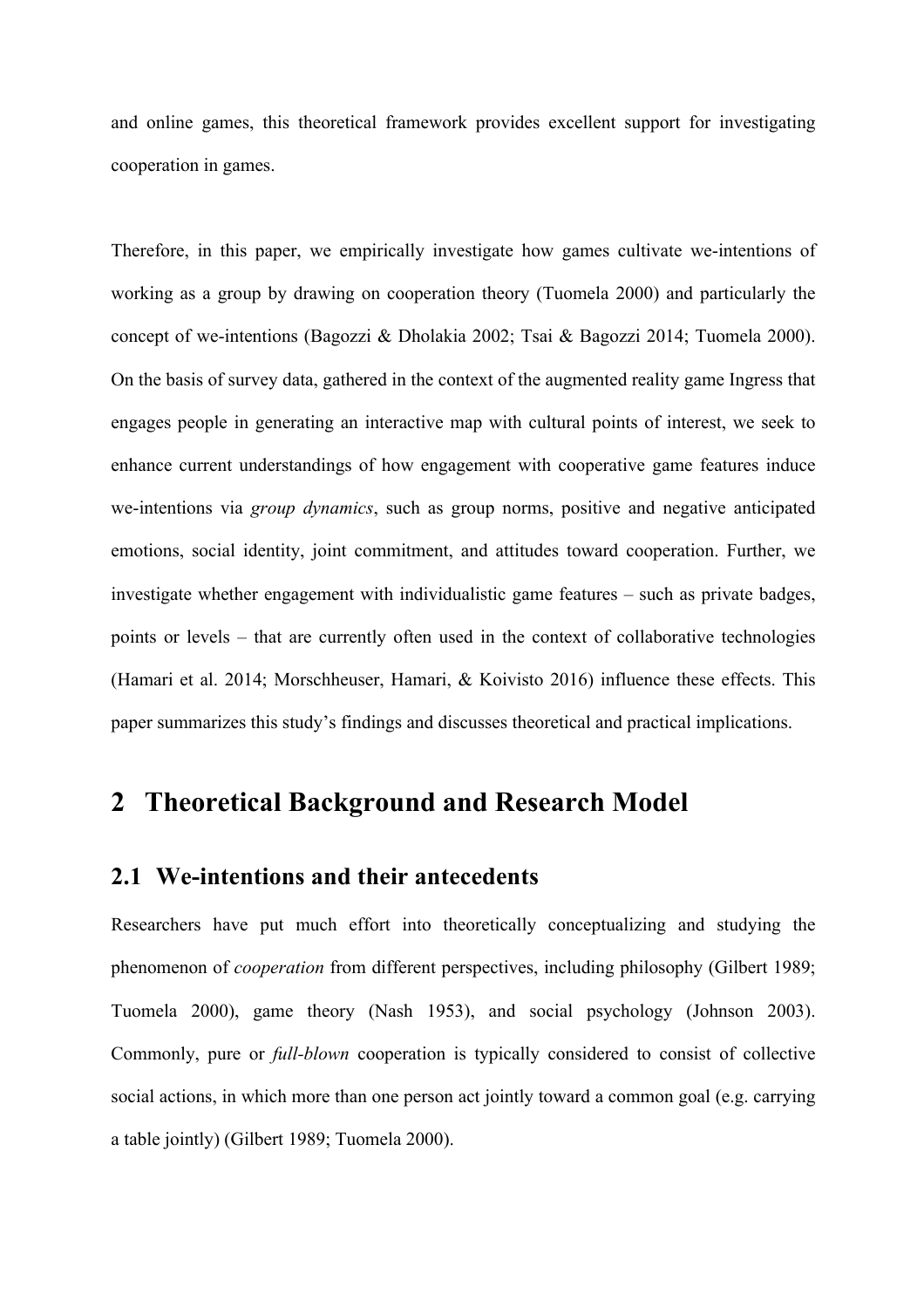According to Tuomela (2000, 2011), such cooperation is characterized and determined by a collective *we-intention* of group members towards a shared goal. Thus, recently, studies have commonly drawn on the concept of *we-intention* (Searle 1990; Tuomela 2000, 2011) to operationalize cooperation in groups. In contrast to typically investigated personal intentions, which capture individual commitment to an action, we-intentions involve a 'we-perspective', expressing a collective commitment to participate in a cooperative action (Bratman 1997; Searle 1990; Tuomela 2000, 2011). Therefore, we-intentions are explicitly formulated with reference to a collective entity of *we* or *us*, which expresses the intention to jointly perform an activity together with others: "We intend to do X jointly" (Bratman 1997; Searle 1990; Tuomela 2000, 2011).

Since the inception of these conceptualizations, the *we-intentions*-operationalization has been applied in the study of cooperation in several technology-mediated contexts, such as wikis, crowdsourcing platforms, instant messaging services, and other social communities (Bagozzi & Dholakia 2002, 2006; Shen et al. 2014; Tsai & Bagozzi 2014). These studies have shown that we-intention is a strong proximal determinant of cooperation and provides a more comprehensive explanation of user participation in group efforts than traditionally investigated personal intentions.

Although the adoption and use of collaborative technologies have been frequently investigated in IS research (C.-P. Lin & Bhattacherjee 2008; K.-Y. Lin & Lu 2011; Majchrzak, Rice, Malhotra, King, & Ba 2000), studies have mostly investigated individual intentions (*i-intentions*). The we-intention concept has been largely overlooked by the repetitive application of theories such as the technology acceptance model (Davis 1989), the theory of reasoned action (Fishbein & Ajzen 1975), and the theory of planned behavior (Ajzen 1991), all of which solely investigate intentions from an individual perspective.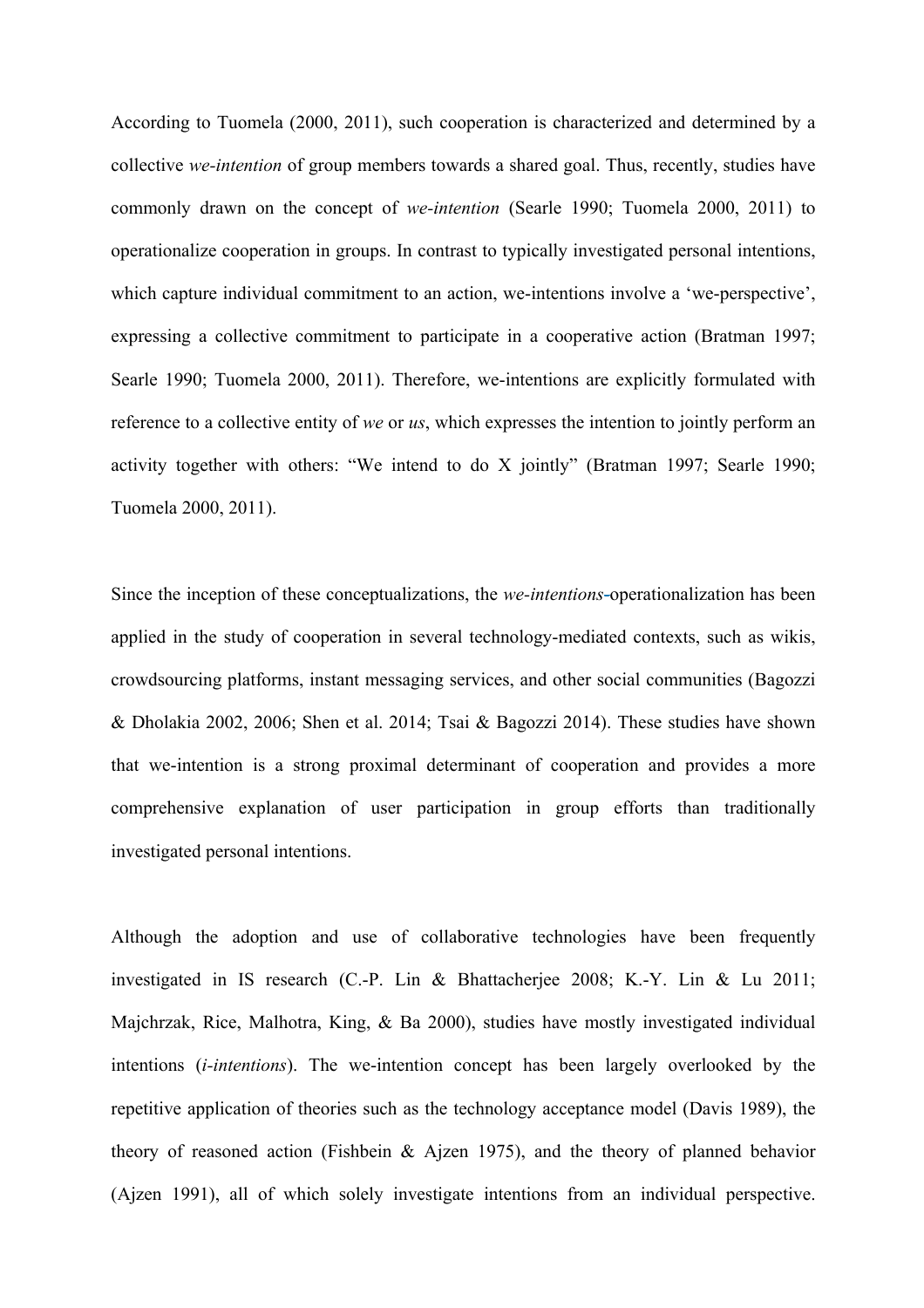However, it is obvious that participation and cooperation in online communities and other collaborative technologies are commonly a group activity. Typically, users adopt and use such technologies for a common reason or to achieve a shared goal. Thus, cooperation in such collaborative technologies is increasingly investigated through the concept of we-intention in recent IS research (De Oliveira & Huertas 2015; Shen et al. 2013; Tsai & Bagozzi 2014). Guided by Bagozzi and Dholakia (Bagozzi & Dholakia 2002, 2006; Dholakia et al. 2004; Tsai & Bagozzi 2014), a variety of efforts have been made to empirically investigate the cooperation of users in social communities, crowdsourcing approaches, or instant messaging services (Table 1). A synthesis of extant research indicates that individual factors, such as attitudes (Tsai & Bagozzi 2014) and anticipated emotions (Bagozzi & Dholakia 2002; Tsai & Bagozzi 2014) as well as social antecedents, such as joint commitment (Shen et al. 2014 2009; Tuomela 2000), social identity (Bagozzi & Dholakia 2002; Tsai & Bagozzi 2014), and group norms (Bagozzi & Dholakia 2002; Oliveira & Huertas 2015; Tsai & Bagozzi 2014) influence we-intentions to work together with collaborative technologies.

More importantly, it has remained unclear which features in these technologies are responsible for invoking we-intentions and how specific features can, in the end, engage more cooperation. Moreover, the particular context of cooperation in games and gamified approaches has been largely ignored in prior we-intention research.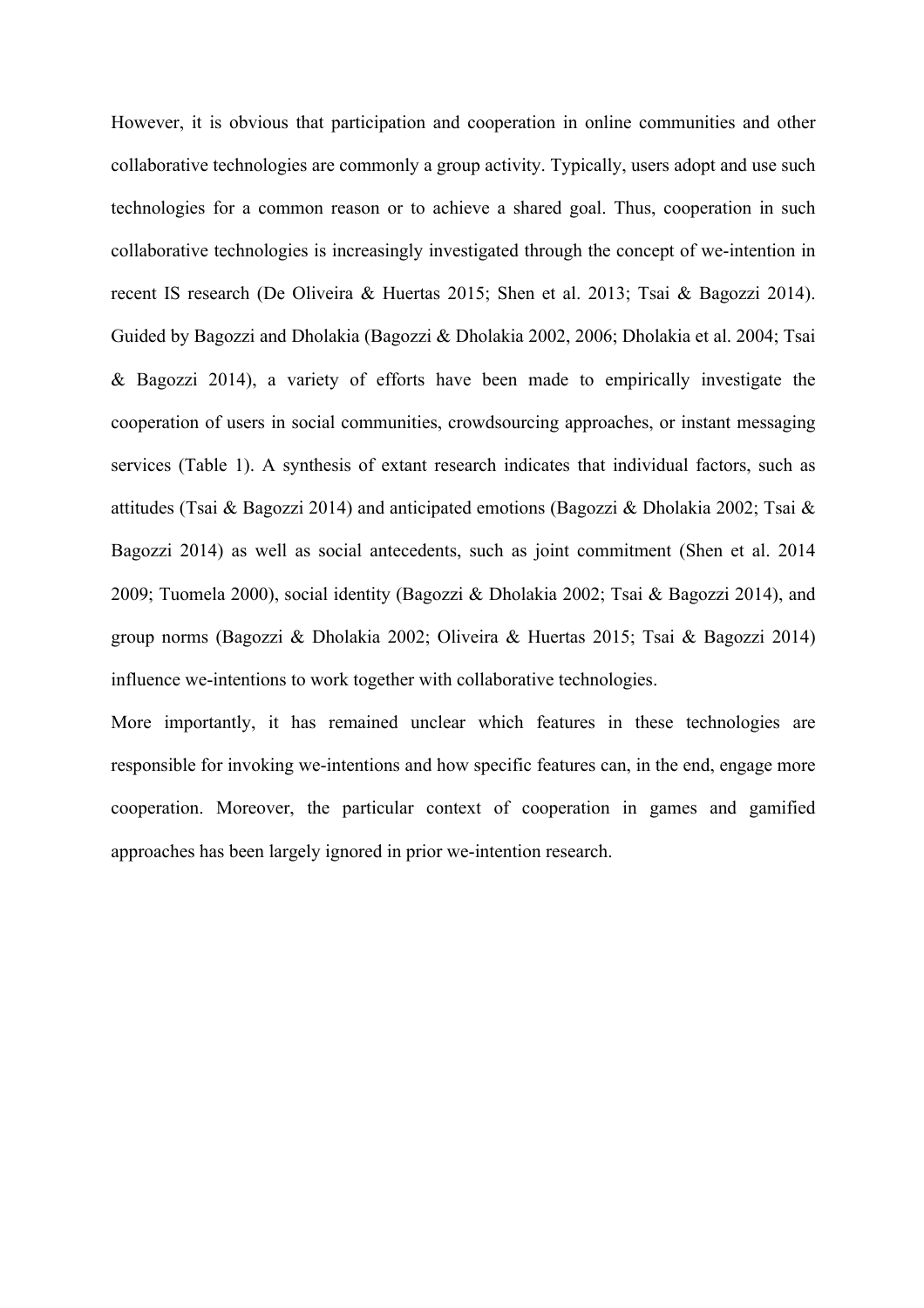|  |  |  |  |  |  |  | <b>Table 1:</b> We-intention and its antecedents in collaborative technologies |
|--|--|--|--|--|--|--|--------------------------------------------------------------------------------|
|--|--|--|--|--|--|--|--------------------------------------------------------------------------------|

| <b>Work</b>                        | Context                                                         | <b>Significant antecedents of we-intention</b>                                                                              |
|------------------------------------|-----------------------------------------------------------------|-----------------------------------------------------------------------------------------------------------------------------|
| De Oliveira &<br>Huertas 2015      | Participation in the social<br>network Facebook                 | Group norms, social identity, subjective<br>norms, social enhancement, maintaining<br>interpersonal interconnectivity       |
| Tsai & Bagozzi 2014                | Participation in a Chinese<br>social network                    | Group norms, subjective norms, social<br>identity, anticipated emotions, attitudes<br>toward contributing, desire           |
| Shen, Lee, &<br>Cheung 2014        | Crowdsourcing participation<br>in wikis                         | Commitment to the community, team trust                                                                                     |
| Shen, Cheung, &<br>Lee 2013        | Collaboration via instant<br>messaging                          | Group norms, social identity, perceived<br>critical mass                                                                    |
| Cheung, Chiu, & Lee<br>2011        | Participation in the social<br>network Facebook                 | Group norms, social enhancement,<br>entertainment value, maintaining<br>interpersonal interconnectivity, social<br>presence |
| Shen, Cheung, Lee,<br>& Chen 2011  | Collaboration via instant<br>messaging                          | Group norms, social identity, desire                                                                                        |
| Cheung & Lee 2010                  | Participation in the social<br>network Facebook                 | Social identity, subjective norms                                                                                           |
| Shen, Lee, Cheung,<br>& Chen 2009  | Crowdsourcing participation<br>in wikis                         | Joint commitment, mutual agreement,<br>personal outcome expectations, community-<br>related outcome expectations            |
| Bagozzi & Dholakia<br>2006         | Participation in Linux user<br>groups                           | Social identity, attitudes toward contributing,<br>negative anticipated emotions, perceived<br>behavioral control           |
| Dholakia, Bagozzi, &<br>Pearo 2004 | Participation in virtual<br>communities                         | Group norms, social identity, mutual<br>agreement, desire                                                                   |
| Bagozzi & Dholakia<br>2002         | Participation (chatting) in<br>different virtual<br>communities | Social identity, positive anticipated emotions,<br>desire                                                                   |

## **2.2 Cooperation and games**

Games are a pinnacle form of hedonic systems that invoke rich motivational experiences and excite masses of people (Hamari 2015a; Ryan, Rigby, & Przybylski 2006; Vesa, Hamari, Harviainen, & Warmelink 2017; Yee 2006). Since the first video games, researchers were fascinated by the psychological and behavioral outcomes of games and made efforts to understand the design characteristics, which are responsible for the rich motivational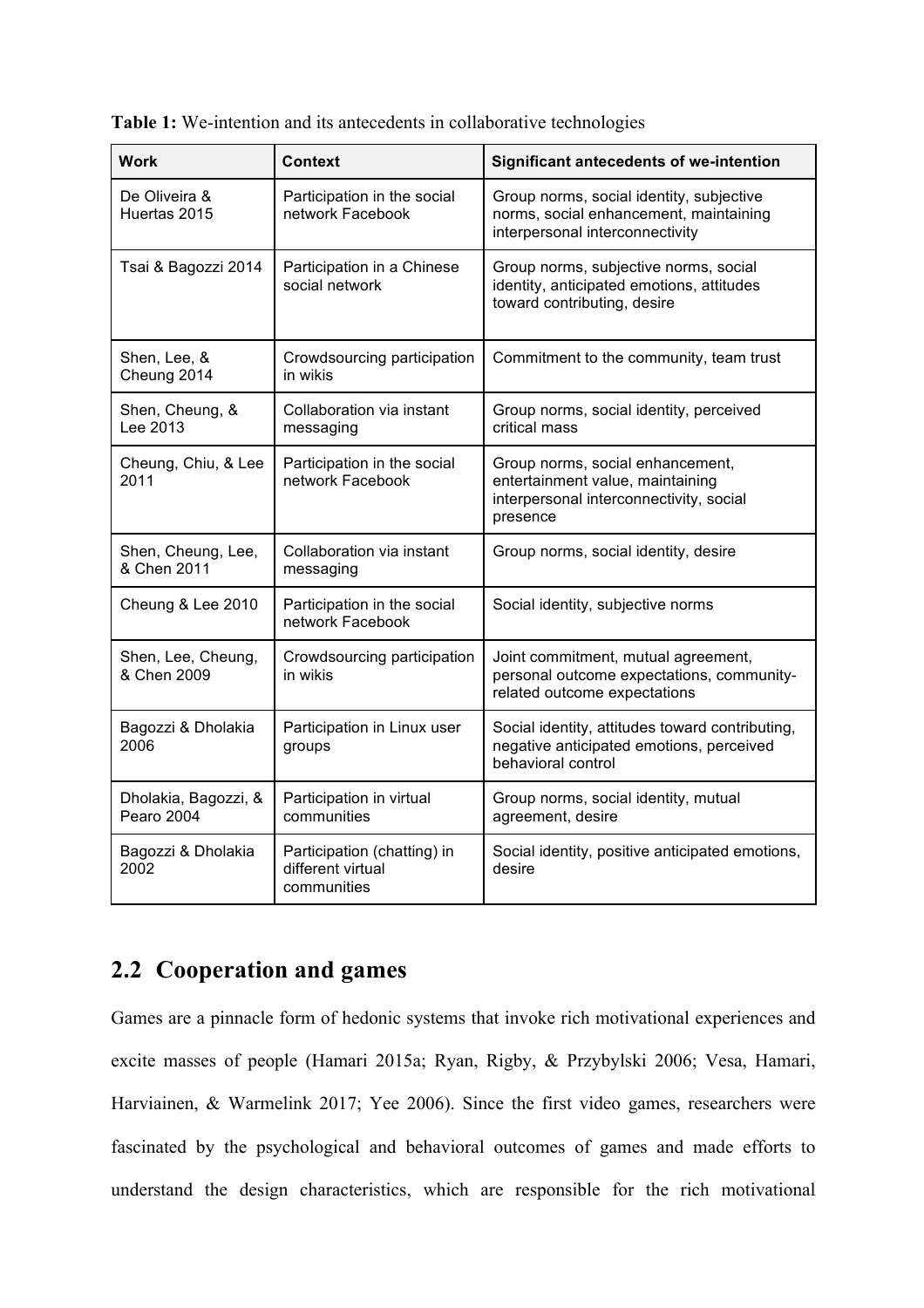experiences and the different behavioral effects of games (Choi & Kim 2004; Hamari & Keronen 2017b; Hamari & Tuunanen 2014; Malone 1981; Ryan et al. 2006; Yee 2006). One particular behavior that can be observed in many games is cooperation. Especially in the context of *online games* that utilize the internet to bring people together, cooperation seems to effortlessly spring up between people who might not even have had previous connections (Cole & Griffiths 2007; Velez & Ewoldsen 2013; Yee 2006).

Several studies have revealed that popular *online games*, such as World of Warcraft, Star Wars Galaxies, or Ultima Online attract masses of people by providing them with rich social experiences while playing together (Przybylski, Rigby, & Ryan 2010; Rigby & Ryan 2011; Yee 2006; Zhong 2011). Research has showed that players greatly enjoy the social interaction and cooperation in such games (Przybylski et al. 2010; Velez & Ewoldsen 2013; Yee 2006). In all these games, people help each other voluntarily to accomplish common missions and goals, strongly interact with one another to discuss in-game strategies and opportunities, share comprehensive knowledge about game contents in forums and wikis, and form groups (known as guilds, clans or factions) that persist over time. Further, several empirical studies in the context of video games and gamified systems highlight the positive effects of cooperation in games compared to competition. For instance, Y. Chen and Pu (2014), Marker and Staiano (2015), Peng and Hsieh (2012), and Plass et al. (2013) found that cooperative approaches can lead to higher engagement with games or gamified systems compared to competitive approaches. Positive effects on goal commitment (Peng & Hsieh 2012), motivation (Marker & Staiano 2015), and intentions to recommend a game (Plass et al. 2013) have also been found to be effects of games that are designed to support cooperation. However, little research has analyzed the design features and dynamics in games and gamified systems that enable and promote cooperation (Bui et al. 2015; Liu et al. 2013; Morschheuser et al. 2017b).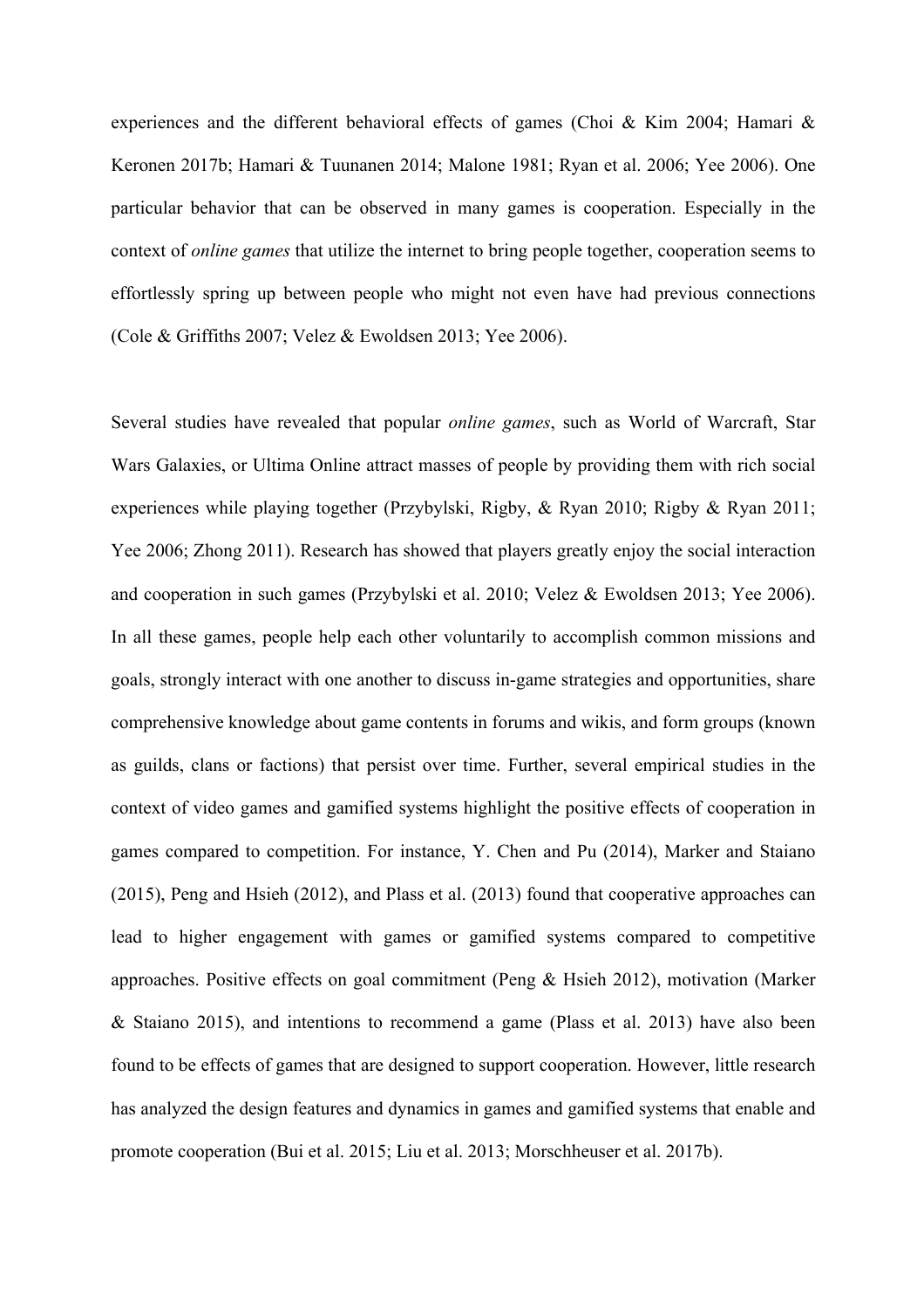Drawing on social interdependence theory (Johnson 2003), games (Liu et al. 2013) and their game features (Morschheuser et al. 2017b) have been classified as *cooperative*, *competitive*, or *individualistic* based on the applied goal structures. Individualistic game features refer thereby to game features such as private badges or levels that provide gameful experiences based on individual goals, without invoking interdependencies to goals of other players. In contrast, cooperative game features provide gameful experiences by using *cooperative goal structures* such as shared goals for a group of players (Morschheuser et al. 2017b). Similar to this deductive approach, several empirical studies have highlighted the roles of shared goals and have provided further details on key characteristics of cooperative games. By investigating popular online and video games, Rocha, Mascarenhas, and Prada (2008) observed that *shared goals* and *specific game mechanics* can be found in games in which players cooperate. They report that games invoke shared goals for a group of players or positive correlations between individual goals, in order to provide clear reasons for playing together (El-Nasr et al. 2010; Rocha et al. 2008). Examples include the implementation of a team challenge or a shared puzzle (El-Nasr et al. 2010; Liu et al. 2013; Morschheuser et al. 2017b; Plass et al. 2013). Furthermore, the application of game mechanics that equip players with different abilities and action possibilities have been found to be typical design patterns of cooperative games. Examples include the implementation of complementary abilities (e.g. characters with different skills), abilities that can only be used on other players, limited resources, or special rules that support all players of a team (El-Nasr et al. 2010; Rocha et al. 2008). Finally, communication features that can be used to discuss common goals and strategies have been highlighted as important aspects of cooperative games (Beznosyk et al. 2012; Ducheneaut et al. 2006; Velez & Ewoldsen 2013). Similar patterns were identified by Zagal, Rick, and Hsi (2006), who have explored cooperative design patterns in board games.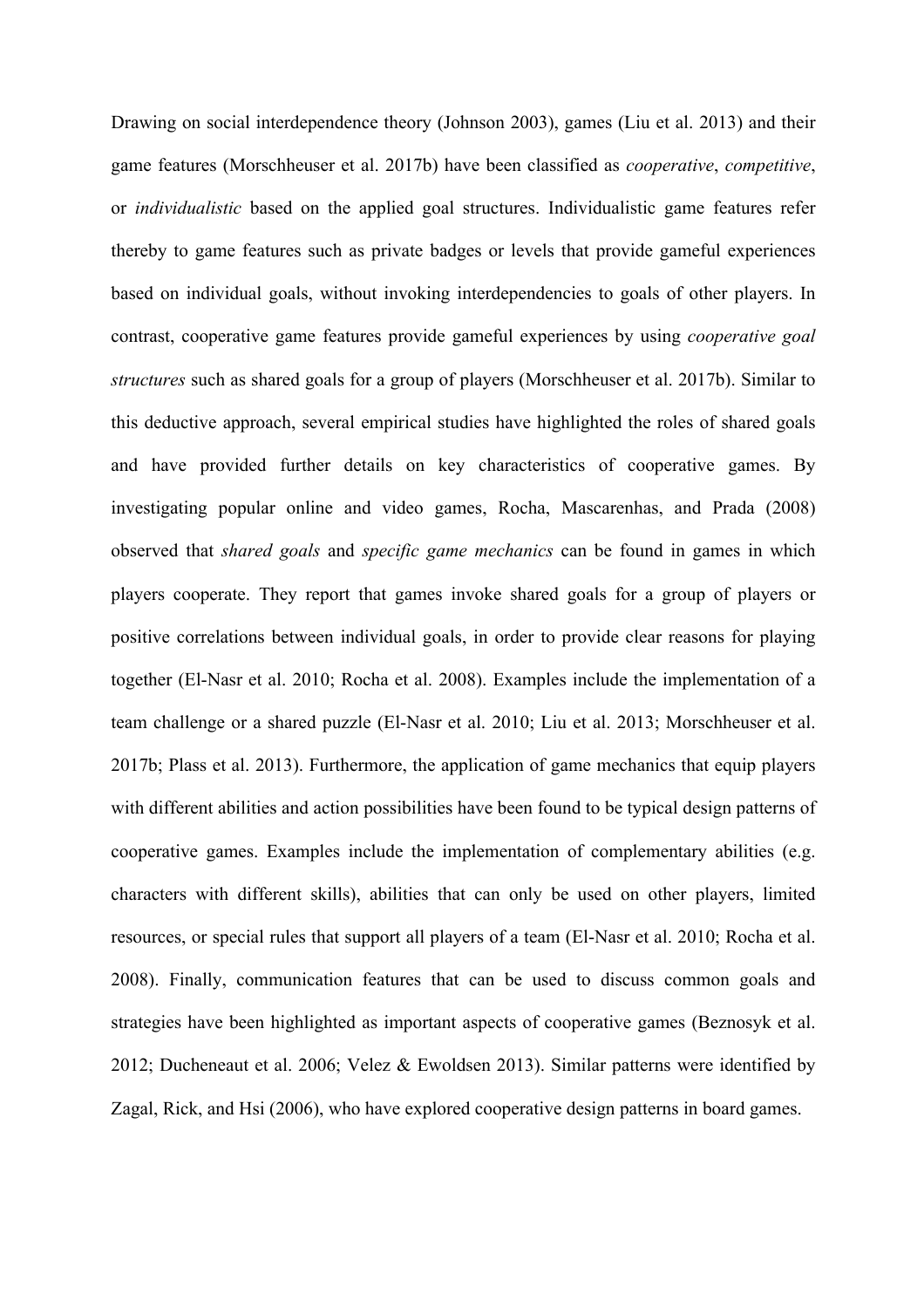Based to the synthesis of this research, and inspired by Choi and Kim (2004), who have investigated design features of online games, three key design features of cooperative games can be summarized: 1) cooperative games apply goal structures that give one reasons to cooperate, 2) cooperative games provide special rules and mechanics that enable and support cooperative behavior, and 3) cooperative games provide communication features to allow social interaction (Beznosyk, Quax, Coninx, & Lamotte 2012; Choi & Kim 2004; Ducheneaut et al. 2006; Velez & Ewoldsen 2013). In the following, we build on these categories to specify what we consider as *cooperative game features* (Figure 1).



Figure 1: Key design features of cooperative games

Several studies on cooperative video games and gamified systems support the assumption that there is a correlation between the engagement with such *cooperative game features* and *cooperation* in games. Based on observations of player behaviors, El-Nasr et al. (2010) identified that shared goals and several game mechanics that enable and support cooperation, especially complementary abilities, influence enjoyment, excitement, and cooperative behaviors in popular cooperative video games. Further, research that investigated cooperative games and their game features' effects, indicates that applying design features of cooperative games (e.g. shared goals) can induce cooperative behaviors (Y. Chen & Pu 2014; Goh & Lee 2011; Morschheuser et al. 2017b; Peng & Hsieh 2012; Plass et al. 2013) and can positively influence social interaction (Hamari & Koivisto 2015; Scheiner 2015). Inspired by these findings, we seek to better understand this possible correlation between cooperative game features and cooperation by investigating how *engagement* (cf. use and interest) *with cooperative game features* induce *we-intentions*.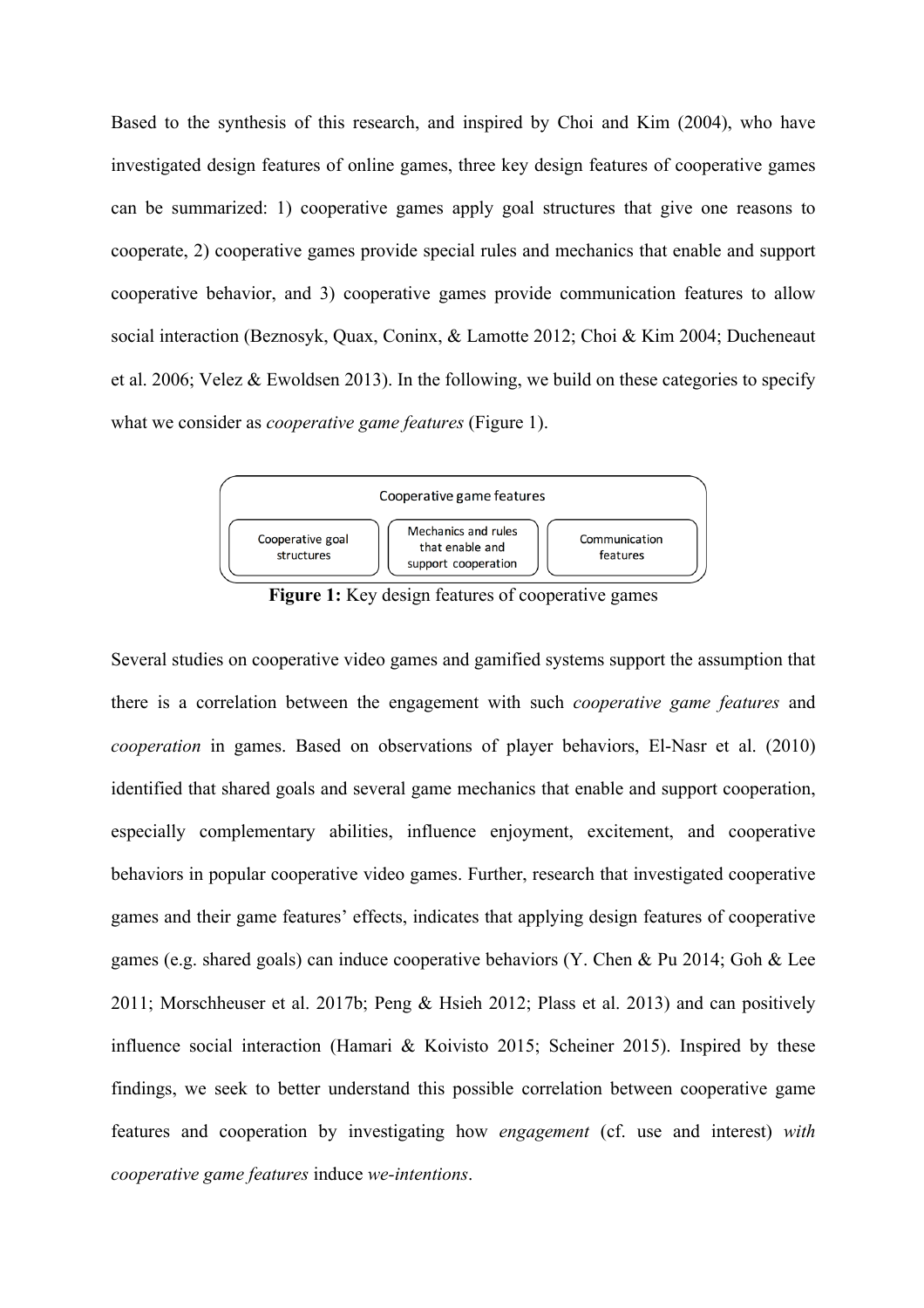Since cooperative games address similar social needs as other online communities (Rigby 2014; Scharkow et al. 2015; Tsai & Pai 2014; Yee 2006), we expect that the dynamics invoked by cooperative game features are comparable to the socio-psychological processes identified in previous research on we-intention in virtual communities. Therefore, we focus our research on typical antecedents of we-intentions in virtual communities (Table 1) and empirically investigate whether and how game design features induce we-intentions to play with others in a group. Figure 2 summarizes our proposed model. The underlying hypotheses are explained in the following.

### **2.3 The roles of shared goals**

Since the beginning of video game research, challenging goals have been highlighted as a core feature of games (Malone 1981). By setting challenging goals and providing instant positive feedback concerning goal achievement (Deterding 2015; Malone 1981, 1982), games provide motivational affordances for the experience of competence satisfaction, mastery, or achievement (Huotari & Hamari 2017). According to the goal-setting theory (Locke  $\&$ Latham 1990), the setting of challenging goals such as those applied in games and gamification approaches (Bui et al. 2015; Deterding 2015; Hamari 2013, 2017; Huotari & Hamari 2017; Jung et al. 2010; Rigby 2014) can influence motivation and behavior. Several studies that have investigated the influences of particular game features in the context of gamification research underpin this theoretical assumption. For instance, Jung et al. (2010) have shown that the integration of goal-setting and performance feedback in the form of a leaderboard in an innovation community can increase the performance of participants, while Hamari (2017) has indicated that goal-setting with badges can positively influence social interaction in communities.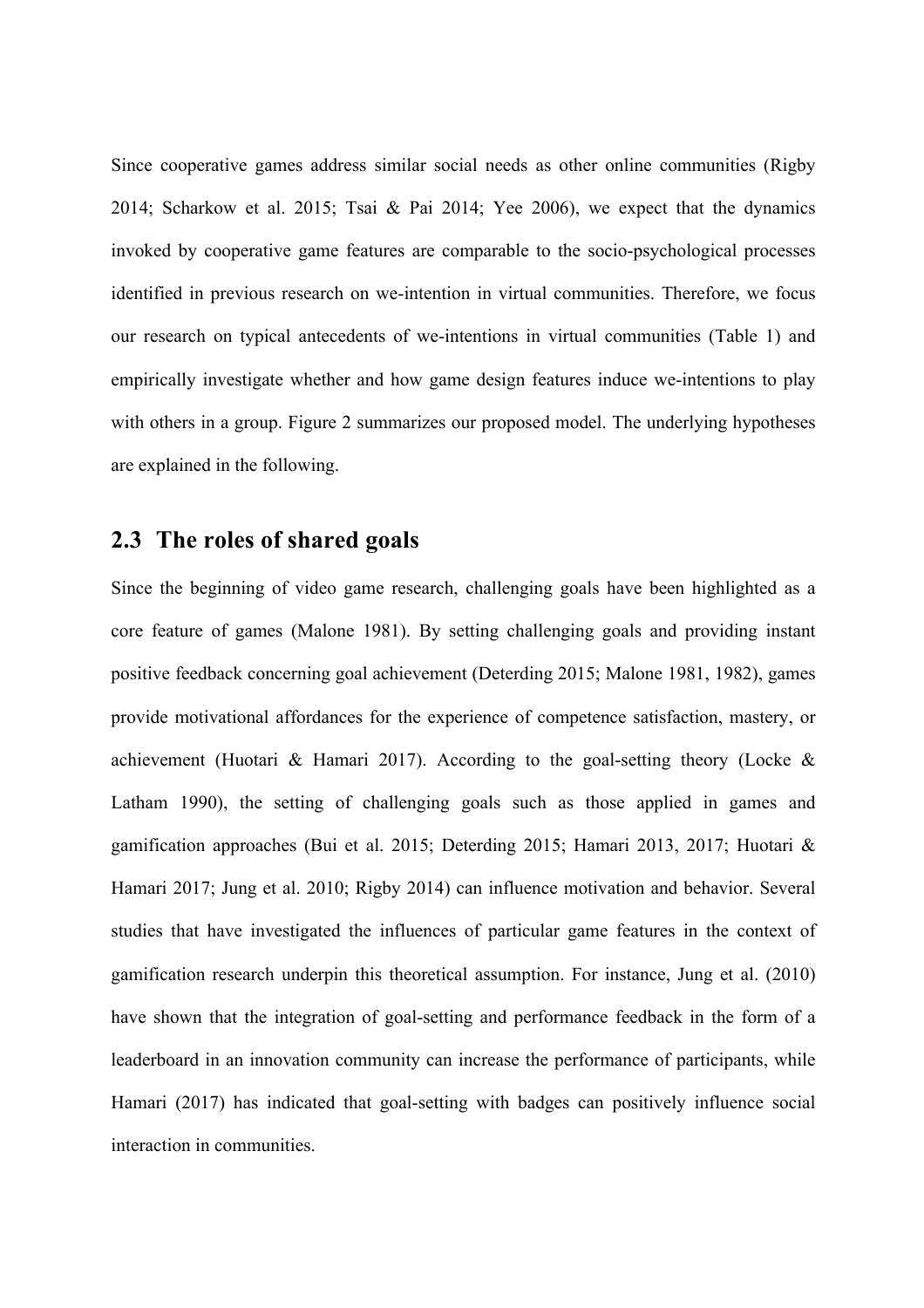Cooperative games typically provide challenges based on goals that are shared with other players (El-Nasr et al. 2010; Rocha et al. 2008). Empirical studies indicate that such shared goals can have strong effects on enjoyment, excitement, and cooperative behaviors in popular cooperative video games (El-Nasr et al. 2010). This outcome is in line with Tuomela's (2000, p. 26) cooperation theory, which claims that "cooperation in the fullest sense involves acting towards a collective goal".

Previous research that has drawn on we-intention has operationalized the influence of shared goals by investigating a group member's perceived *group norms* (e.g. Dholakia et al. 2004; Oliveira & Huertas 2015; Tsai & Bagozzi 2014). Group norms capture the perceived overlap between individual goals and the goals of other members in a group (Tsai & Bagozzi 2014), and has been found to be a good indicator of internalization processes that occur when people act together (Bagozzi & Dholakia 2002; Dholakia et al. 2004; Tsai & Bagozzi 2014). From a theoretical perspective, strong group norms that reflect the values and goals a user shares with a group implicitly generate consensus among members of a group. Thus, strong group norms promise to positively impact participation of group members in a joint group activity (Dholakia et al. 2004). Several studies have shown that strong group norms lead to mutual agreement among group members (Dholakia et al. 2004) and a higher level of we-intention (Cheung et al. 2011; Dholakia et al. 2004; Shen et al. 2013). In this respect, we expect that cooperative game features that explicitly specify shared goals or intertwine individual goals will create correlation between players' goals and will invoke group norms. Grounded in previous research about we-intentions in virtual communities, we further expect that strong group norms directly influence the we-intentions of players in a group to act together (cf. Cheung et al. 2011; Dholakia et al. 2004; Oliveira & Huertas 2015; Shen et al. 2013). Therefore, we posit: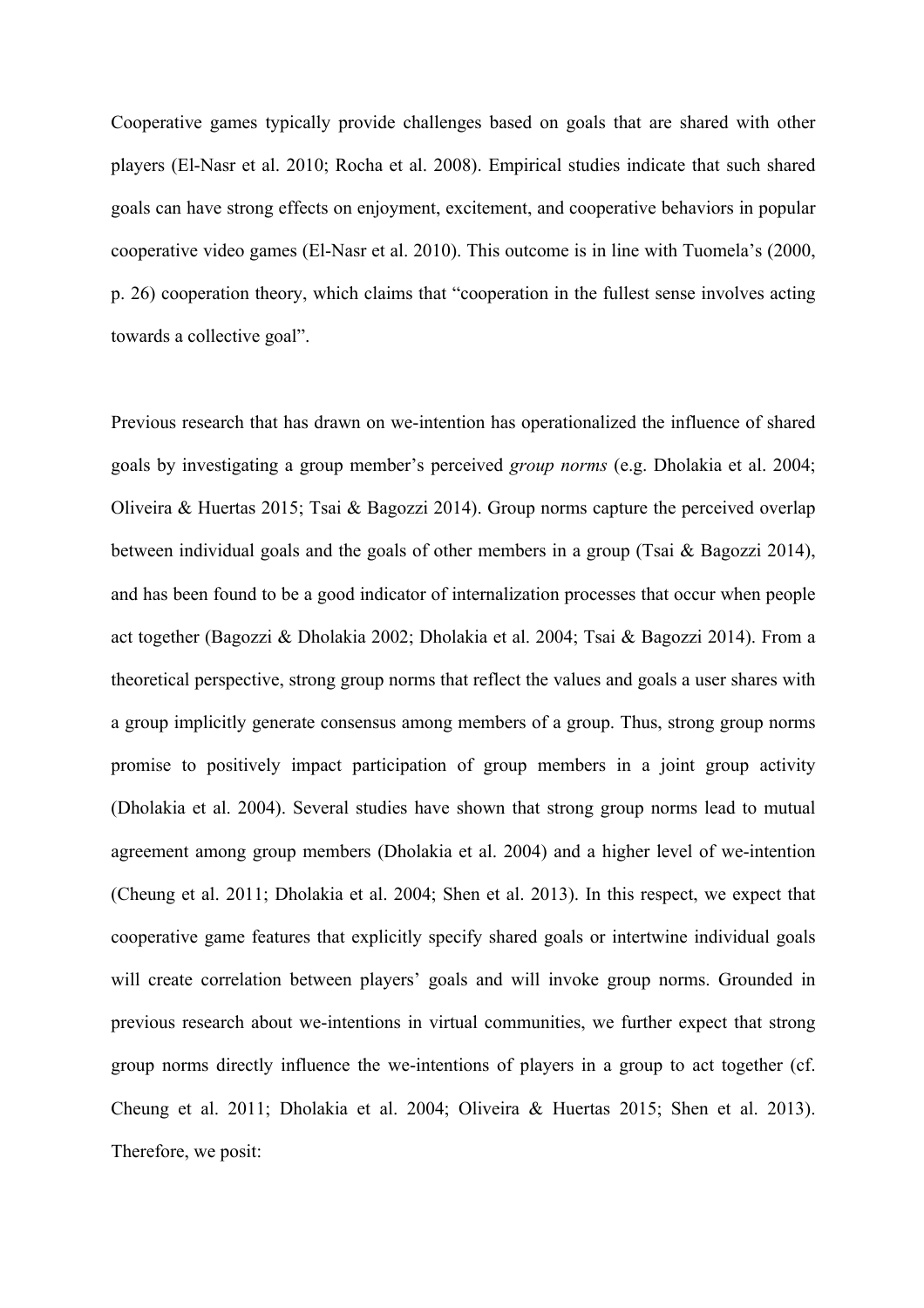**H1a:** Engagement with cooperative game features positively relates to group norms.

**H1b:** Stronger group norms lead to higher levels of we-intention.

Players of cooperative games that engage individuals to cooperate towards a shared goal might evaluate the motivational consequences of contributing or not contributing toward a collective goal. A player might imagine the pleasant aspects of cooperating with other players and possible negative emotional consequences of not playing together to achieve a shared goal. The positive and negative emotional reactions that arise from evaluating the consequences of achieving or not achieving a shared goal (Perugini & Bagozzi 2001) has been identified as a predictor of cooperative behavior in similar scenarios (Bagozzi & Dholakia 2002, 2006; Tsai & Bagozzi 2014). The theoretical underpinning of these anticipated emotions can be found in the model of goal-directed behavior (MGB) (Perugini & Bagozzi 2001). Perugini and Bagozzi (2001) suggest that the prospects of (not) achieving a goal-directed action influence desires and the intentions to act, and thereby the de facto behaviors. Based on studies that have shown positive relationships between personal anticipated emotions and we-intentions in several virtual communities (Table 1), we assume that cooperative game features that engage players to cooperate in order to achieve shared goals will induce anticipated emotions, which mediate the influence of game features on weintentions. Accordingly, we hypothesize:

**H2a:** Engagement with cooperative game features positively relates to positive anticipated emotions.

**H2b:** Greater levels of positive anticipated emotions are associated with higher levels of weintention.

**H2c:** Engagement with cooperative game features positively relates to negative anticipated emotions.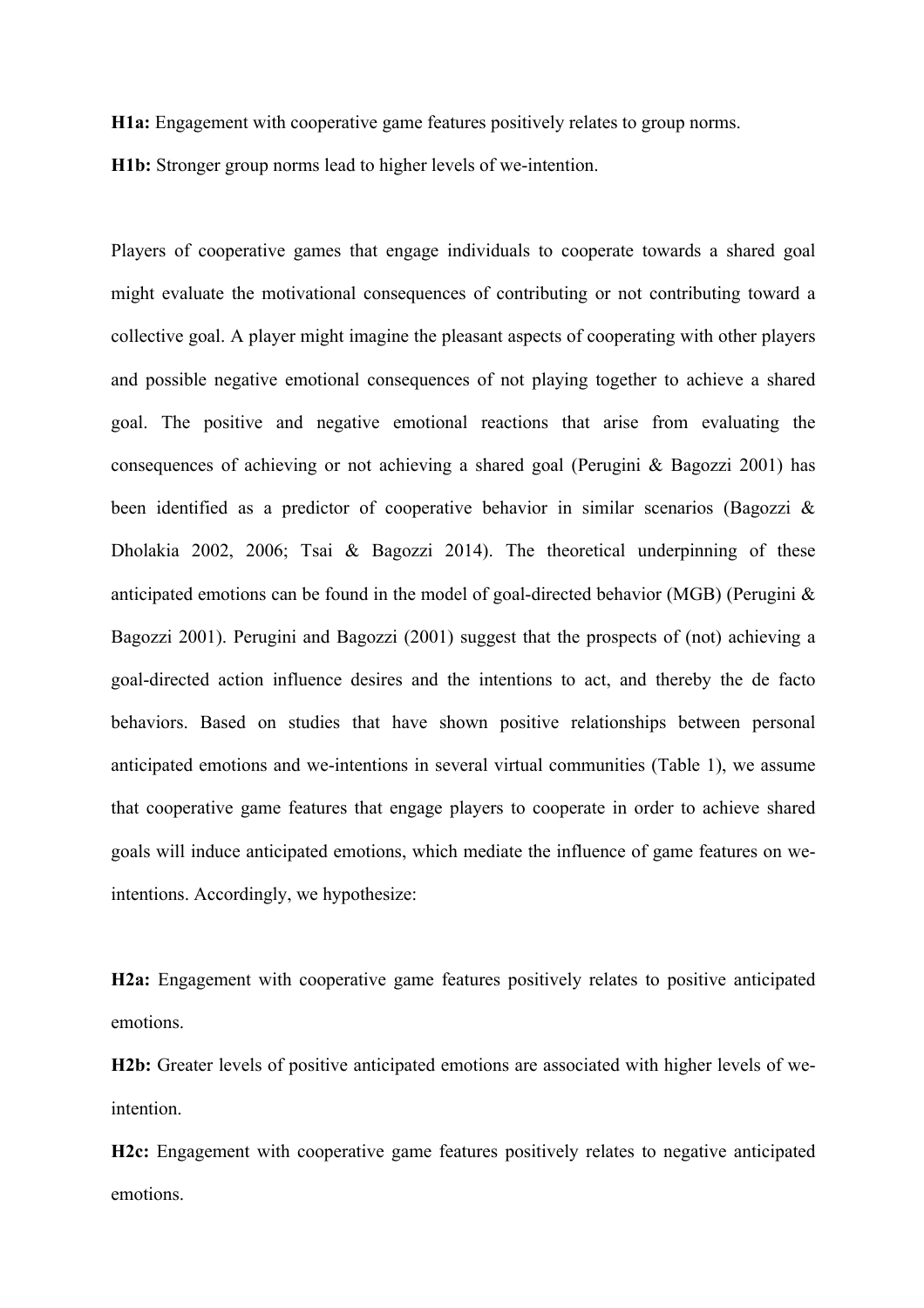**H2d:** Greater levels of negative anticipated emotions are associated with higher levels of weintention.

### **2.4 The roles of social identification processes**

People that are part of a social group, such as players in a team of cooperative games, reflect their personal positions in the group. This socio-psychological process that is characterized by the personal self-awareness of his or her membership in a group is defined as a user's social identity (Bagozzi & Lee 2002; Ellemers, Kortekaas, & Ouwerkerk 1999; Tajfel 1982). Social identity has cognitive, affective, and evaluative components: the cognitive awareness of one's membership in a group (cognitive), a sense of emotional involvement in the group (affective), and the group-based self-esteem (evaluative) (Ellemers et al. 1999). From social identity theory, we learn that identities can be activated in situations (salience) in which the situational conditions allow access to achieving group goals (Stets & Burke 2000). Cooperative game features can be viewed as such situational conditions that provide access to achieving group goals and may therefore activate individuals' social identities. Further, cooperative game features that allow one to interact with other group members may increase one's emotional tie to the group and may influence one's affective commitment. Previous literature implies that expressing mutual welfare and by believing in the virtue of a relationship forms a foundation for trust (McAllister 1995; Rempel, Holmes, & Zanna 1985). Ultimately, it can be assumed that a trust relationship can be established by reciprocatively displaying cooperative behavior, since such behavior demonstrates aspirations for mutual welfare and a belief in the virtue of a relationship. This may intensify the emotional tie to membership of a group. Cooperative games typically provide direct feedback to individual behavior and allow one to reflect on the own performance in relation to others (Morschheuser et al. 2017b; Zagal et al. 2006). Such performance feedback may influence individuals to act as others in the group want them to act, which can increase an individual's self-esteem in the group (Bagozzi & Dholakia 2002;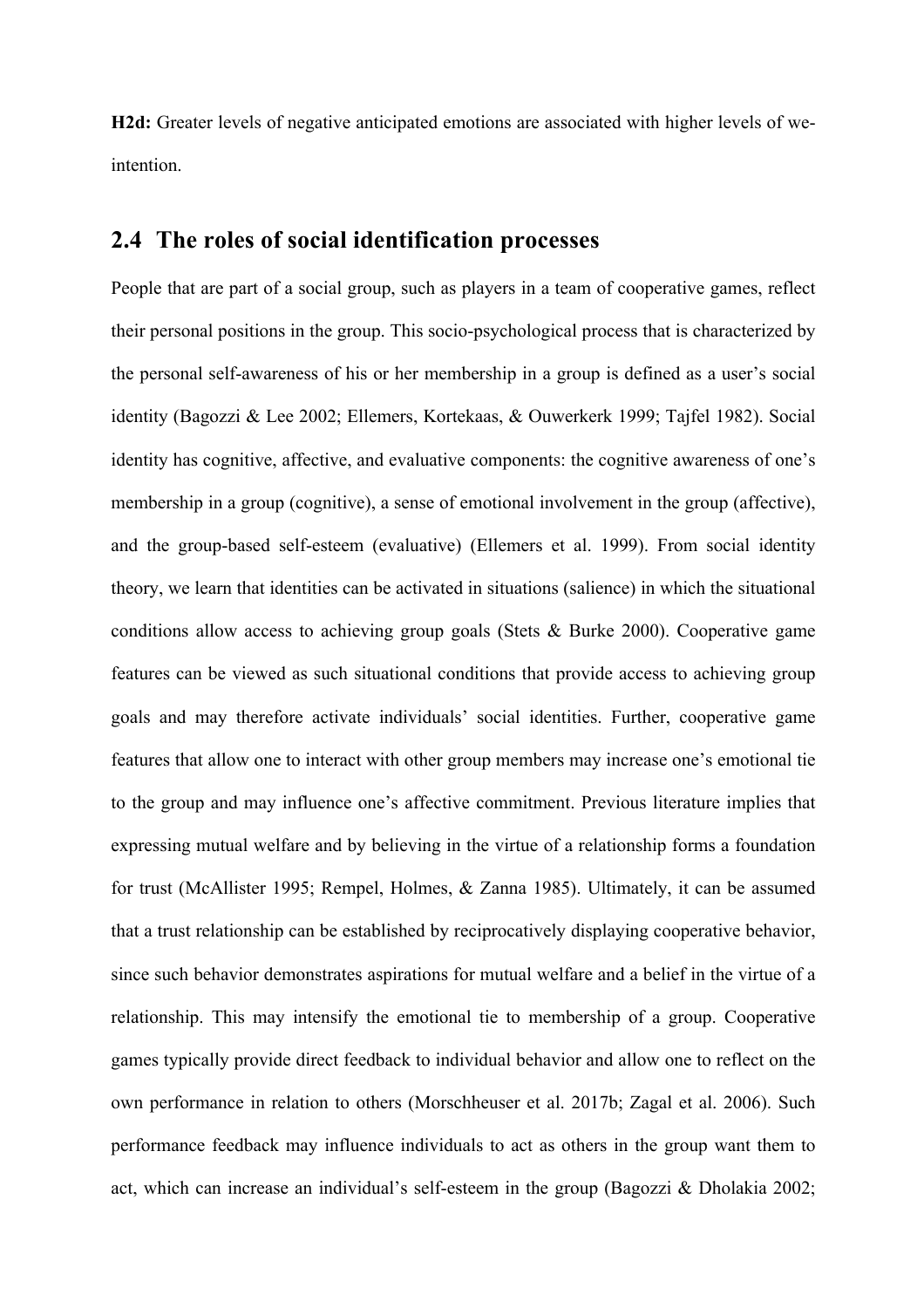Zagal et al. 2006). Consequently, the use of cooperative game features and the personal success that may be attached to using such features may lead to a positive evaluation of an individual's own value in the group and thus may affect his or her group-based self-esteem. Previous research on we-intention showed that a social identity positively influences weintentions (Table 1). Therefore, we hypothesize:

**H3a:** Engagement with cooperative game features positively relates to social identity.

**H3b:** Greater levels of social identity are associated with higher levels of we-intention.

### **2.5 The roles of joint commitment**

Cooperative games typically apply features that allow players to communicate and interact with other players (Choi & Kim 2004; Ducheneaut et al. 2006; El-Nasr et al. 2010; Yee 2006). This involves features for verbal and written communication, such as virtual chat (Ducheneaut et al. 2006), but also functions that can be used for non-verbal interactions. Examples of the latter are in-game abilities that can be used to interact with other players in a virtual world (e.g. virtual objects and virtual gifts) or abilities that can be used to positively influence other players (e.g. healing abilities) (El-Nasr et al. 2010; Rocha et al. 2008). Some cooperative games, such as Portal2 or LittleBigPlanet, also give players opportunities to use the body of an avatar in order to express feelings and communicate with other players via virtual body language (cf. C.-Y. Hsu, Tung, Wang & Wang 2014). A key aspect of these features is that players can use them as a medium to express willingness and commitment to participate in a joint action. For instance, a player who buys a virtual item that increases the attack value of all the players in his area shows his willingness to go into battle together with others. Also, avatar-based body language, which encourages other players to stick together, can serve as an instrument to express commitment to a joint action (C.-Y. Hsu et al. 2014).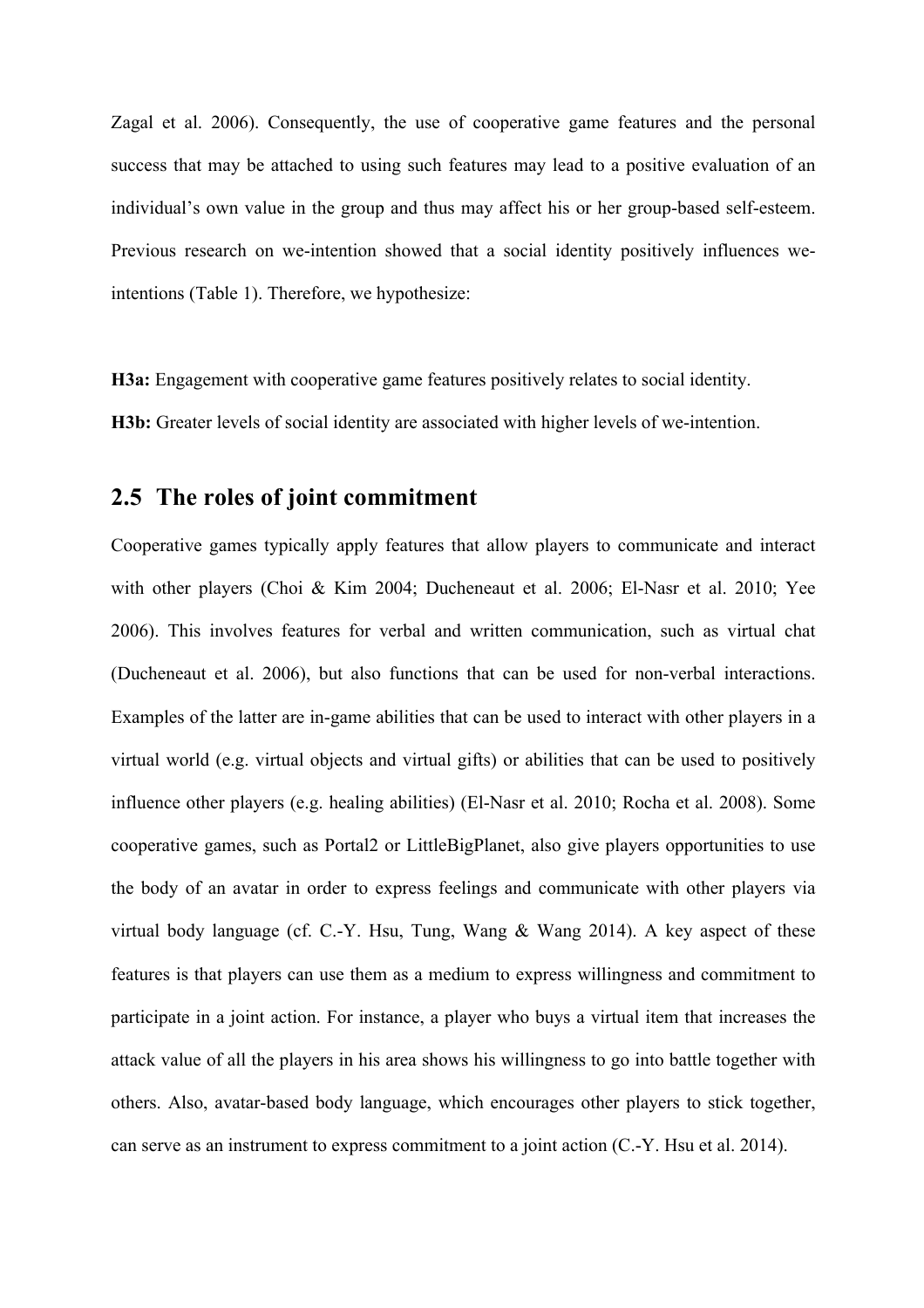Theory on cooperation (Gilbert 1989; Tuomela 1995, 2000) emphasizes that participants' joint commitment to a collective action is crucial to the cultivation of cooperation. Thus, joint commitment has been identified as an antecedent of we-intentions (Shen et al. 2014): "Weintention involves a joint commitment to contribute to the realization of the content of the weintention" (Tuomela 2000, p. 63). Compared to personal commitments, joint commitment involves a mutual agreement by every member to participate in a joint activity ("we do X jointly"). In other words, joint commitment can be defined as the common knowledge that all participants jointly express their readiness to be under the obligation to participate in a joint action and are jointly committed to do their part of "X" (Gilbert 1999; Shen et al. 2009; Tuomela 1995, 2000). We assume that communication features in cooperative games may support the joint commitments, similar to other virtual communities (Bagozzi & Dholakia 2002; Shen et al. 2014, 2009), since they enable players to communicate and express personal beliefs and obligations. Further, we expect that cooperative game features that enable and support cooperative interaction as described above, can be an important instrument to express joint commitment. Based on this discussion, we assume that:

**H4a:** Engagement with cooperative game features positively relates to joint commitment. **H4b:** Joint commitment positively relates to we-intention.

#### **2.6 The roles of attitudes**

In the context of games and gamification approaches, many studies have investigated the relationships between individual attitudes and the behavioral intention to use a game or a gamified system (Hamari & Koivisto 2015a, 2015b; C.-L. Hsu & Lu 2004; for a review, see Hamari & Keronen 2017b). An individual's attitude toward a behavior represents the psychological evaluation of a planned behavior along a positive-to-negative dimension (Ajzen 1991). Attitudes are cognitive variables that influence decision-making and lead to behavioral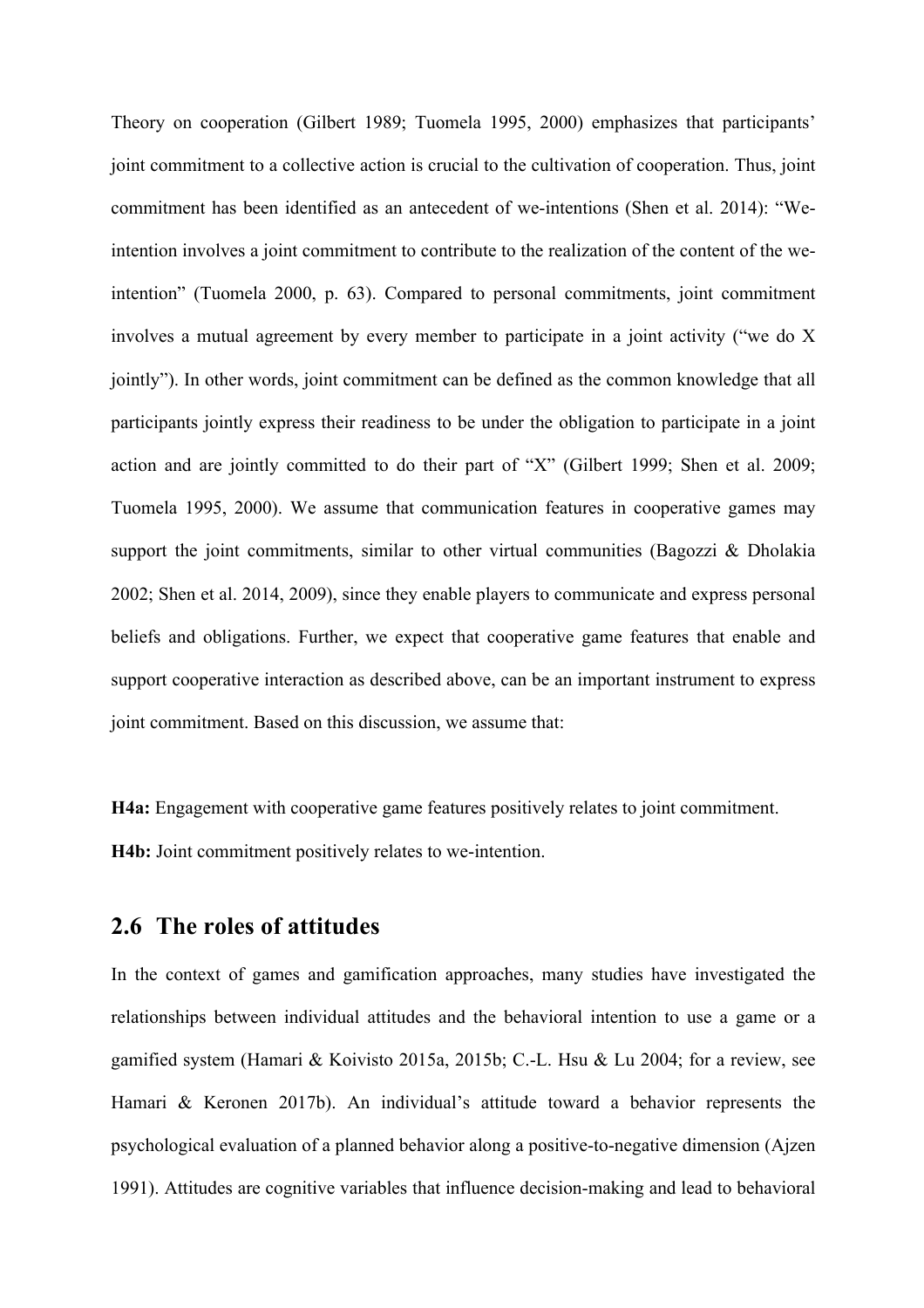intentions (Armitage & Conner 2001). Research has revealed that hedonic aspects of games (Hamari & Keronen 2017b; Wu & Liu 2007) and social features that increase social recognition (Hamari & Koivisto 2015a, 2015b) influence attitudes to use gamified systems and games. However, very few studies have investigated attitudes and intentions to play together with others.

According to research on we-intentions, attitudes toward a cooperative act has been identified as a key psychological predictor of we-intention (Bagozzi & Dholakia 2006; Tsai & Bagozzi 2014). In the context of games, this relationship between attitude and we-intention is expected to be similar. Thus, we posit:

**H5a:** Engagement with cooperative game features positively relates to attitudes toward playing together with others.

**H5b:** Greater levels of attitudes toward playing together with others are associated with higher levels of we-intention.

### **2.7 The mediating roles of group dynamics**

Extensive research that has been conducted in order to investigate the antecedents of weintention (Table 1) revealed that group norms, positive and negative anticipated emotions, social identity, joint commitment, and attitudes toward cooperating together with a group explain we-intentions very well (Bagozzi & Dholakia 2002, 2006; Dholakia et al. 2004; Shen et al. 2009; Tsai & Bagozzi 2014). Especially concerning collaborative technologies – such as online communities, crowdsourcing platforms and messaging services – these group dynamics seem to predict we-intention and cooperation (Table 1). We extend this research by investigating whether and how cooperative game features induce we-intentions. As hypothesized, we suspect that cooperative features in games influence all these group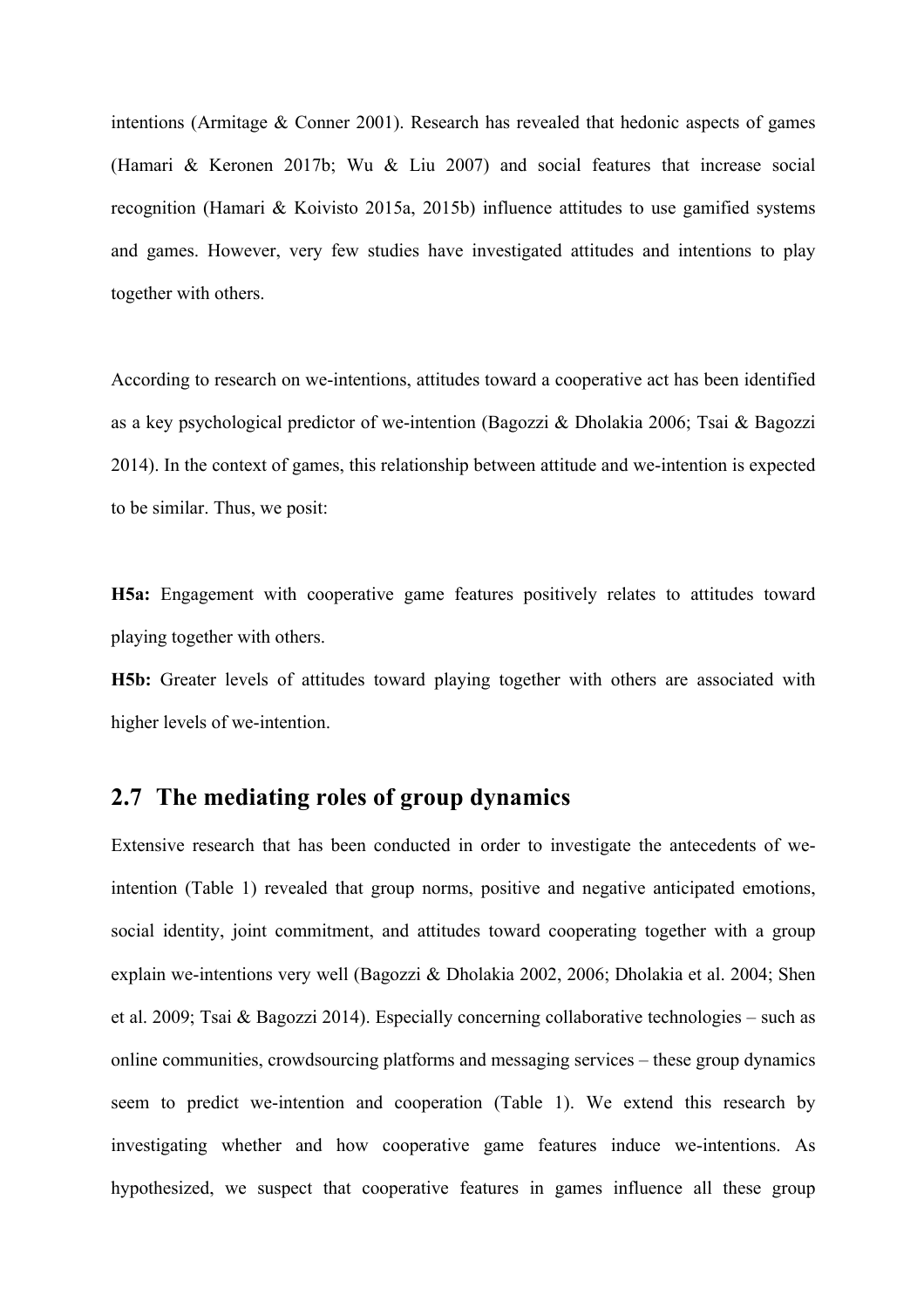dynamics in order to invoke and cultivate we-intentions. Consequently, there is no obvious reason to suspect that these variables do not fully mediate the relationships between cooperative game features and we-intentions. Accordingly, we posit:

**H6:** The effect between engagement with cooperative game features and we-intention is fully mediated by group norms, positive and negative anticipated emotions, social identity, joint commitment, and attitudes toward cooperating with others.

#### **2.8 The roles of other, non-cooperative game features**

Popular discussion pertaining to online games such as World of Warcraft or Pokémon Go highlight that people easily and organically form highly cohesive teams in games (Brown & Thomas 2006; Ducheneaut, Yee, Nickell, & Moore 2007), indicating that games seem to uniquely cater for the development of we-intentions between individuals. However, games are often complex and characterized by the uses of various game features (Björk & Holopainen 2005; Vesa et al. 2017) that allow a user to play them alone or together with others (Marker & Staiano 2015; Peng & Hsieh 2012). Currently, most game companies develop games in a way that allows the player to play both in single-player and/or cooperative multiplayer modes by integrating various game features. While we mainly hypothesize that games' positive effects on group dynamics and we-intention stem from a game's cooperative features, it is possible that the single-player features also have a role in the formation of cooperation in games. According to Morschheuser et al. (2017b) and Liu et al. (2013), only cooperative game features are designed to invoke cooperative goal structures that have been defined as a key antecedent of 'full-blown' cooperation (Tuomela 2000). In contrast, non-cooperative (cf. single-player/individualistic) game features are detached from cooperative goals and characterize individual goal structures, invoking personal intentions that lead to individual play rather than we-intentions and cooperation. Several studies have indicated clear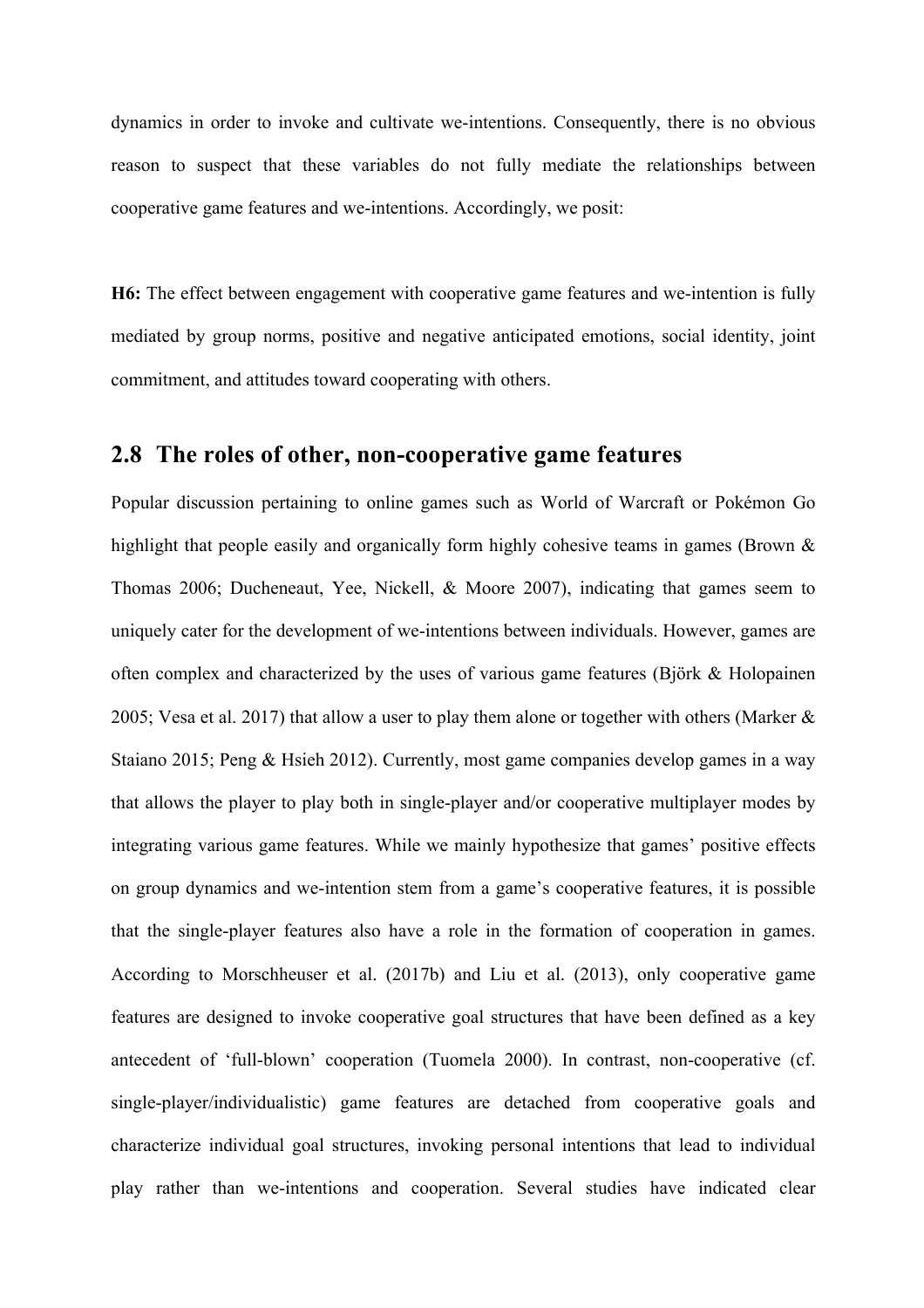differences in behavioral outcomes between cooperative, individualistic, and competitive designs in games and gamified systems (Y. Chen & Pu 2014; Goh & Lee 2011; Marker & Staiano 2015; Peng & Hsieh 2012; Plass et al. 2013; Siu et al. 2014). Based on these considerations and empirical results, we hypothesize that cooperative game features induce we-intentions and positively affect group dynamics, hypothesizing that individualistic game features have no effects on group dynamics that invoke we-intentions. Accordingly:

**H7a:** Engagement with individualistic game features is not associated with we-intentions. **H7b:** Engagement with individualistic game features is not associated with group dynamics.



**Figure 2:** The research model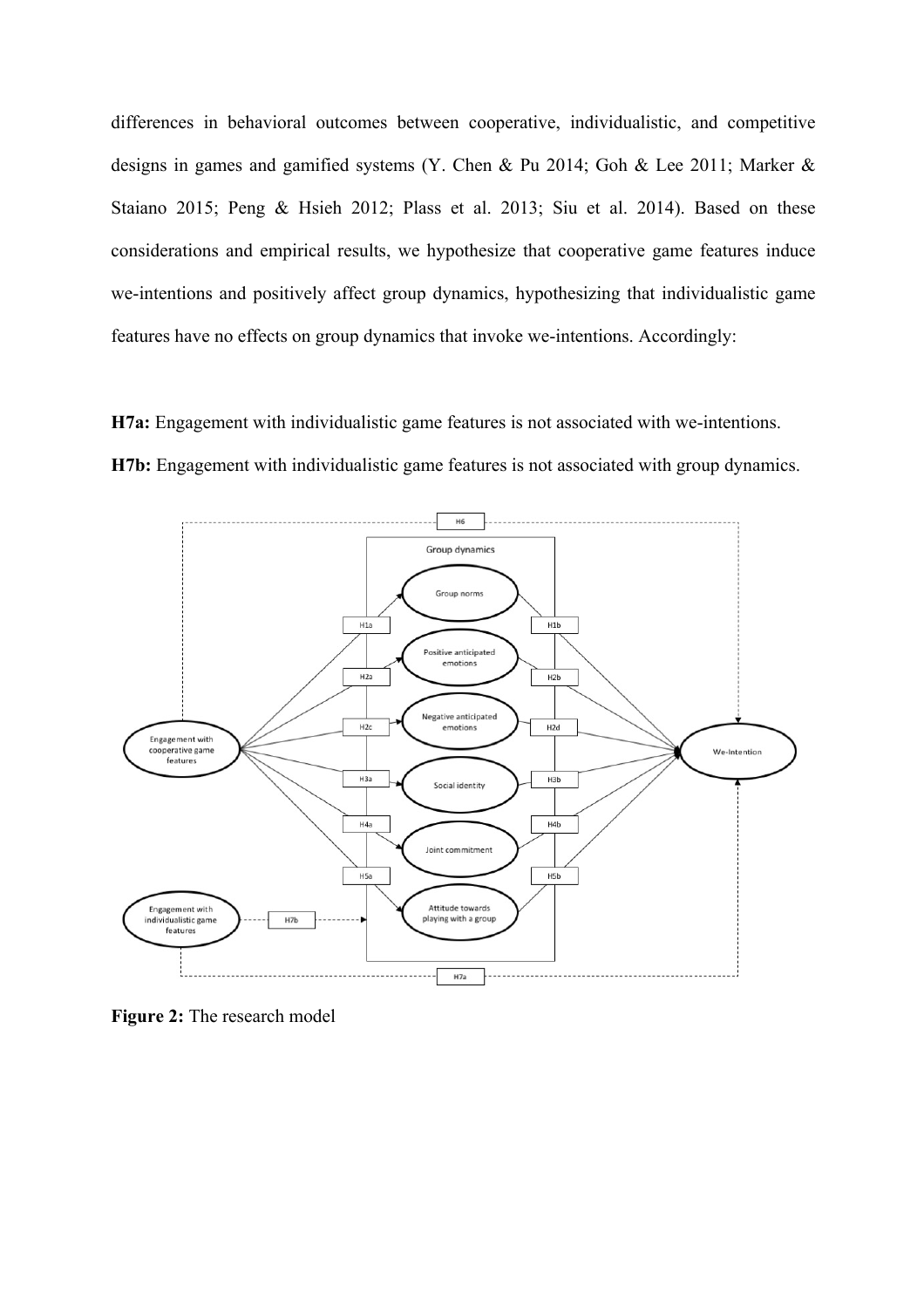## **3 The Empirical Study**

#### **3.1 Data**

We gathered the data from players of Ingress, a popular game with over 11 million downloads in more than 200 countries (Smith 2015; Takahashi 2014). Ingress is an augmented reality game that relies on a map of the real world and extends reality with location-based virtual objects, the so-called portals, at places of public art (Hulsey & Reeves 2014). Ingress players can use an app on their mobile phones, the so-called scanner, to find the location of such portals and create new virtual portals, which are connected by their location to landmarks in the real world. The game rules define that these portals should be created at places of public art, for instance, at statues, graffiti, or buildings with outstanding architecture. Main goal in the game is to collect points by creating and conquering these virtual portals and linking them together in order to create triangular fields in virtual space. The scoring system is based on these fields (the more space is covered by a field, the more points one can get). Two factions (Enlightened vs. Resistance) compete against each other for the portals and fields. The winning team with the most points (Mind Units) in a predefined period is determined at regular intervals. Since the portals and other game content are created by the community of players, Ingress can be also specified as a gamified crowdsourcing approach (Morschheuser et al. 2016; 2017a) that creates an interactive map with cultural points of interest (Hulsey  $\&$ Reeves 2014). The user-generated database has been used as source for other services, such as the Pokémon Go app.

Ingress seems apt for this study, because participants display strong cooperative behavior in their faction. Research has identified that, besides factors such as fun and exploration, the community in a faction and their shared progress is of great importance to Ingress players (Sheng 2013). Further, there are many regional associations of Ingress players on the internet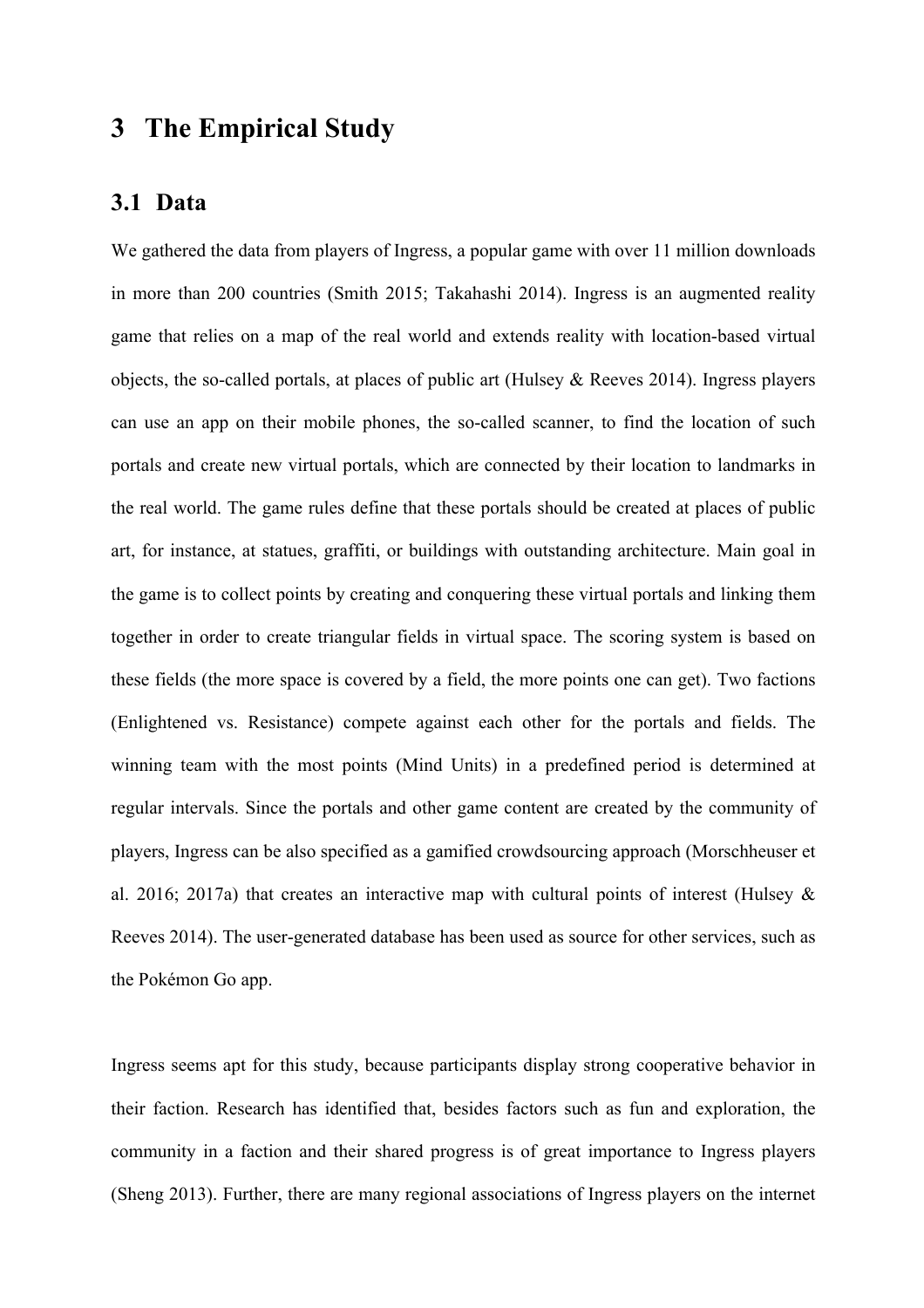that organize regional meetups, teach one another, and discuss strategies to achieve regional supremacy<sup>1</sup>.

All of the above mentioned cooperative design features are implemented in Ingress. First, the game defines clear goals for all members of a faction. The common goal is to obtain more Mind Units (MU) than the other team in predefined time intervals (Checkpoints and cycles). Second, different mechanics and rules are implemented that allow players to cooperatively support each other, such as applying Mods, upgrading portals, and recharging Resonators of other players or the possibility to share items among faction members with Capsules. Third, players can interact with each other in Ingress using an integrated chat feature (COMM). In addition to these technical features, the Ingress community regularly hosts events where people can meet to socialize, exchange strategies, and play Ingress together (e.g. Mission Days, XM Anomalies and First Saturday events). Ingress also uses several more individualistic features, such as a level system, badges, and personal (agent) statistics, which are designed to invoke individualistic goal structures and allow to play the game as a single player.

We tested our proposed model with data from Ingress players gathered via an online questionnaire. We invited the participants in different open Ingress communities on Google+ by posting a short description of the survey and a link to it. In addition, we asked the moderators and owners of several communities to re-post the link in their private groups so as to extend the range. The survey was active from May 4, 2016 to October 30, 2016. In that time, about 800 Ingress players responded to our call, and 233 players participated in the questionnaire. Similar to previous we-intention research, we asked the participants to identify a group of Ingress players they regularly play with (Bagozzi & Dholakia 2006; Tsai &

 <sup>1</sup> https://www.ingress.com/community/directory.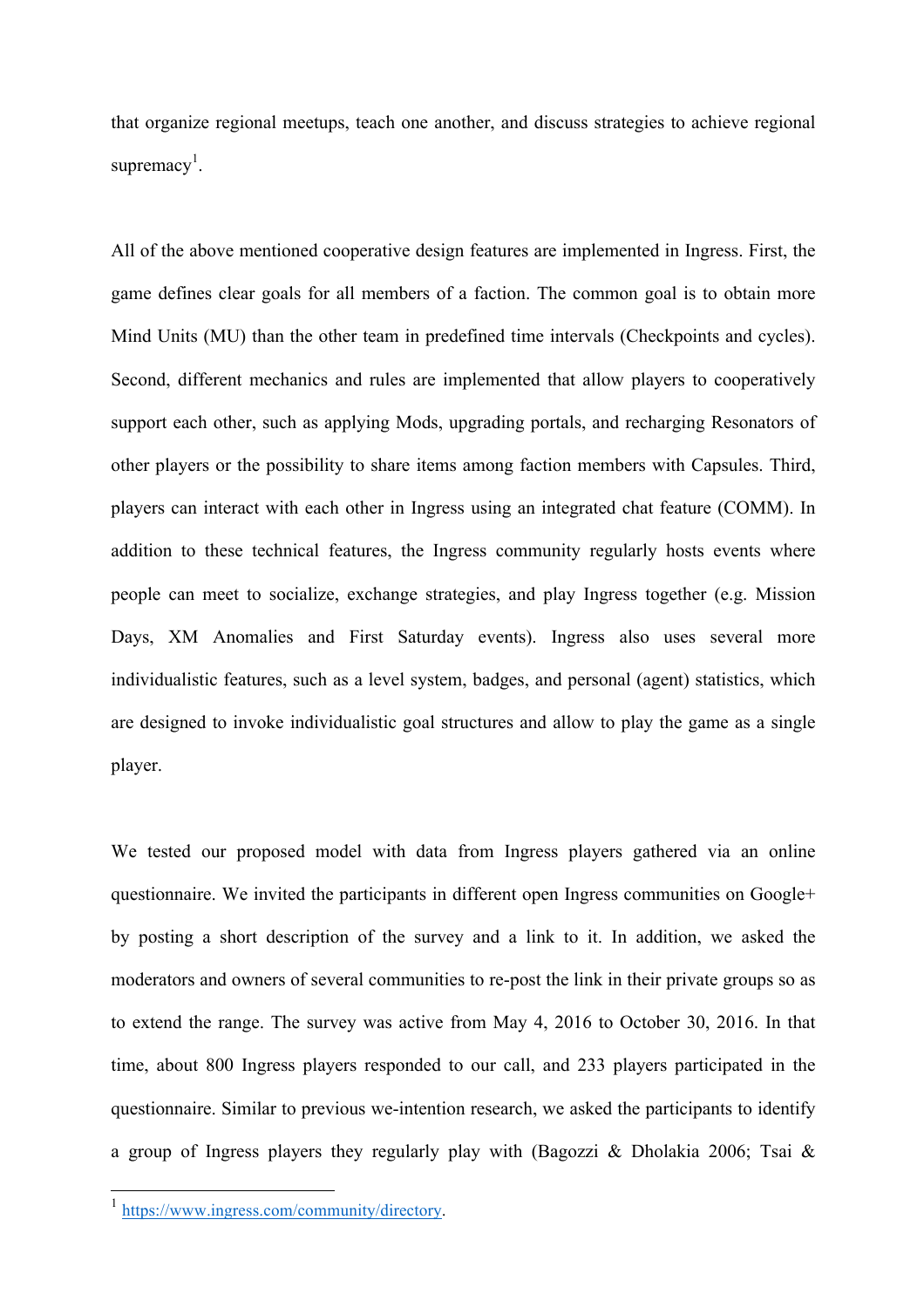Bagozzi 2014) so as to induce respondents to think about a real group of people and to better prepare them for the questions to follow. Since our study focuses on cooperative play, we excluded players who reported that they don't regularly play in a group from the analysis, resulting in 206 valid responses. Table 2 outlines the sample characteristics. Respondents were entered into a prize draw for one of three  $E15$  Amazon gift coupons.

**Table 2:** Demographic information about respondents, including gender, age, days since last playing Ingress, and time playing Ingress

| Gender      | #   | %             | When did you last play Ingress? |              | #   | $\%$ |
|-------------|-----|---------------|---------------------------------|--------------|-----|------|
| Female      | 62  | 30.1          |                                 | today        | 134 | 65.0 |
| Male        | 144 | 69.9          |                                 | yesterday    | 59  | 28.6 |
|             |     |               |                                 | > 1 day ago  | 13  | 6.3  |
| Age         | #   | $\frac{0}{0}$ | <b>Time playing Ingress</b>     |              | #   | $\%$ |
| $~<$ 20     | 19  | 9.2           |                                 | $<$ 1 years  | 54  | 26.2 |
| 20 to 29    | 49  | 23.8          |                                 | 1 to 2 years | 60  | 29.1 |
| 30 to 39    | 70  | 34.0          |                                 | 2 to 3 years | 54  | 26.2 |
| 40 to 49    | 50  | 24.3          |                                 | > 3 years    | 38  | 18.4 |
| 50 and over | 18  | 8.7           |                                 |              |     |      |

The questionnaire was answered by people from 15 countries. The average respondent age was 34.6. The sample consisted of 30.1% female and 69.9% male participants; 26.2% have been playing *Ingress* for less than a year, 29.1% between 1 and 2 years, 26.2% between 2 and 3 years, and 18.4% for more than three years. Respondents typically reported playing Ingress multiple times a day (68.4%, on a 6-item scale anchored between rarely and multiple times a day), play for 48 hours (median) per month, and have at least completed high school (89.4%) or a Bachelor's degree (43.8%).

#### **3.2 Measurement**

We adopted the operationalization of we-intention and its antecedents from previous sources (see Table 1; Table 3). The items to measure the engagement with cooperative game features in Ingress were developed in two stages: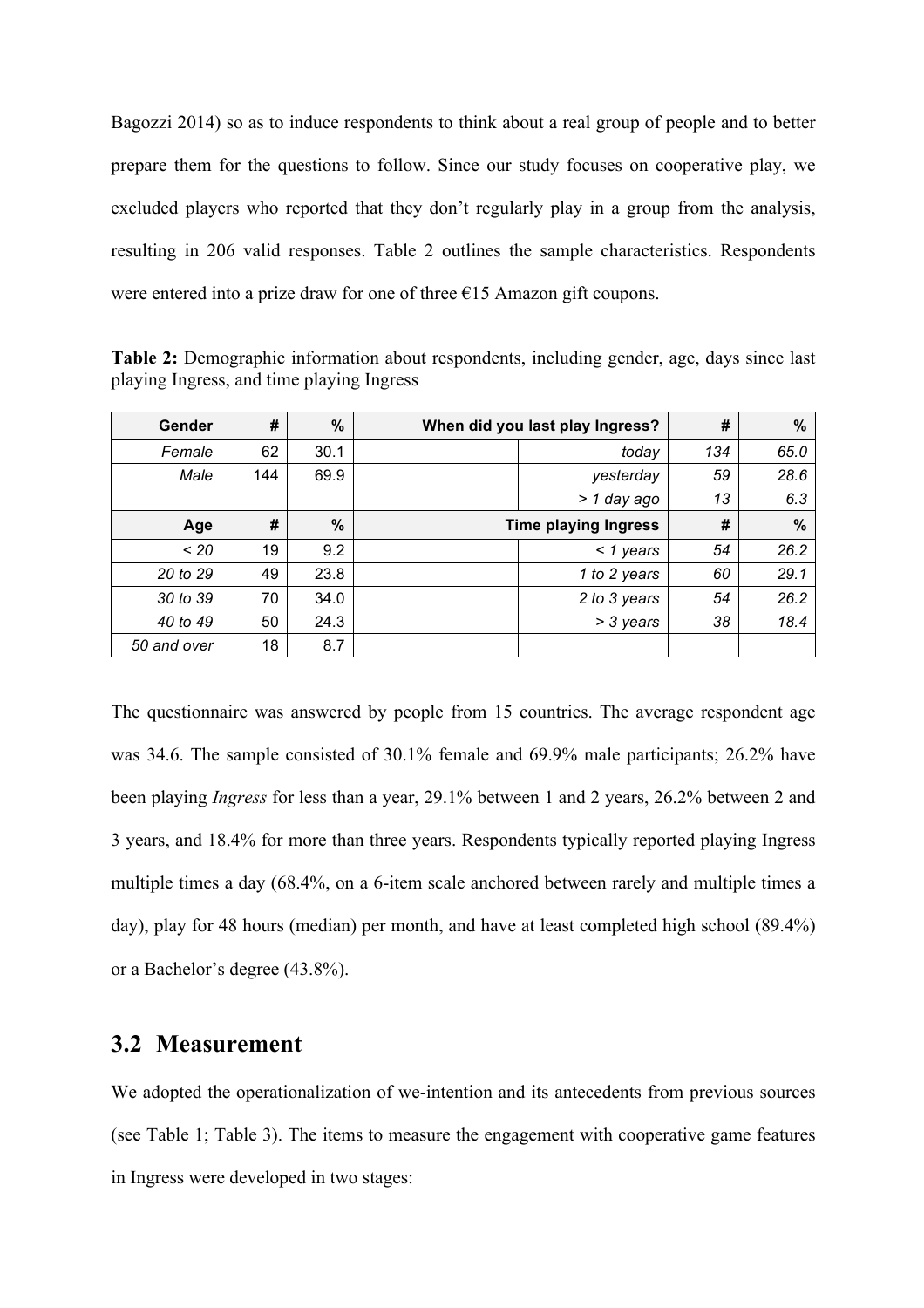First, we played Ingress ourselves and conducted semi-structured interviews with eight experienced players to identify cooperative game features in Ingress. The interviews were conducted via telephone and lasted approximately 40 minutes. The participants (5 male, 3 female, average age 28, all had been playing Ingress regularly for at least six months) were recruited in Ingress user groups on Google+. We guided the interviews along a questionnaire that contained a large set of Ingress game design features, which we derived from the official Ingress user guide<sup>2</sup>. Following Morschheuser et al.'s (2017b) classification framework, we asked the experts to separate the Ingress game features into *individualistic*, *competitive*, and *cooperative game features*. First, we comprehensively introduced these different feature categories. Next, we asked the participants to specify the nature (individualistic, cooperative, competitive) of the identified Ingress game design features on a 5-point Likert scale (strongly disagree – strongly agree) (see Appendix 1). We asked them to think aloud so we could take notes on their reasoning for placing the game features in the various categories. Several game features were perceived by the participants as having both competitive traits (at an intergrouplevel) as well as cooperative traits (at an intragroup level). For such cooperative-competitive features (e.g. factions), we carefully identified the cooperative aspects. Based on the interviews, we noted that 12 features were mainly perceived as cooperative features and eight features were classified primarily as individualistic (Appendix 2). Based on these identified cooperative and individualistic game features, we developed items that measured a user's engagement with these features. Together, we used these items to operationalize the engagement with cooperative / individualistic game features in Ingress. We treated the constructs as formative, as its exposure happens through using those features or by perceiving them as important. Further, the identified features were not explicitly interchangeable, which contradicts reflective use (Diamantopoulos & Siguaw 2006).

 <sup>2</sup> https://support.ingress.com/hc/en-us.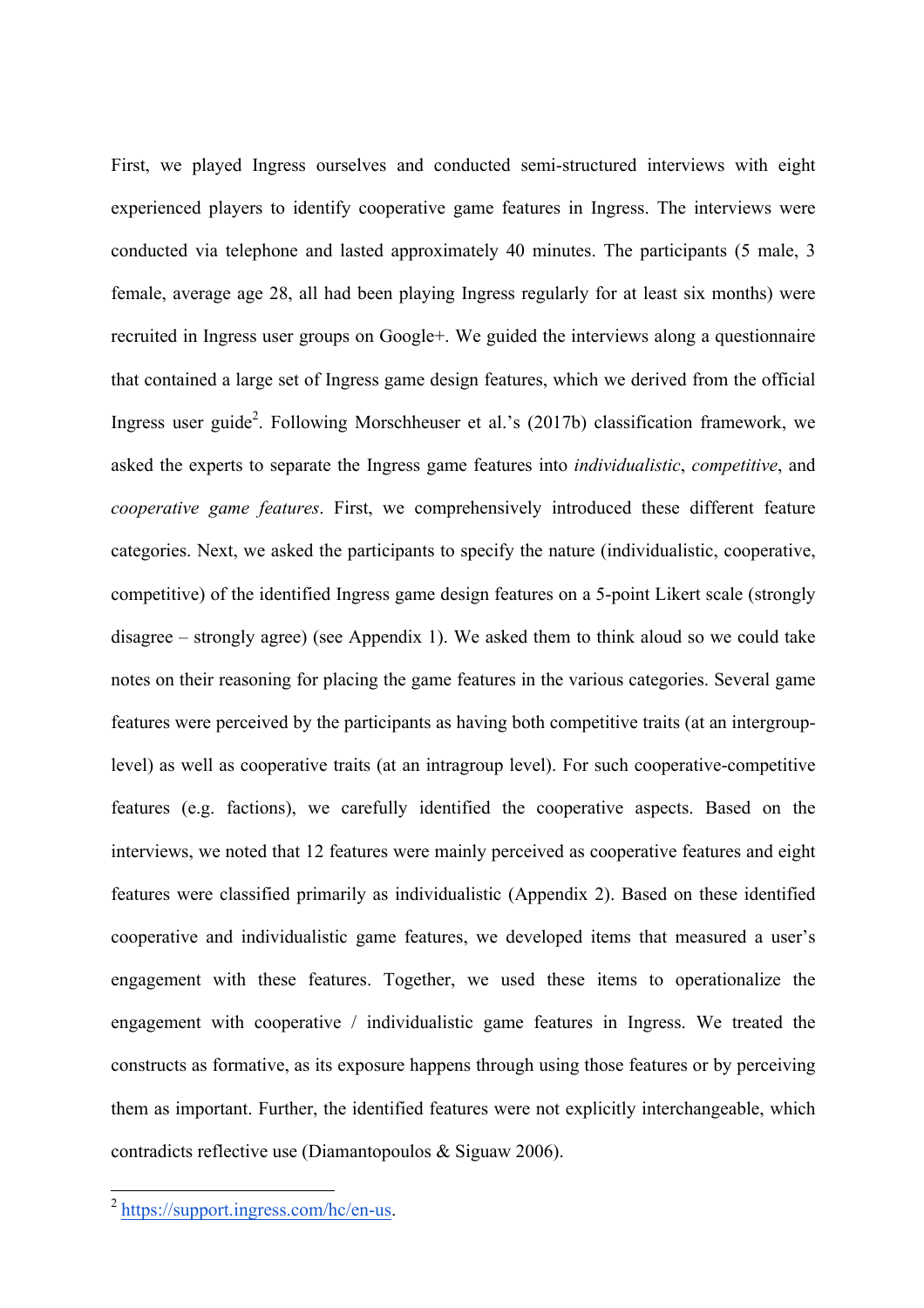Second, we conducted a pre-study to evaluate the developed measurements and the constructs we adopted from the existing we-intention literature. We conducted the survey on two days in October 2015. In sum, 110 participants took part in the pre-study, which were recruited on Ingress user groups different to the groups of the main study. Since the pre-study revealed largely a high validity level of the used items, we made only small adjustments. We improved some of the items that had been developed to measure engagement with cooperative game features and added a third we-intention item based on Shen et al.'s work (2009).

| <b>Table 3:</b> The measurement items |
|---------------------------------------|
|---------------------------------------|

| We-intention (WE-I)                                                                                                                                                                                                                                                                                                                                                                                                                                                                                                      | Tsai and Bagozzi (2014); Bagozzi and Lee (2002); Shen et al.<br>(2009) |  |  |  |  |  |
|--------------------------------------------------------------------------------------------------------------------------------------------------------------------------------------------------------------------------------------------------------------------------------------------------------------------------------------------------------------------------------------------------------------------------------------------------------------------------------------------------------------------------|------------------------------------------------------------------------|--|--|--|--|--|
| (1) I intend that our group (i.e. myself and the group that I identified before) play Ingress together<br>sometime during the next 4 weeks. (7-point "disagree" - "agree" scale)<br>(2) We (i.e., I and the group that I identified before) intend to play Ingress together sometime during<br>the next 4 weeks. (7-point "disagree" - "agree" scale)<br>(3) We (i.e., I and the group that I identified before) plan to play Ingress together sometime during<br>the next 4 weeks. (7-point "disagree" - "agree" scale) |                                                                        |  |  |  |  |  |
| Group norms (GN)                                                                                                                                                                                                                                                                                                                                                                                                                                                                                                         | Tsai and Bagozzi (2014); Bagozzi and Dholakia (2002)                   |  |  |  |  |  |
| Playing Ingress together sometime within the next 4 weeks with the group you identified before can<br>be considered a goal. For each of the people listed below and for yourself, please estimate the<br>strength to which each holds the goal. (7-point "very weak" - "very strong" scales)<br>(1) Average of the strength of group members' goal<br>(2) Strength of own goal                                                                                                                                           |                                                                        |  |  |  |  |  |
| Positive anticipated emotions<br>Tsai and Bagozzi (2014); Perugini and Bagozzi (2001)<br>(PAE)                                                                                                                                                                                                                                                                                                                                                                                                                           |                                                                        |  |  |  |  |  |
| If I am able to play Ingress with the group I identified before during the next 4 weeks, I will feel:<br>(1) excited, (2) delighted, (3) happy, (4) satisfied, (5) proud, (6) self-assured, (7) relief, (8) glad<br>(7-point "not at all" - "moderately" - "very much" scales)                                                                                                                                                                                                                                           |                                                                        |  |  |  |  |  |
| Negative anticipated emotions<br>Tsai and Bagozzi (2014); Perugini and Bagozzi (2001)<br>(NAE)                                                                                                                                                                                                                                                                                                                                                                                                                           |                                                                        |  |  |  |  |  |
| If I am unable to play Ingress with the group I identified before during the next 4 weeks, I will feel:<br>(1) angry, (2) frustrated, (3) guilty, (4) ashamed, (5) disappointed, (6) depressed, (7) worried, (8)<br>uncomfortable, (9) anxious<br>(7-point "not at all" - "moderately" - "very much" scales)                                                                                                                                                                                                             |                                                                        |  |  |  |  |  |
| Joint commitment (JC)                                                                                                                                                                                                                                                                                                                                                                                                                                                                                                    | Shen et al. (2009)                                                     |  |  |  |  |  |
| (1) We (i.e., I and the group that I identified before) all know that all members are jointly committed<br>to performing their parts of the common tasks. (7-point "disagree" - "agree" scale)                                                                                                                                                                                                                                                                                                                           |                                                                        |  |  |  |  |  |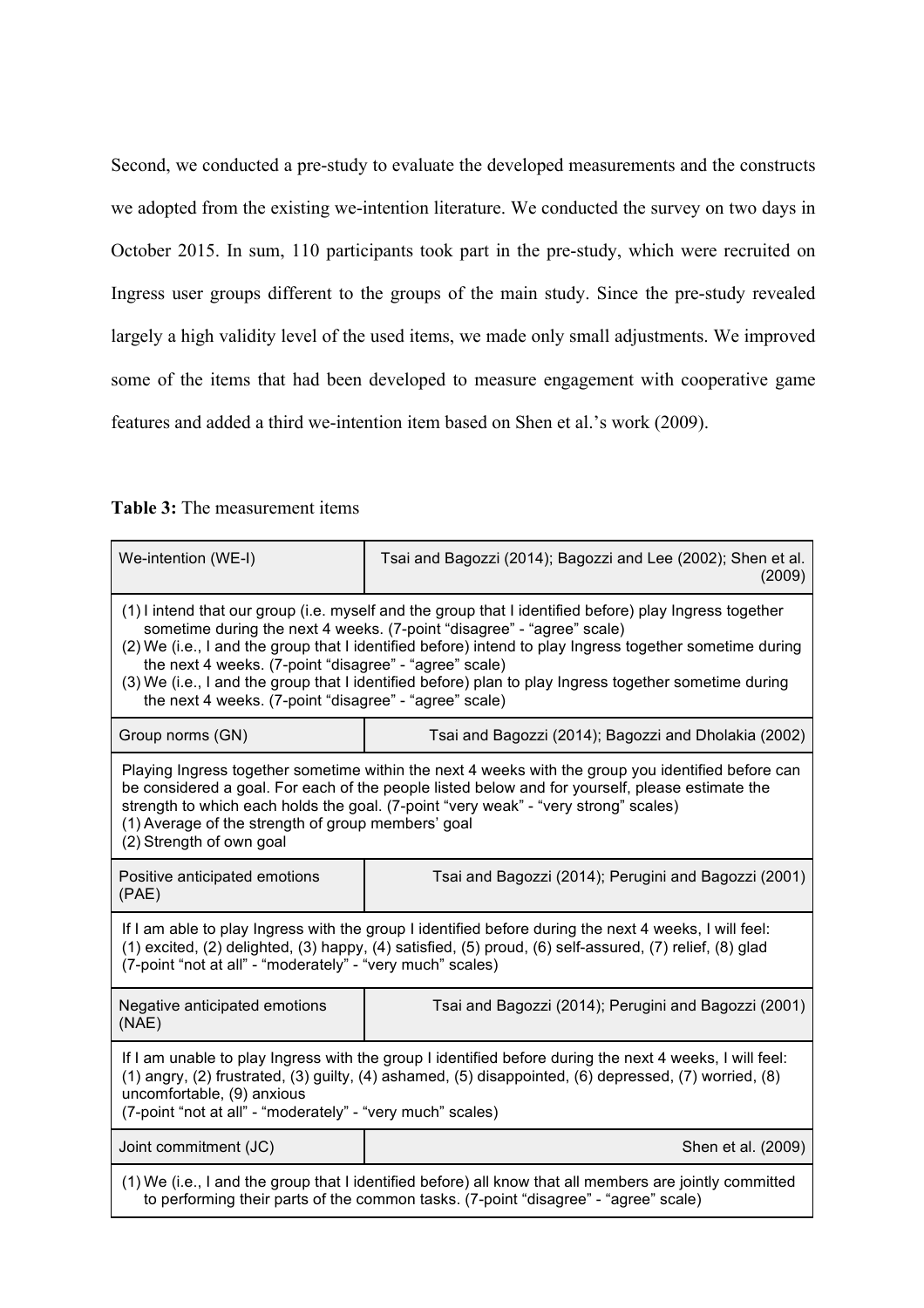| (2) We (i.e., I and the group that I identified before) all know that all members are jointly committed<br>to contributing to the common success. (7-point "disagree" - "agree" scale)<br>(3) We (i.e., I and the group that I identified before) all know that all members are jointly committed<br>to helping each other. (7-point "disagree" - "agree" scale)<br>(4) We (i.e., I and the group that I identified before) all know that all members are jointly committed<br>to achieving the common goals. (7-point "disagree" - "agree" scale)                                                                                                                                                                                                                                                                                                                                                                                                                                                                                                                                                                                                                                                                                                                                                                                                                                                                   |                                                 |  |  |  |  |  |  |
|----------------------------------------------------------------------------------------------------------------------------------------------------------------------------------------------------------------------------------------------------------------------------------------------------------------------------------------------------------------------------------------------------------------------------------------------------------------------------------------------------------------------------------------------------------------------------------------------------------------------------------------------------------------------------------------------------------------------------------------------------------------------------------------------------------------------------------------------------------------------------------------------------------------------------------------------------------------------------------------------------------------------------------------------------------------------------------------------------------------------------------------------------------------------------------------------------------------------------------------------------------------------------------------------------------------------------------------------------------------------------------------------------------------------|-------------------------------------------------|--|--|--|--|--|--|
| Social identity (SI)                                                                                                                                                                                                                                                                                                                                                                                                                                                                                                                                                                                                                                                                                                                                                                                                                                                                                                                                                                                                                                                                                                                                                                                                                                                                                                                                                                                                 | Bagozzi and Lee (2002); Tsai and Bagozzi (2014) |  |  |  |  |  |  |
| Cognitive social identity<br>(1) How would you express the degree of overlap between your personal identity and the identity of<br>the group you identified before, when you are actually playing with members of the group?<br>(8-point graphical "Far apart" - "Complete overlap" scale)<br>(2) Please indicate to what degree your self-image overlaps with the identity of the group you<br>identified before, as you perceive it. (7-point "not at all" - "moderately" - "very much" scale)<br>Affective social identity<br>(1) How attached are you to the group you identified before?<br>(7-point "not at all" - "moderately" - "very much" scale)<br>(2) How strong would you say your feelings of belongingness are toward the group you identified<br>before?<br>(7-point "not at all" - "moderately" - "very much" scale)<br>Evaluative social identity<br>(1) I am a valuable member of the group I identified before.<br>(7-point "does not describe me at all" - "describe me moderately well" - "describe me very well"<br>scale)<br>(2) I am an important member of the group I identified before.<br>(7-point "does not describe me at all" - "describe me moderately well" - "describe me very well"<br>scale)                                                                                                                                                                                    |                                                 |  |  |  |  |  |  |
| Attitudes toward cooperation<br>(ATT)                                                                                                                                                                                                                                                                                                                                                                                                                                                                                                                                                                                                                                                                                                                                                                                                                                                                                                                                                                                                                                                                                                                                                                                                                                                                                                                                                                                | Tsai and Bagozzi (2014); Ajzen (1991)           |  |  |  |  |  |  |
| Playing Ingress together with the group I identified before sometime during the next 4 weeks is:<br>(1) "Foolish" - "Wise", (2) "Bad" - "Good", (3) "Harmful" - "Beneficial" and (4) "Punishing" -<br>"Rewarding" (7-point semantic differential)                                                                                                                                                                                                                                                                                                                                                                                                                                                                                                                                                                                                                                                                                                                                                                                                                                                                                                                                                                                                                                                                                                                                                                    |                                                 |  |  |  |  |  |  |
| Engagement with cooperative<br>game features (CG)                                                                                                                                                                                                                                                                                                                                                                                                                                                                                                                                                                                                                                                                                                                                                                                                                                                                                                                                                                                                                                                                                                                                                                                                                                                                                                                                                                    | Constructed formative measure                   |  |  |  |  |  |  |
| How important is it to you to create control fields in order to obtain Mind Units (MU)?<br>(1)<br>How often do you create control fields in order to obtain Mind Units (MU)?<br>(2)<br>How important is to you to see the faction's progress during a cycle?<br>(3)<br>How often do you look at the faction's progress during a cycle?<br>(4)<br>How important is it to you to upgrade portals of other players? (upgrade = deploy Mods,<br>(5)<br>deploy additional Resonators, upgrade Resonators to higher level)<br>How often do you upgrade portals of other players? (upgrade = deploy Mods, deploy<br>(6)<br>additional Resonators, upgrade Resonators to a higher level)<br>How important is it to you to recharge Resonators of other players?<br>(7)<br>How often do you recharge Resonators of other players?<br>(8)<br>How important is it to you to communicate with other players via chat?<br>(9)<br>(10) How often do you communicate with other players via chat?<br>(11) How important are First Saturday (FS) events to you?<br>(12) How often do you participate in First Saturday (FS) events?<br>(13) How important are XM Anomalies to you?<br>(14) How often do you participate in XM Anomalies?<br>(15) How important are Mission Days to you?<br>(16) How often do you participate in Mission Days?<br>(7-point "not at all important" - "very important" / "never" - "every time" scales) |                                                 |  |  |  |  |  |  |
| Engagement with individualistic<br>game features (IG)                                                                                                                                                                                                                                                                                                                                                                                                                                                                                                                                                                                                                                                                                                                                                                                                                                                                                                                                                                                                                                                                                                                                                                                                                                                                                                                                                                | Constructed formative measure                   |  |  |  |  |  |  |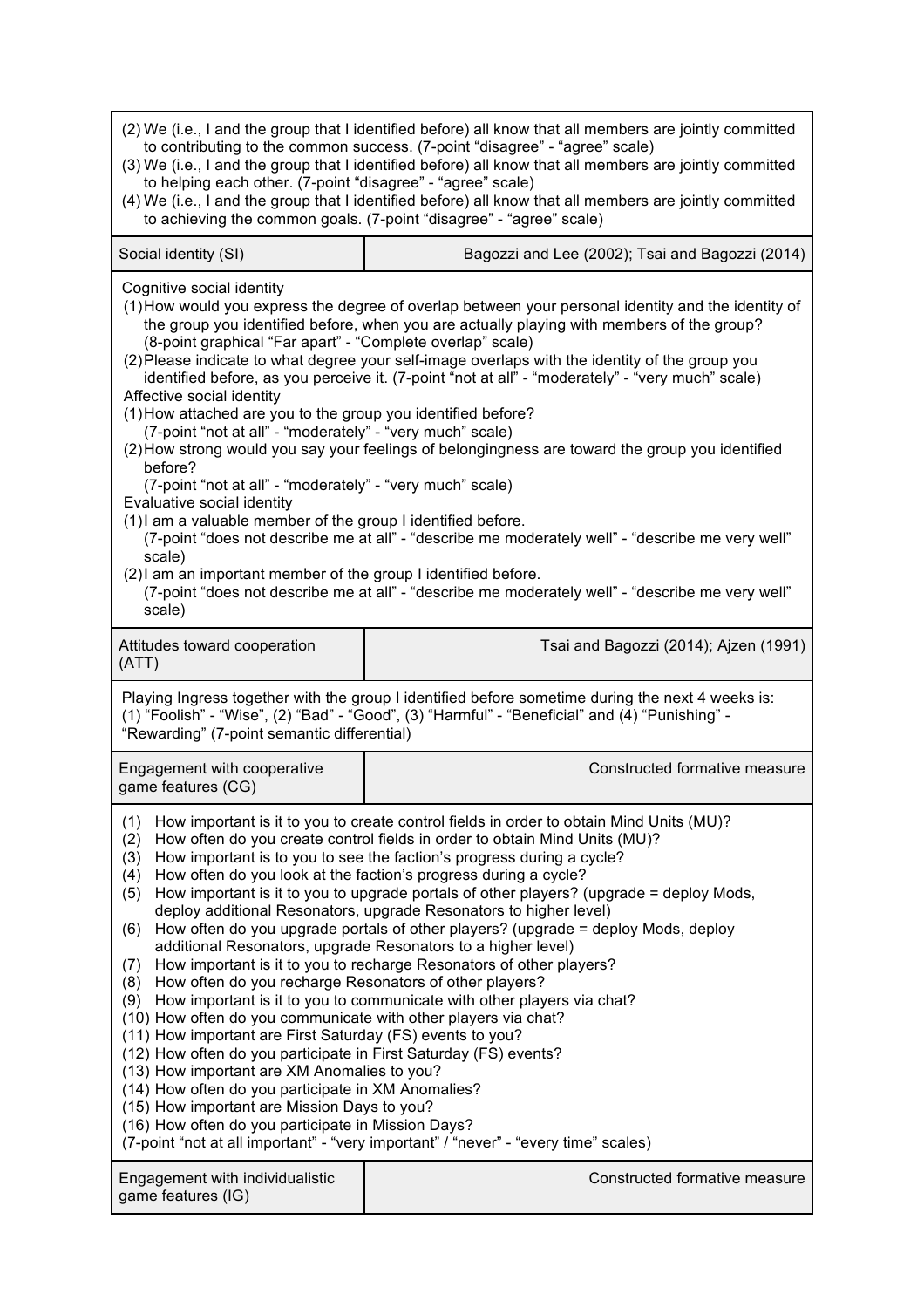- (1) How often do you look at your personal achievements? (e.g. Mission Badges, Medals, Action Points)
- (2) How important are your personal achievements to you? (e.g. Mission Badges, Medals, Action Points)
- (3) How often do you look at your personal level?
- (4) How important is your personal level to you?
- (5) How often do you look at the visualization of your avatar?
- (6) How important is the visualization of your avatar to you?
- (7) How often do you look at your personal stats? (statistics about number of portals, MUs, links, control fields, etc., under your control)
- (8) How important are your personal stats to you? (statistics about number of portals, MUs, links, control fields, etc., under your control)
- (9) How often do you play missions?
- (10) How important is being able to play missions to you?
- (11) How often do you use Power Cubes?
- (12) How important are Power Cubes to you?
- (7-point "not at all important" "very important" / "never" "every time" scales)

### **3.3 Validity and reliability**

We tested the model via the component-based PLS-SEM in SmartPLS 3 (Ringle, Wende, & Becker 2015), which is considered a suitable structural equation modeling (SEM) method for prediction-oriented studies such as this, while covariance-based SEM is better suited for testing which models best fit the data (Anderson & Gerbing 1988; Chin, Marcolin, & Newsted 2003). We also used component-based SEM, since the model includes both formative and reflective constructs (e.g. see Lowry & Gaskin 2014).

We assessed convergent validity (see Table 4) with two metrics: average variance extracted (AVE) and composite reliability (CR). Convergent validity was met (each construct's AVE should be  $> 0.5$ , each construct's CR should be  $> 0.7$ ) (Fornell & Larcker 1981). We examined the discriminant validity first through the comparison of the square root of the AVE of each construct to all of the correlations between it and other constructs (see Fornell  $\&$ Larcker 1981) (Table 4), where all of the square roots of the AVEs should be greater than the correlations between the corresponding construct and any other construct (Chin 1998; Jöreskog & Sörbom 1996). Second, we checked discriminant validity through the HTMT criterion. In our data, no value between two constructs exceeded 0.85, which is the threshold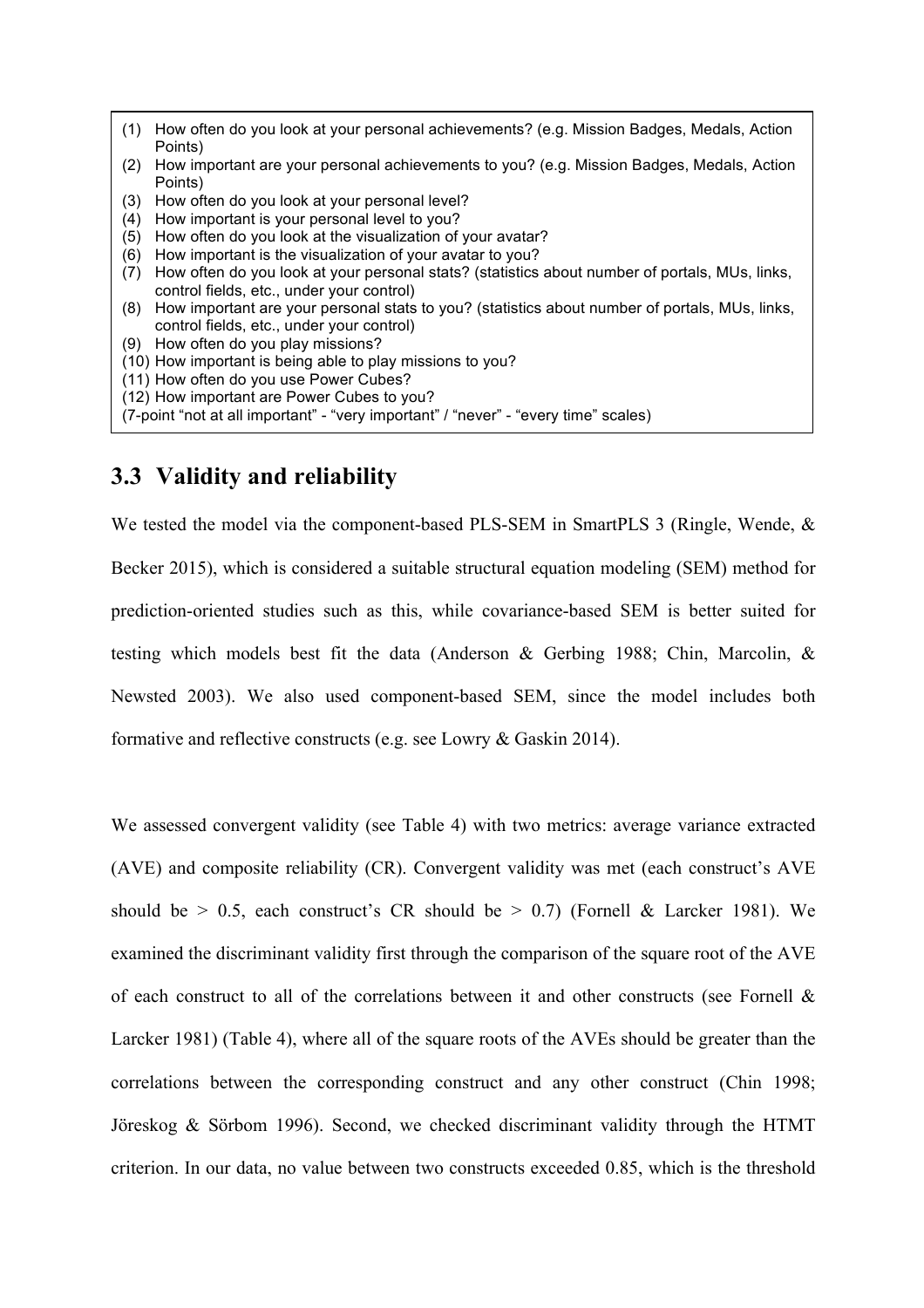for discriminant validity (Henseler, Ringle, & Sarstedt 2015). Third, we assessed discriminant validity by confirming that each item had the highest loading with its corresponding construct. We can conclude that the discriminant validity and the reliability were acceptable. The sample size  $(N = 206)$  satisfies several different criteria for the lower bounds of sample size for PLS-SEM (Anderson & Gerbing 1988; Chin 1998).

|            | <b>AVE</b> | <b>CR</b> | CG    | IG    | <b>ATT</b> | <b>GN</b> | <b>JC</b> | <b>NAE</b> | <b>PAE</b> | <b>SI</b> | WE-I  |
|------------|------------|-----------|-------|-------|------------|-----------|-----------|------------|------------|-----------|-------|
| CG         | n/a        | n/a       | n/a   |       |            |           |           |            |            |           |       |
| IG         | n/a        | n/a       | n/a   | n/a   |            |           |           |            |            |           |       |
| <b>ATT</b> | 0.631      | 0.872     | 0.451 | 0.269 | 0.794      |           |           |            |            |           |       |
| <b>GN</b>  | 0.734      | 0.847     | 0.415 | 0.219 | 0.423      | 0.857     |           |            |            |           |       |
| <b>JC</b>  | 0.693      | 0.900     | 0.439 | 0.364 | 0.450      | 0.366     | 0.833     |            |            |           |       |
| <b>NAE</b> | 0.680      | 0.950     | 0.232 | 0.115 | 0.223      | 0.195     | 0.237     | 0.824      |            |           |       |
| <b>PAE</b> | 0.623      | 0.929     | 0.535 | 0.392 | 0.566      | 0.390     | 0.552     | 0.457      | 0.789      |           |       |
| SI         | 0.637      | 0.897     | 0.575 | 0.317 | 0.397      | 0.416     | 0.520     | 0.402      | 0.619      | 0.798     |       |
| WE-I       | 0.760      | 0.950     | 0.503 | 0.226 | 0.591      | 0.566     | 0.551     | 0.370      | 0.657      | 0.594     | 0.872 |

**Table 4:** Validity and reliability

### **3.4 Results**

First, investigating the direct relationships between the different game features and weintentions (without including the *group dynamics* mediators), we found a statistically significant association between *engagement with cooperative game features* and *we-intention*  (β = .476, p < .001), but no significant effect between *engagement with individualistic gamification features* and *we-intention* ( $\beta = .087$ ,  $p > .1$ ). In total, the engagement with these game features account for 25.7% of the variance of *we-intention*, out of which *cooperative game features* explain all most all the variance.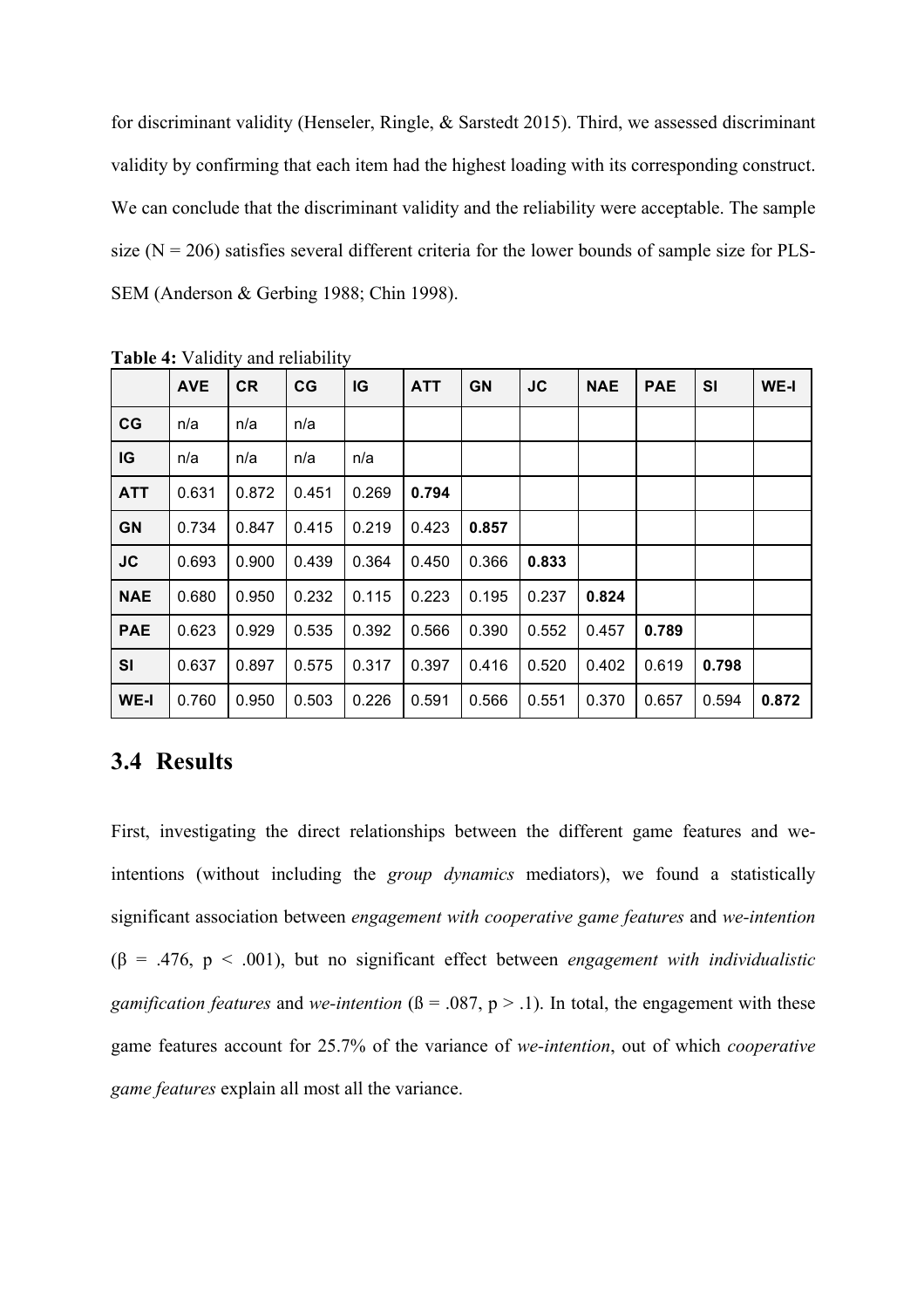Second, when adding the hypothesized mediators pertaining to *group dynamics* into the model, we found that, together, *engagement with the game features* and *group dynamics* account for 62.8% of the variance of *we-intention* (Figure 3). Further, we found that these *group dynamics* together fully mediate the effect between *engagement with cooperative game features* and *we-intention.* Therefore, hypothesis 6 is supported.

*Engagement with cooperative game features* accounts mainly for the variance of group dynamics to the following magnitudes: 17.5% of *group norms*, 32.0% of *positive anticipated emotions from playing together*, 5.4% of n*egative anticipated emotions from missing out*, 33.7% of *social identity*, 23.2% of *joint commitment*, and 21.1% of *attitudes toward playing with the group*. Based on how much variance is accounted for in the model, we can concluded that a) *engagement with cooperative game features* accounts for about one-quarter of users *we-intentions* directly, however, b) the effect of *engagement with cooperative game features*  also significantly increases all facets of *group dynamics*, which c) further increases the model's explanatory power towards *we-intentions* up to 62.8%. Therefore, we can further conclude that *cooperative game features* and the mediating *group dynamics* are a powerful set of predictors for people *willing to work together*.

The results pertaining to the hypotheses about the relationships between *engagement with cooperative game features* and singular facets of *group dynamics* indicate that *engagement with cooperative game features* is positively associated with all the constructs of *group dynamics*: *H1a group norms* (β = .393, p < .01), *H2a positive anticipated emotions* (β = .449, p < .01) *H2c negative anticipated emotions* (β = .233, p < .05) *H3a social identity* (β = .536, p < .01), *H4a joint commitment* (β = .348, p < .01), and *H5a attitude* (β = .410, p < .01) (see Figure 3 and Table 5).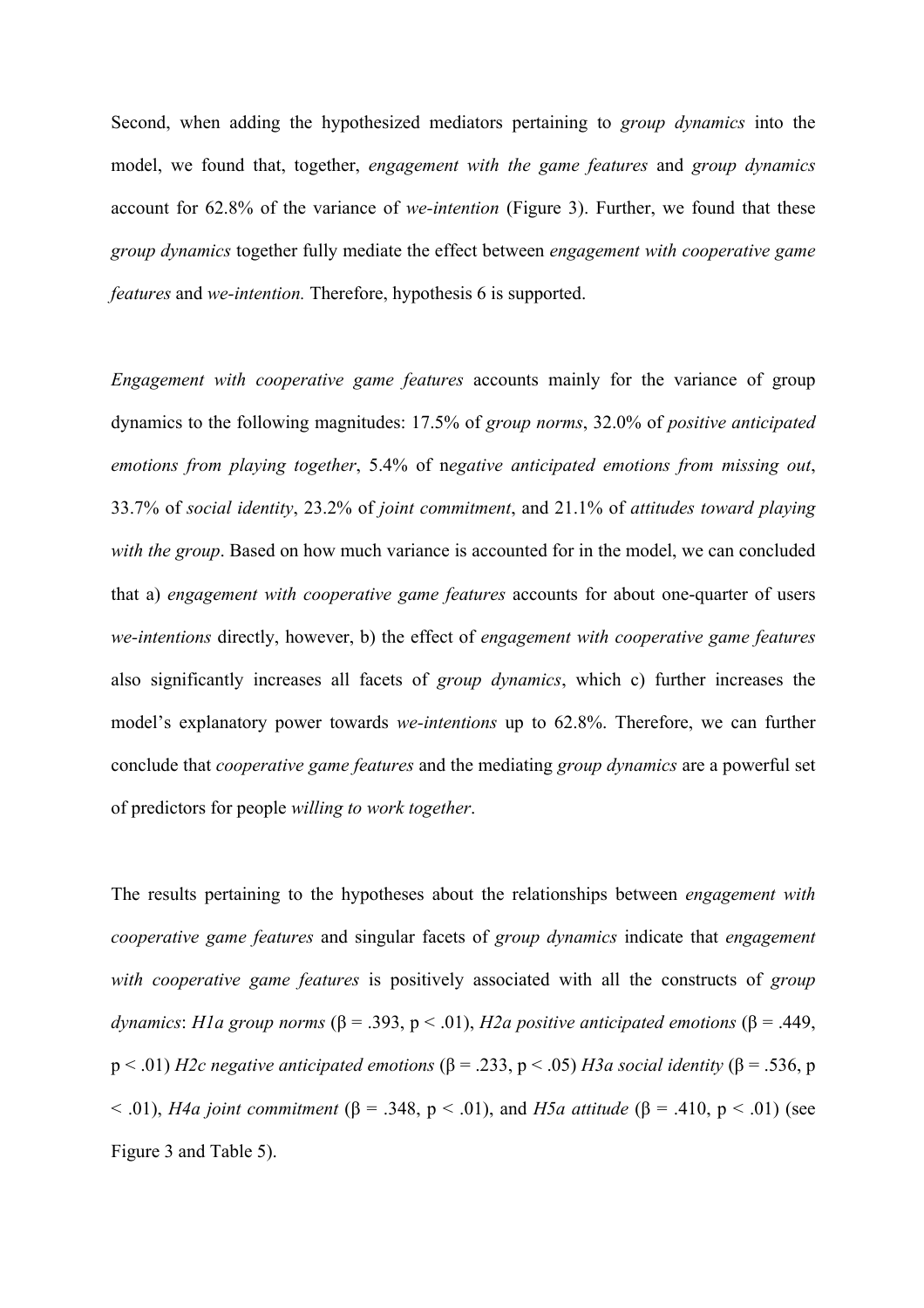Concerning the relationships between *group dynamics* and *we-intentions*, the results indicate that *group dynamics* are associated with *we-intentions* in the following manner: *H1b group norms* ( $\beta$  = .253, p < .01), *H2b positive anticipated emotions* ( $\beta$  = .254, p < .01), *H3b social identity* ( $\beta$  = .155, p < .1), *H4b joint commitment* ( $\beta$  = .151, p < .05), and *H5b attitude* ( $\beta$  = .205, p < .01) are positively associated with *we-intentions*. However, there is no evidence for a significant relationship between *H2d negative anticipated emotions* and *we-intentions* (β =  $.063$ ,  $p > .1$ ) (see Figure 3 and Table 5).

In the complete model with group dynamics, we found that *engagement with individualistic game features* also have no significant effect on we-intention in total ( $\beta$  = .019,  $p$  > .1). In absolute terms, our results thus indicate that H7a is supported. However, if we investigate the relationship between individualistic game features and group dynamics, we find that this relationship is more complex. Our findings show that e*ngagement with individualistic game features* can negatively affect *we-intention* ( $\beta$  = -.115,  $p$  < .05), compensated by invoking of *positive anticipated emotions* ( $\beta$  = .204,  $p$  < .01) and *joint commitment* ( $\beta$  = .218,  $p$  < .05). Consequently, H7a and H7b were not fully supported. Combining cooperative game features with other, more individualistic features seems to be able to influence the emergence of weintentions in positive but also in negative ways. Overall, however, the influence of individualistic game features on group dynamics and we-intentions is very low, and can almost be neglected compared to the strong relationships between cooperative game features, group dynamics, and we-intentions.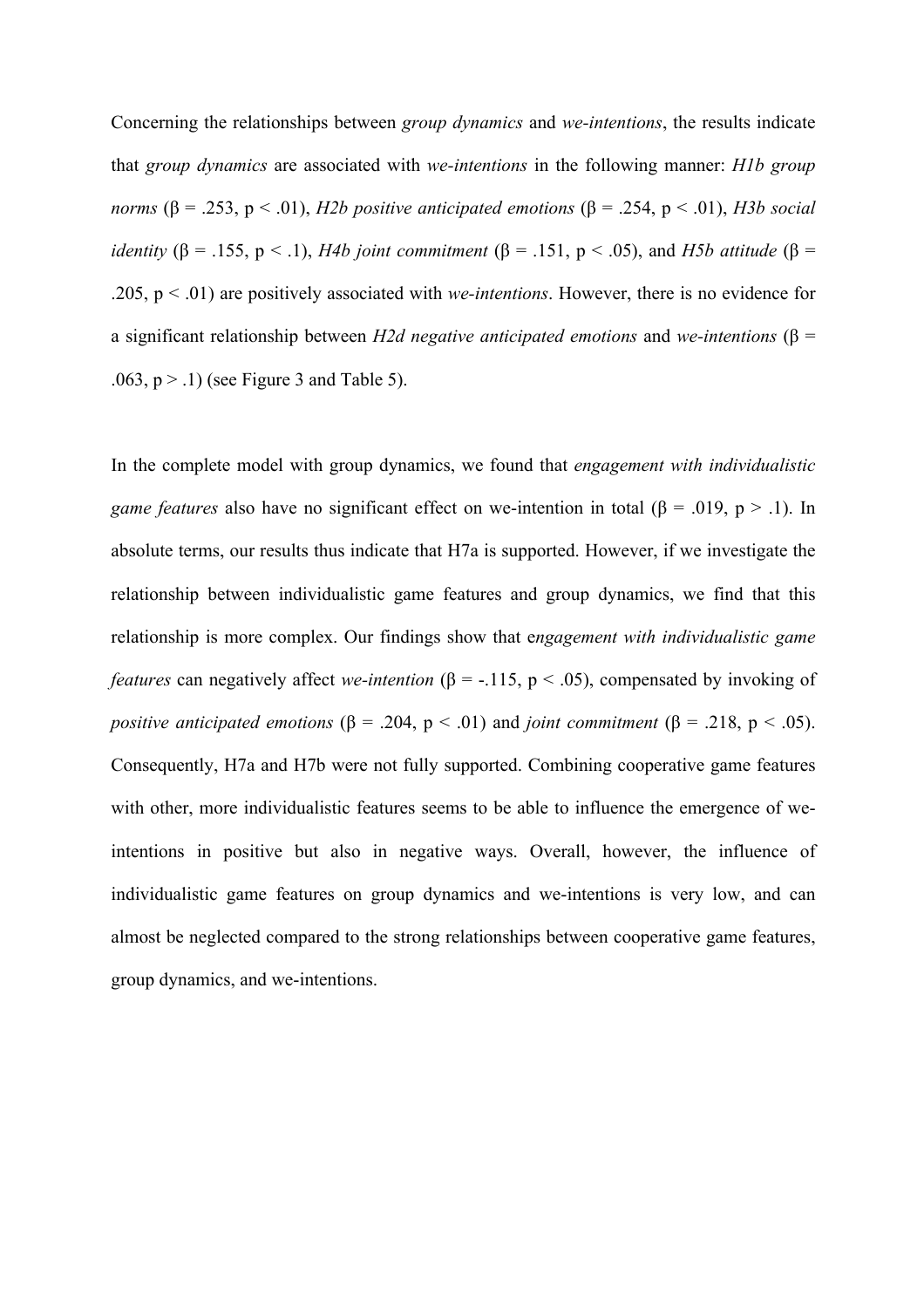

**Figure 3:** Results

#### **Table 5:** Results

| Independent variable<br>Dependent variable                                                 |                   | <b>Beta</b> | <b>CI95 LO</b> | <b>CI95 HI</b> | p     |  |  |
|--------------------------------------------------------------------------------------------|-------------------|-------------|----------------|----------------|-------|--|--|
| The relationships between engagement with cooperative game features and group dynamics     |                   |             |                |                |       |  |  |
| Cooperative game                                                                           | Group norms       | 0.393       | 0.258          | 0.541          | 0.000 |  |  |
| features                                                                                   | Positive emotions | 0.449       | 0.349          | 0.599          | 0.000 |  |  |
|                                                                                            | Negative emotions | 0.223       | 0.060          | 0.408          | 0.012 |  |  |
|                                                                                            | Social identity   | 0.536       | 0.413          | 0.642          | 0.000 |  |  |
|                                                                                            | Joint commitment  | 0.348       | 0.210          | 0.527          | 0.000 |  |  |
|                                                                                            | Attitude          | 0.410       | 0.250          | 0.582          | 0.000 |  |  |
| The relationships between engagement with individualistic game features and group dynamics |                   |             |                |                |       |  |  |
| Individualistic game<br>features                                                           | Group norms       | 0.054       | $-0.103$       | 0.261          | 0.559 |  |  |
|                                                                                            | Positive emotions | 0.204       | 0.077          | 0.374          | 0.008 |  |  |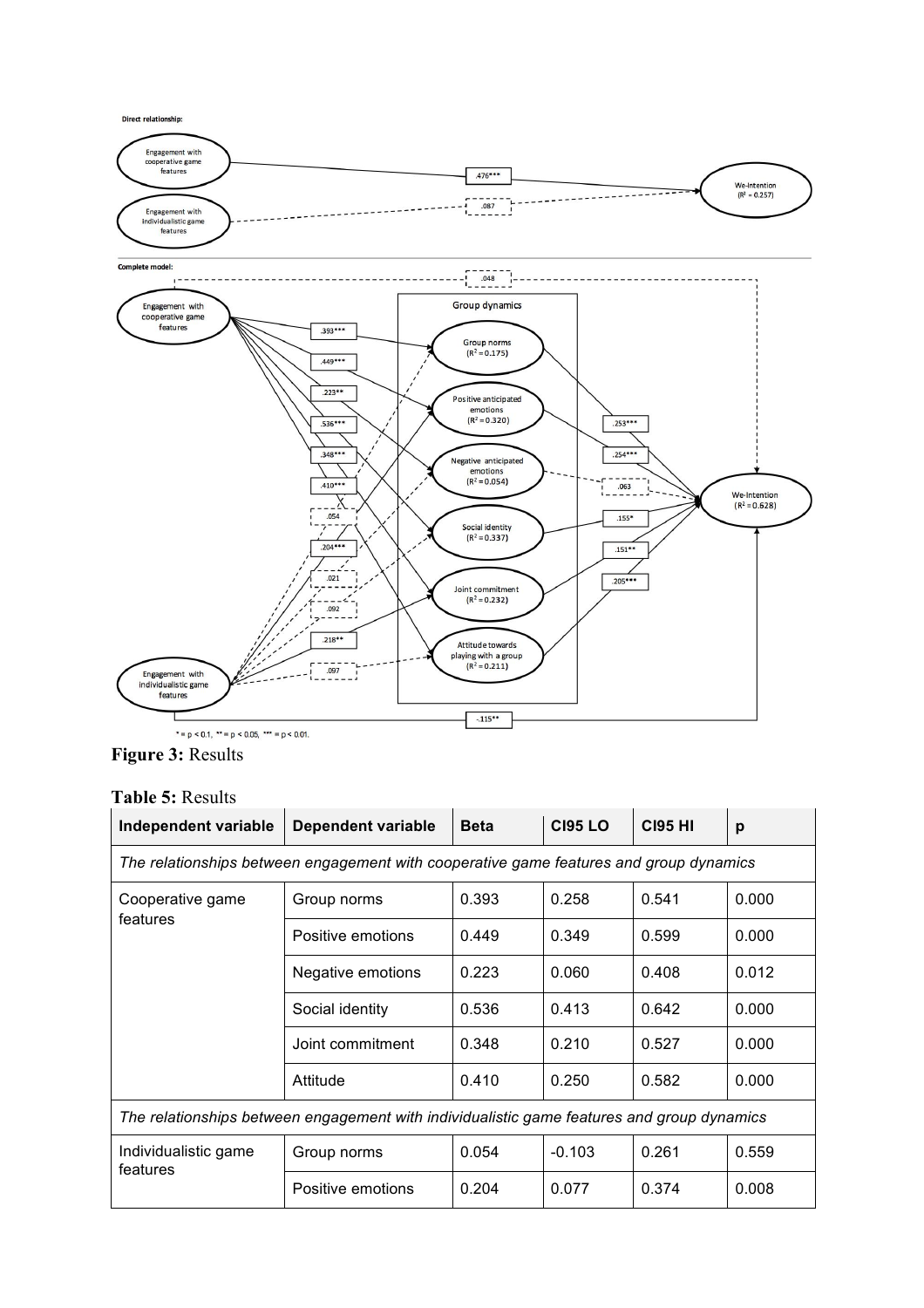|                                                                         | Negative emotions                                        | 0.021 | $-0.145$ | 0.252 | 0.830 |  |  |  |
|-------------------------------------------------------------------------|----------------------------------------------------------|-------|----------|-------|-------|--|--|--|
|                                                                         | Social identity                                          | 0.092 | $-0.029$ | 0.261 | 0.212 |  |  |  |
|                                                                         | Joint commitment                                         | 0.218 | 0.047    | 0.395 | 0.014 |  |  |  |
|                                                                         | Attitude                                                 | 0.097 | $-0.076$ | 0.328 | 0.338 |  |  |  |
|                                                                         | The relationship between group dynamics and we-intention |       |          |       |       |  |  |  |
| Group norms                                                             | We-intention                                             | 0.253 | 0.145    | 0.356 | 0.000 |  |  |  |
| Positive emotions                                                       |                                                          | 0.254 | 0.078    | 0.392 | 0.002 |  |  |  |
| Negative emotions                                                       |                                                          | 0.063 | $-0.026$ | 0.169 | 0.207 |  |  |  |
| Social identity                                                         |                                                          | 0.155 | 0.003    | 0.320 | 0.055 |  |  |  |
| Joint commitment                                                        |                                                          | 0.151 | 0.024    | 0.263 | 0.011 |  |  |  |
| Attitude                                                                |                                                          | 0.205 | 0.078    | 0.347 | 0.003 |  |  |  |
| The total effect between engagement with game features and we-intention |                                                          |       |          |       |       |  |  |  |
| Cooperative game<br>features                                            | We-intention                                             | 0.495 | 0.352    | 0.647 | 0.000 |  |  |  |
| Individualistic game<br>features                                        | We-intention                                             | 0.019 | $-0.075$ | 0.243 | 0.814 |  |  |  |

## **4 Discussion**

In this study, we have investigated how games can induce and cultivate *we-intention* of working as a group. Specifically, we investigated how engagement with cooperative game features affect different forms of group dynamics and how they further translate into weintentions. We employed data from Ingress users  $(N = 206)$ , a popular location-based augmented reality game. The results show that cooperative game features can induce weintentions (directly explains one-quarter of the variance), whereas individualistic game features seem to have no direct effect on we-intentions. Further, this study revealed that the relationship between cooperative game features and we-intention is fully mediated by group norms, social identity, joint commitment, attitudes toward cooperation, and anticipated positive emotions.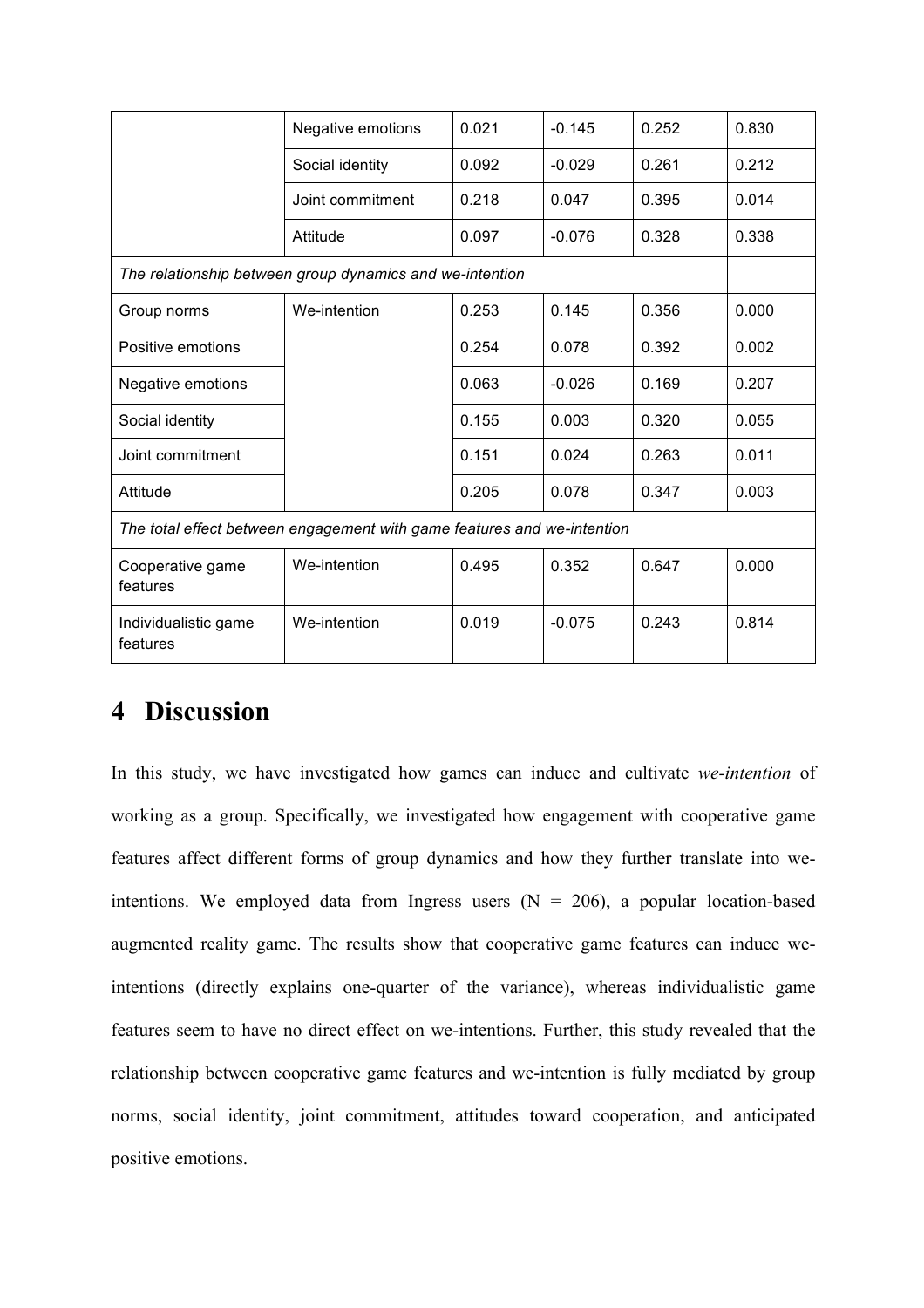The study findings extend previous research in several ways. First, by empirically investigating how game design features can invoke we-intentions in games, this study closes a gap in current game (Goh & Lee 2011; Liu et al. 2013) and gamification research (Bui et al. 2015; Y. Chen & Pu 2014; Morschheuser et al. 2016). In addition to previous research that has focused on the behavioral outcomes (Goh & Lee 2011; Marker & Staiano 2015; Peng & Hsieh 2012; Plass et al. 2013; Siu et al. 2014) and the design features of cooperative games (El-Nasr et al. 2010; Rocha et al. 2008; Zagal et al. 2006), this study connected both research streams and provided a comprehensive understanding of how engaging with such features can invoke collective intentions towards cooperative behavior. Further, this study has contributed to better understanding the effects of different game features in the sense that the results show that cooperative game features are positively related to we-intentions, while individualistic features are not. Therefore, these findings provide not only a novel contribution for understanding cooperation and participation in multiplayer games, such as Ingress, Pokémon Go, and World of Warcraft. Moreover, the knowledge we gathered can easily be transferred to current gamification research that investigates the differences between various game features in order to derive more precise design principles for designing successful gamification approaches (cf. Morschheuser et al. 2016; 2017a; 2017b; Hamari et al. 2014).

Second, our results provided support for the postulations that enriching ICT with gamification that promote shared goals instead of competition or individualistic goals may support digital cooperation (Morschheuser et al. 2017b; Peng & Hsieh 2012). The present results support this notion by demonstrating that engagement with cooperative game features significantly relates to group dynamics, which operationalize the presence of shared goals. Especially, the strong relationship between group norm and cooperative game features are an indication for the presence of a shared goal between users in a group, since group norms represent the "attempt of individuals to meet idealized values or goals, shared with others" (Tsai & Bagozzi 2014, p.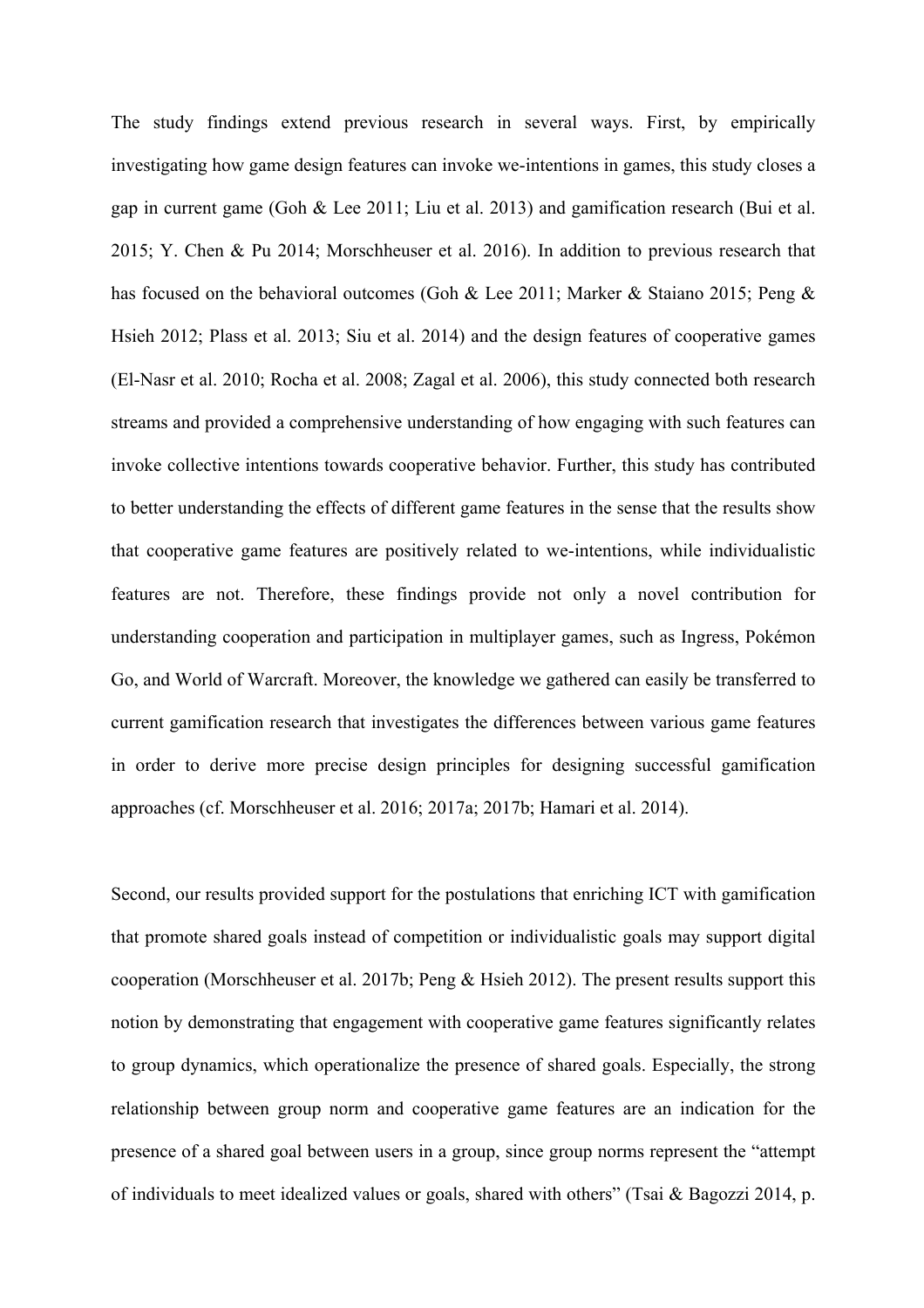147). Further, the identified influences of cooperative game features on anticipated emotions regarding achieving a shared goal and joint commitment to contribute to the realization of a shared goal, support this theory. Thus, our study can act as an anchoring point for future research into the effects of singular cooperative game features such as shared goals on psychological and behavioral outcomes of individuals in groups.

Third, our findings extend previous we-intention research (Dholakia et al. 2004; Oliveira & Huertas 2015; Tsai & Bagozzi 2014) that have neglected we-intention formation in games. Although the influence of design features on individual intentions in games and gameinspired approaches (i.e. gamification) have often been investigated (Hamari & Keronen 2017b; Hamari & Koivisto 2015a; Hsiao & Chiou 2012; Wu & Liu 2007), to our best knowledge, no other study has investigated we-intentions in this context. More importantly, little knowledge exists about how design features of information systems can influence weintentions. Our study results suggest that cooperative games are particularly efficient at invoking we-intentions. This finding not only contributes to the general understanding of weintentions, but also extends previous research in the sense that the results highlight the use of cooperative game features as a promising approach to invoke we-intentions.

Considering our results in the context of recent we-intention research (Table 1), we confirmed that group norms, social identity, joint commitment, attitudes toward cooperation, and anticipated positive emotions explain changes in we-intention reasonably well, also in the context of games. This significant overlap between our study and previous we-intention research contributes to the generalizability of the presented results and provides a foundation for bringing community research and game research closer together. This implies that game and gamification researchers should also turn to existing community research, and vice versa, in order to extend understandings of digital cooperation.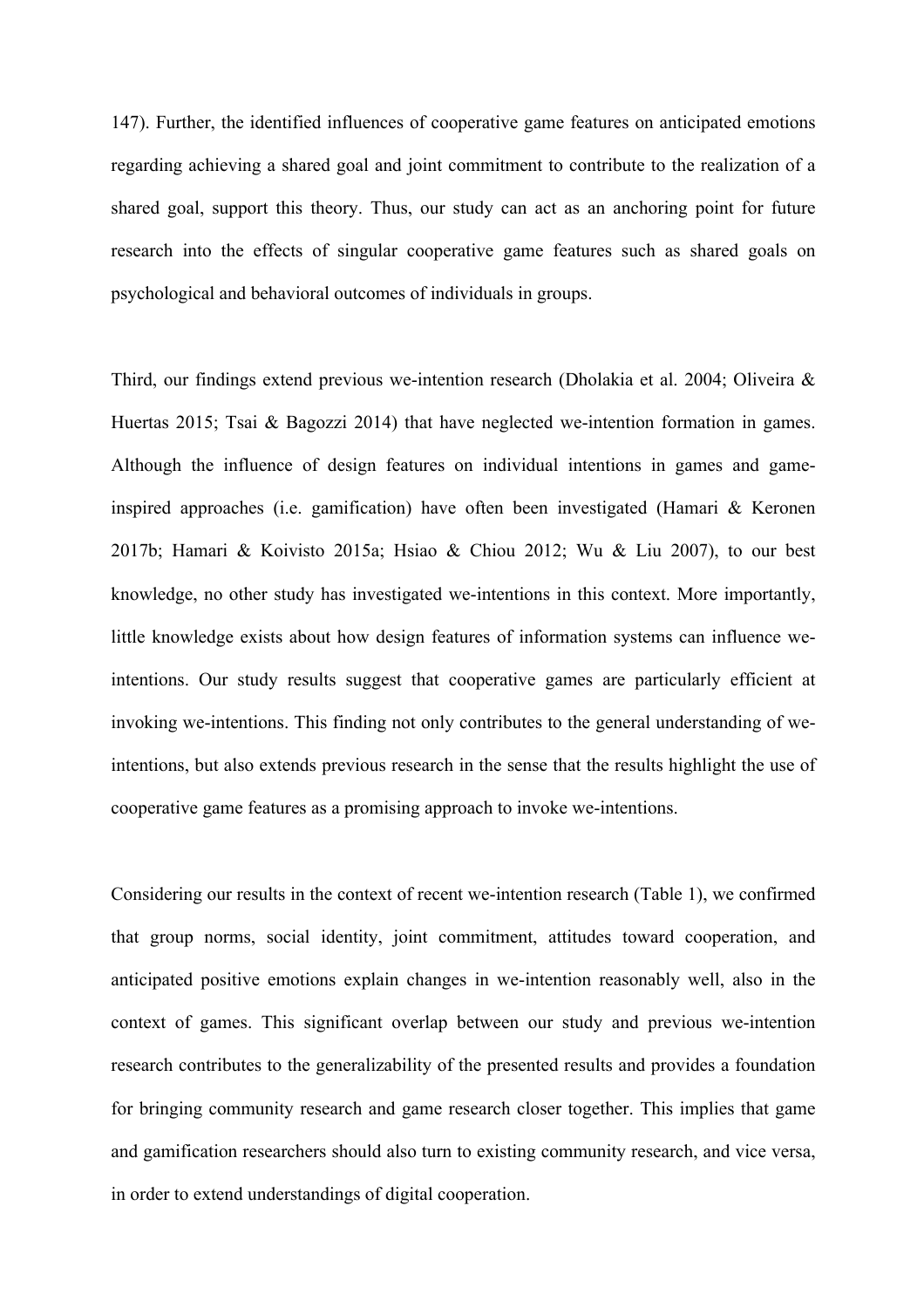### **4.1 Practical implications**

Clearly, cooperation is of great importance in society today; we work, study, and carry out most leisure activities together. However, true cooperation often forms organically without external enforcement and is hard to cultivate. Many practitioners face the challenge of designing organizational structures and digital communities that promote cooperation, without knowing how design features can promote cooperation. When looking at video/online games, one can observe that cooperation effortlessly arises between people who might not even have had previous connections, and not just between individuals, but across a wide spectrum of people. To better understand how the potential of games can be successfully wielded in nongame organizations and information systems, this study has investigated how games are able to cultivate cooperation. The study results support the hypothesis that engagement with cooperative game features can influence collective intentions (we-intentions) of working in a group. This can provide practical insights for those seeking to cultivate cooperation in digital communities and organizations.

Our results suggest that cooperative design features in games – such as shared goals, cooperation enabling game mechanics and rules, and communication possibilities – offer great and as yet untapped potential for cultivating cooperation outside games. Designers of information systems and collaborative technology who seek to cultivate cooperation should consider the implementation of such design features known from cooperative games when gamifying their systems (Huotari & Hamari 2017; Morschheuser et al. 2017a; 2017b).

In particular, our findings recommend the implementation of gamification features that influence group norms, invoke positive emotions when cooperating, and increase a member's identification with a group, in order to induce we-intentions and cultivate cooperation. First, designers and managers of communities should consider increasing the overlap of individual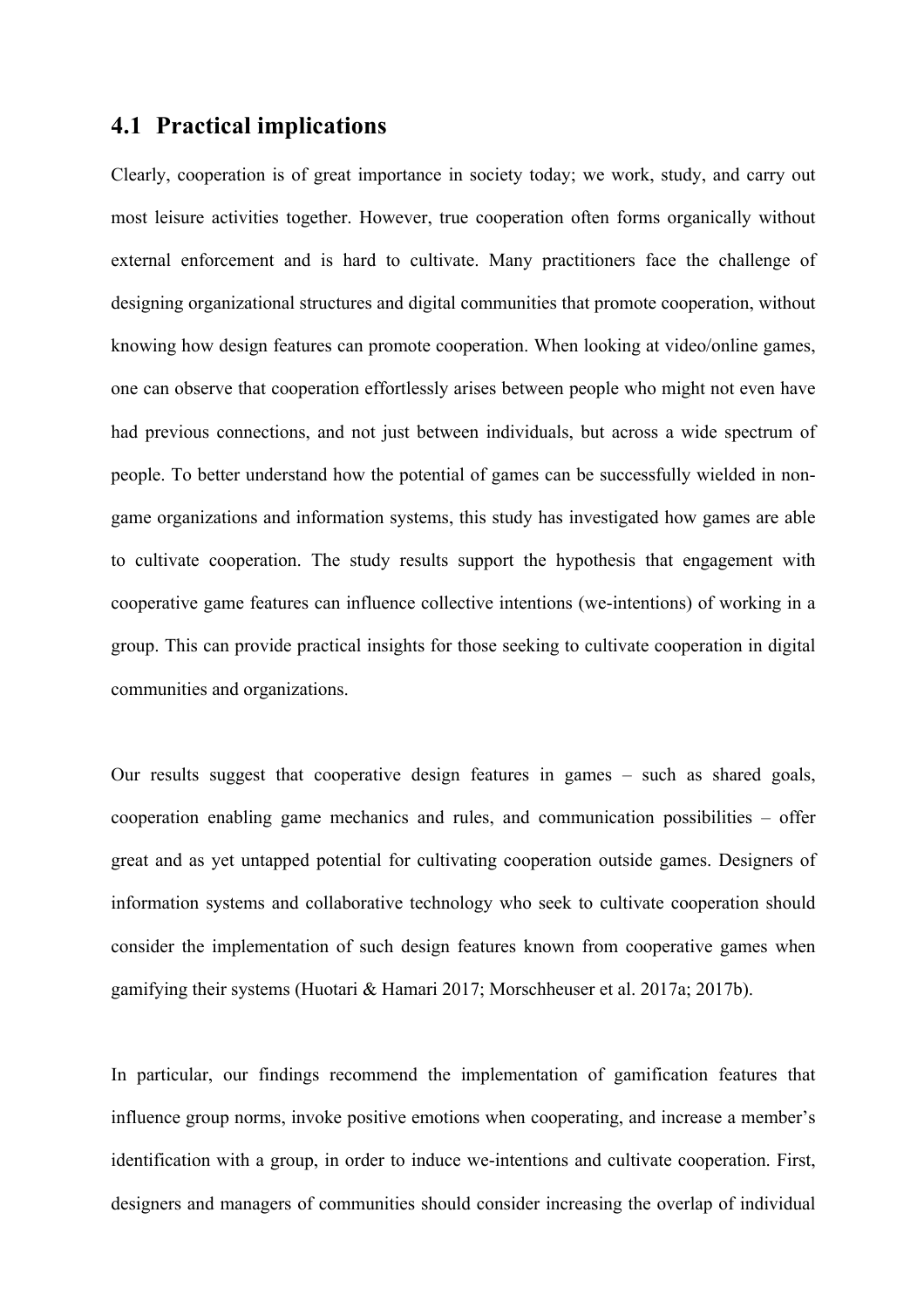goals by carefully intertwining goals (El-Nasr et al. 2010; Rocha et al. 2008) or defining shared goals, such as team challenges or missions that can be completed by a group of users (Morschheuser et al. 2017b), to strengthen group norms. Second, the implementation of features that provide motivational rewards, such as the experience of mastery, competence, and social relatedness (Ryan et al. 2006), for achieving shared goals should be considered so as to increase the anticipated emotions of joint actions. Third, those seeking to cultivate cooperation should work on the representation and attractiveness of groups (cf. Tsai & Bagozzi. 2014), and should implement features that can trigger self-reflection processes (Bagozzi & Lee 2002; Ellemers et al. 1999) in order to support the shaping of members' identification with a group. Cooperative games such as Ingress, Pokémon Go, or World of Warcraft provide a treasure of examples of concrete design features that can easily be transferred to other environments. For instance, Ingress uses competing factions and defines the victory of the own team as a clear shared goal for all players in a faction. Several game features, such as leaderboards that visualize the regional supremacy of a faction and its members, as well as story and media items that explain and motivate the shared goals, are implemented to support the cooperative goal structures and may influence group norms in factions, as well as in their locally organized subgroups. To support members' identification with a group, we recommend the use of uniform colors and logos that can convey a clear group affiliation, statistics for direct comparison between players that enable social categorization (Turner 1975), and visual representations of users by avatars that can initiate self-reflection processes (Bessière, Seay, & Kiesler 2007; Christoph, Dorothée, & Peter 2009), similar to Ingress. Examples such as virtual goods that have been found to influence a user's social identity (Huang 2012) and could be used in some games as gifts to express commitment to other players, have already found their way from games (Hamari 2015b; Hamari & Keronen 2017a) into online communities, such as Facebook (Huang 2012).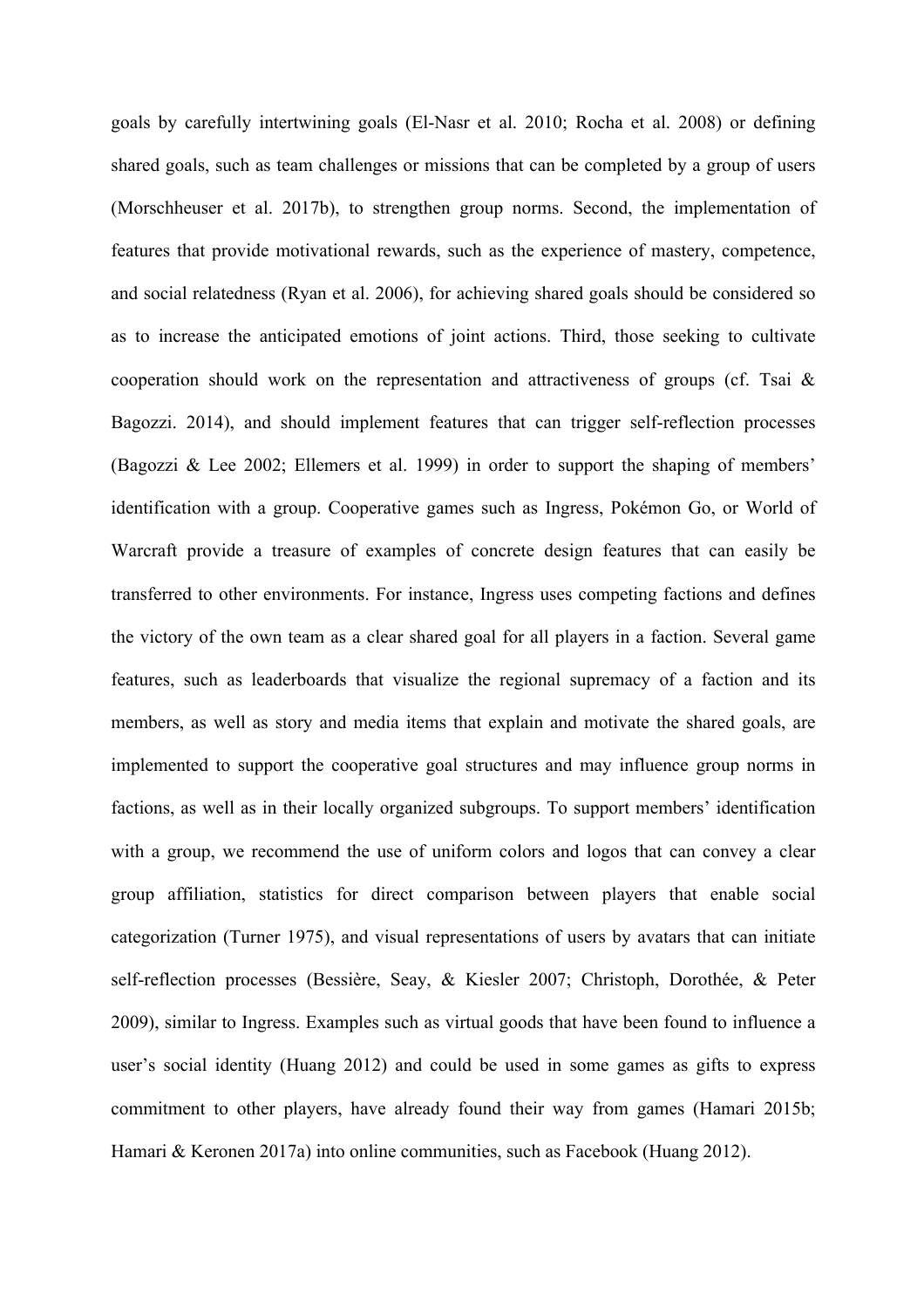Further, our findings imply that practitioners who seek to increase cooperation should find that gamification inspired by cooperative games is more beneficial and preferable to individual-based gamification. We found that individualistic game features can have negative effects on we-intention, which in our study have been compensated through small positive effects on group dynamics. Individualistic game features are designed to motivate personal goals and try to promote egotistical behavior (Morschheuser et al. 2017b). Previous research in the context of sports and education (for a review, see Johnson  $\&$  Johnson 1989, p. 173) indicate that mixing cooperative goal structures with individualistic goal structures can negatively affect the relationships between a group's members, since egotistical motives and behaviors may harm cooperative efforts and trust among group members. Such aspects could explain the negative relationships between individualistic game features and we-intention. On the other hand, our findings revealed that individualistic game features are positively related with positive anticipated emotions to play with others and joint commitment. We suspect that intertwining personal goals with the goals of others (El-Nasr et al. 2010; Rocha et al. 2008) – such as in Ingress – may increase the desire to play together with others when playing individually. For the same reason, players who are committed to their private goals may also be committed to their team's goal if it helps them to succeed in a game with intertwined goals. Overall, our findings indicate that practitioners should always carefully consider possible side-effects of mixing different game feature types (Morschheuser et al. 2017b). Further, cooperation cultivators should seek to design and implement gamification inspired by cooperative games instead of implementing individualistic game features, such as private badges or level systems, which are currently often used in communities and other collaborative technologies (Morschheuser, et al. 2016; 2017a; 2017b; Hamari et al. 2014).

By investigating Ingress, which is not only an augmented reality game, but also a crowdsourcing approach, this study provides particularly valuable insights for gamifying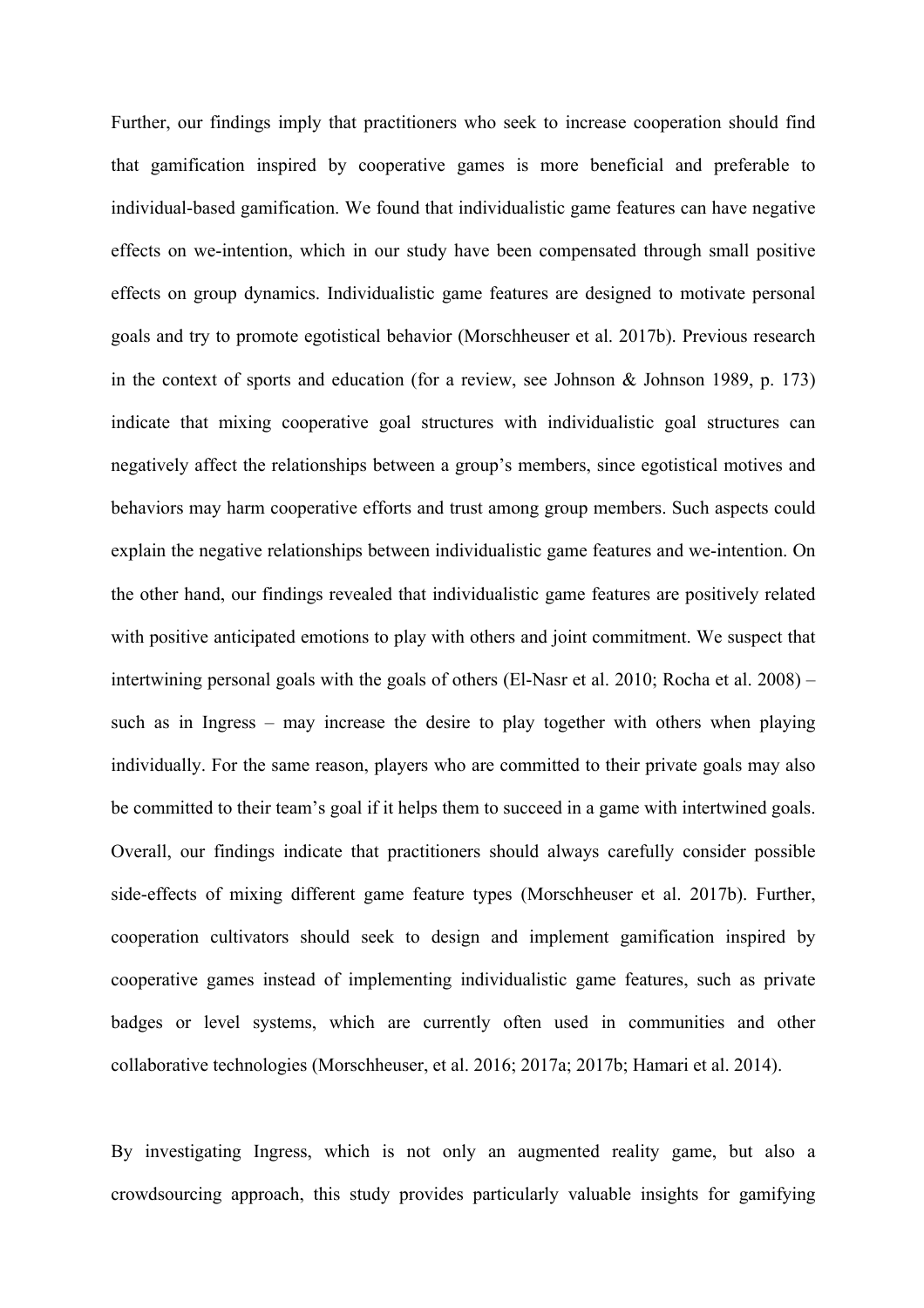crowdsourcing initiatives and related systems where people work together to achieve common outcomes (Morschheuser et al. 2016; 2017a; Prestopnik & Tang 2015). Our findings reveal that the implemented game features in Ingress represent an effective approach to cultivate strong and persistent cooperation. More than 73% of the respondents reported that they play Ingress for at least a year, and more than the half specified that when playing actively, they use the app multiple times per day. One possible reason for this strong engagement could be the great variety of applied game features. A recent review of gamified crowdsourcing systems revealed that crowdsourcing approaches, which strive for collaborative, emergent outcomes, may benefit from implementing manifold gamification approaches (Morschheuser et al. 2016; 2017a). By providing the opportunity to satisfy a broad spectrum of needs, the use of manifold gamification designs can engage broad target groups. Accordingly, managers and designers of crowdsourcing communities should consider applying manifold game design features when designing incentive mechanisms. On the other hand, for the reasons discussed above, designers should carefully consider possible effects of mixing cooperative, individualistic and competitive game features.

#### **4.2 Limitations and future research**

Similar to other studies conducted by online surveys, a shortcoming of this research is that the data were self-reported and that the participants were self-selected. Respondents of such surveys might not represent the entire population of a service or game, but might represent a population that shares a strong positive affinity to the object under investigation. In the context of our study, it can safely be assumed that the survey participants were highly engaged with the game and that less active users may be underrepresented in the sample. Thus, our findings may have neglected less active and less engaged players. This issue might be addressed in future research that particularly examines the intentions of less active players or players with little experience in cooperative games.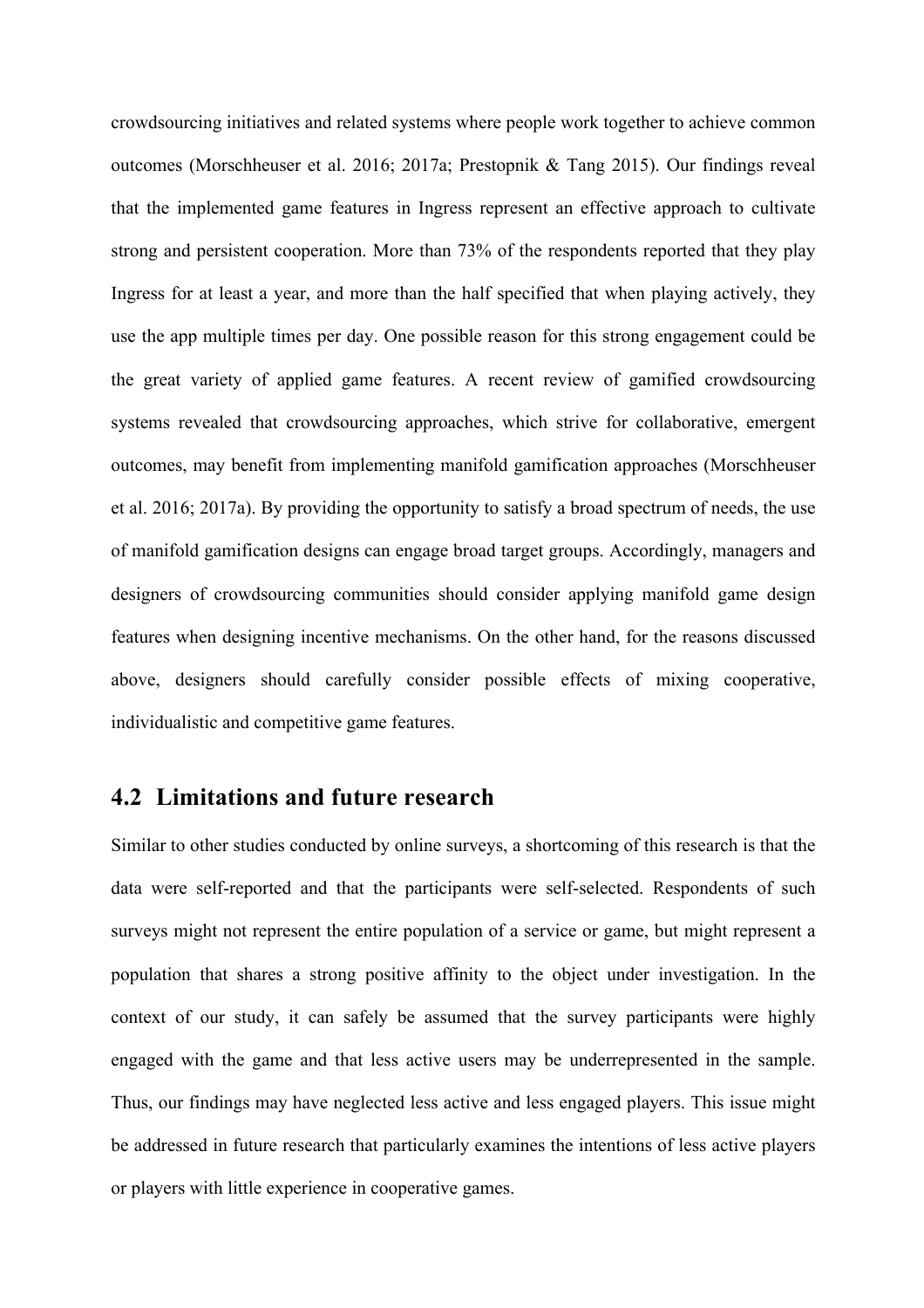Previous research indicates that less experienced users are inclined to follow suggestions and beliefs of those with whom they share goals rather than rely on their own knowledge, which may influence their group norms (Shen et al. 2011). On the other hand, experienced users are more likely to develop closer relationships with other group members and therefore perceive a stronger social identity with a group (Bagozzi & Dholakia 2006). The study results show a more substantial relationship between cooperative gamification features and social identity as opposed to group norms. Future research could consider the effects of players' experience on group dynamics and we-intentions. Further, longitudinal studies will be needed to determine the psychological and behavioral outcomes of cooperative game features in relation to players' lifecycles.

Also, this study was conducted in the context of a particular cooperative game that seems to have implemented a set of successful game features that can invoke and cultivate weintentions. However, these identified and investigated cooperative game features strongly depend on the considered context. Although there are no a priori reasons to assume that our study context has influenced the findings on how games induce we-intentions, the results might be somewhat context-dependent. For instance, the strength of the effects between cooperative game features, group dynamics, and we-intentions may vary depending on the context and the applied cooperative game features. Future research that compares our study findings across different contexts could add to the generalizability of our results. Further, future research should try to increase the robustness of findings presented in this paper by combining de facto usage data with survey-based measured intentions and perceptions.

Finally, we encourage researchers to refine the understanding of moderating influences that may impact the cultivation of cooperation in games and gamified systems. Prior research in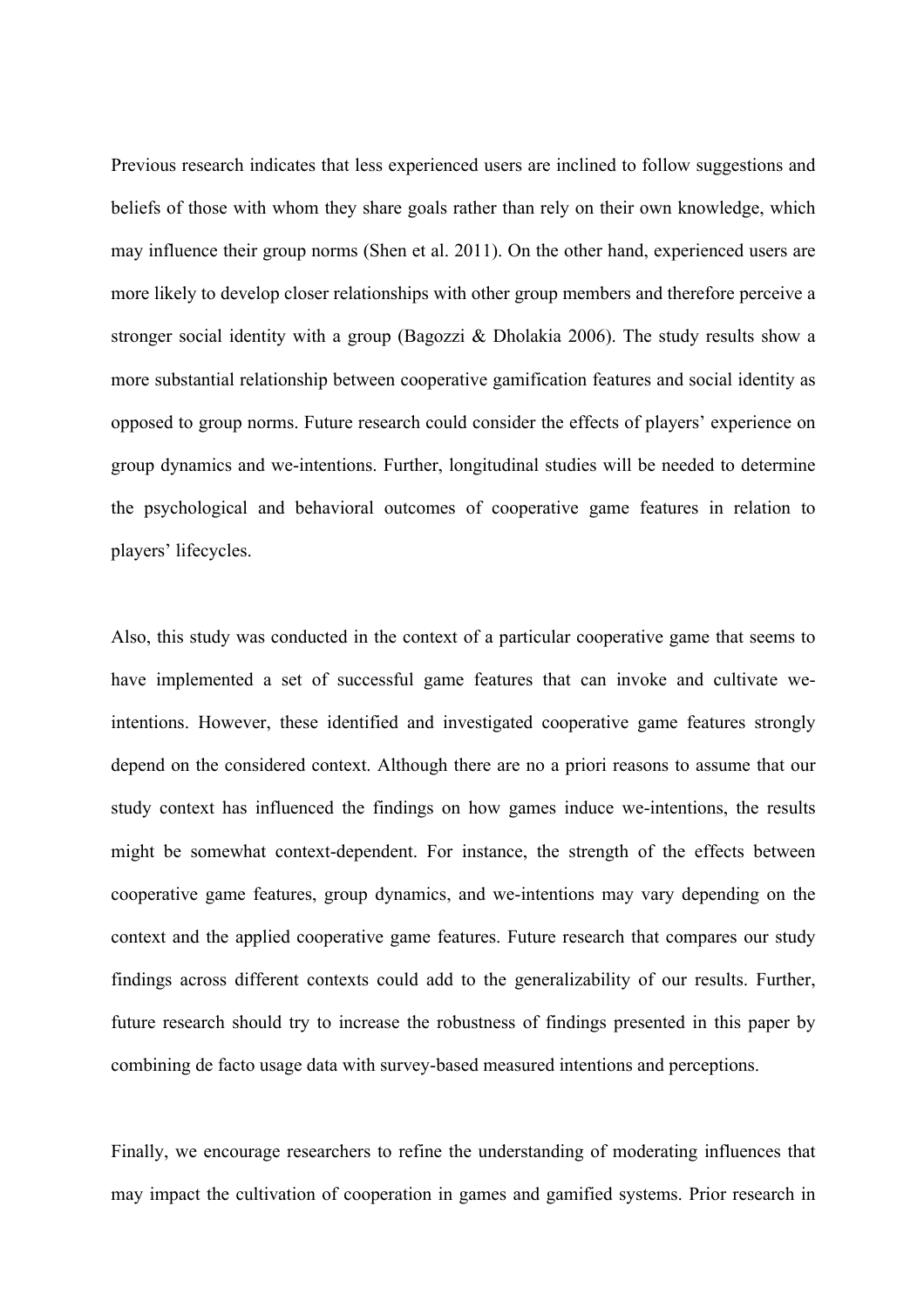the context of gamification indicate that demographic and personality traits moderate perceptions and intentions of game features (Hamari & Koivisto 2015a; Tondello et al. 2016). On the other hand, moderators such as group size (Brewer & Kramer 1986) or culture (Tsai & Bagozzi 2014) may moderate group dynamics and cooperative behaviors. In the special context of anticipated emotions, the moderating effects of gender and the extent of personal investment might be a reason why we have found no significant association between negative anticipated emotions and we-intentions among mostly male participants (cf. Bagozzi & Dholakia 2006; Taylor, Bagozzi, & Gaither 2005). We thus call for additional research into possible moderating effects. Future research that expands the understanding of factors that influence cooperation in games will not only contribute to a better understanding of this phenomenon, but will also support the design of gamification for cultivating cooperation in information systems and organizational contexts.

## **References**

Ajzen, I. 1991. "The theory of planned behavior," *Organizational Behavior and Human Decision Processes* (50:2), pp. 179–211.

Anderson, J. C., and Gerbing, D. W. 1988. "Structural equation modeling in practice: A review and recommended two-step approach," *Psychological Bulletin* (103:3), pp. 411–423.

Arazy, O., Gellatly, I., Brainin, E., and Nov, O. 2016. "Motivation to share knowledge using wiki technology and the moderating effect of role perceptions," *Journal of the Association for Information Science and Technology* (67:10), pp. 2362–2378.

Armitage, C. J., and Conner, M. 2001. "Efficacy of the theory of planned behaviour: A metaanalytic review," *British Journal of Social Psychology* (40:4), pp. 471–499.

Bagozzi, R. P., and Dholakia, U. M. 2002. "Intentional social action in virtual communities," *Journal of Interactive Marketing* (16:2), pp. 2–21.

Bagozzi, R. P., and Dholakia, U. M. 2006. "Open Source Software User Communities: A Study of Participation in Linux User Groups," *Management Science* (52:7), pp. 1099–1115.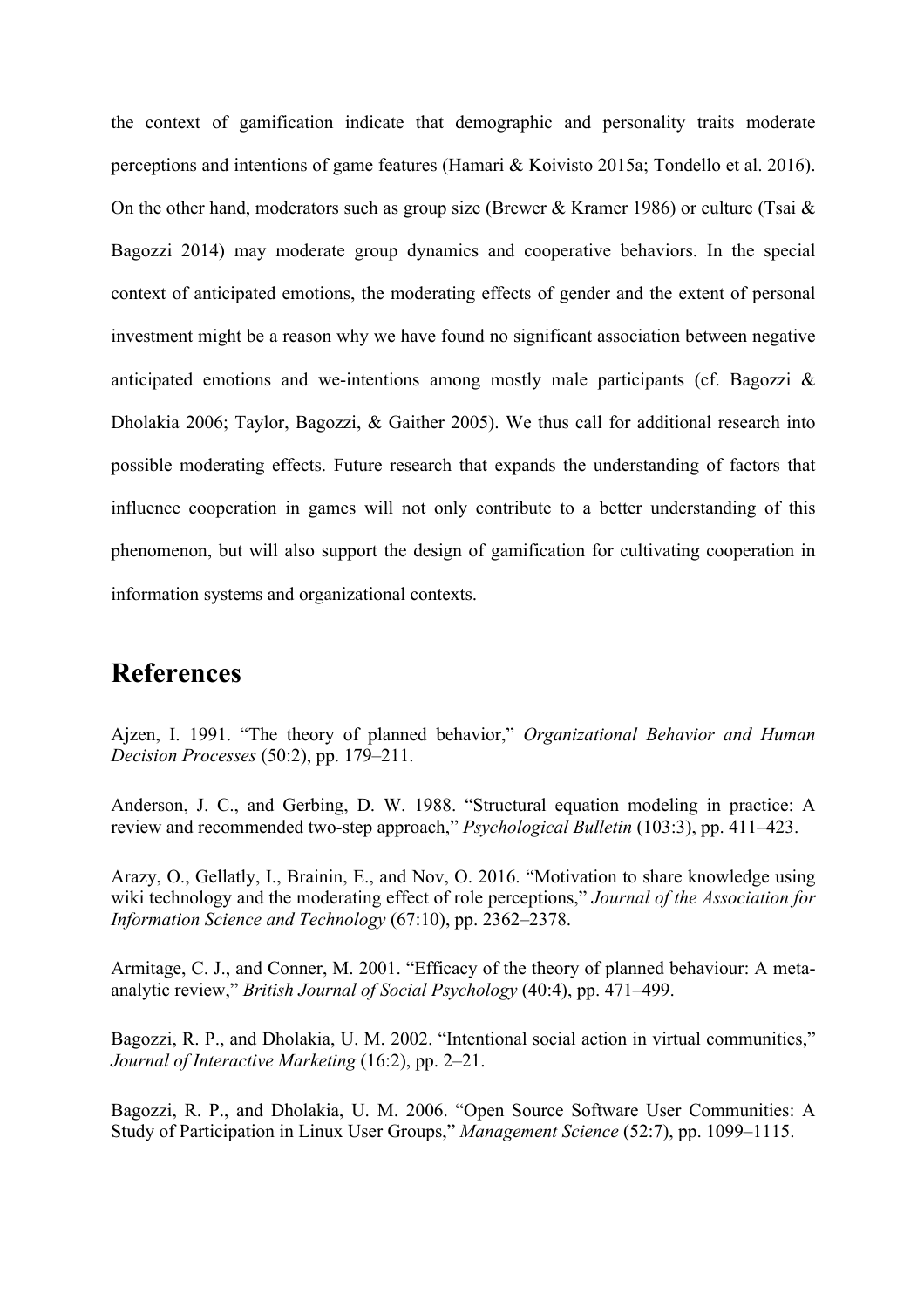Bagozzi, R. P., and Lee, K.-H. 2002. "Multiple routes for social influence: The role of compliance, internalization, and social identity," *Social Psychology Quarterly* (65:3), pp. 226–247.

Bessière, K., Seay, A. F., and Kiesler, S. 2007. "The ideal Elf: Identity exploration in World of Warcraft," *CyberPsychology & Behavior* (10:4), pp. 530–535.

Beznosyk, A., Quax, P., Coninx, K., and Lamotte, W. 2012. "The influence of cooperative game design patterns for remote play on player experience," in *Proceedings of the 10th Asia Pacific conference on computer human interaction - APCHI'12,* Matsue-city, Shimane, Japan, pp. 11–19.

Björk, S., and Holopainen, J. 2005. *Patterns in Game Design*, Boston, Massachusetts: Charles River Media.

Blohm, I., Bretschneider, U., Leimeister, J. M., and Krcmar, H. 2011. "Does collaboration among participants lead to better ideas in IT-based idea competitions? An empirical investigation," *International Journal Networking and Virtual Organisations* (9:2), pp. 106– 122.

Bratman, M. E. 1997. "I Intend that We J," in *Contemporary Action Theory,* G. Holmstrom-Hintikka & R. Tuomela (eds.), Dordrecht, Netherlands: Kluwer, pp. 49–63.

Brewer, M. B., and Kramer, R. M. 1986. "Choice behavior in social dilemmas: Effects of social identity, group size, and decision framing," *Journal of Personality and Social Psychology* (50:3), pp. 543–549.

Brown, J. S., and Thomas, D. 2006. "You play World of Warcraft? You're hired!" <https://www.wired.com/2006/04/learn/> (Accessed February 11, 2017).

Bui, A., Veit, D., and Webster, J. 2015. "Gamification – A Novel Phenomenon or a New Wrapping for Existing Concepts?" in *Proceedings of the 36th International Conference on Information Systems* – ICIS'15, Fort Worth, Texas, USA, pp. 1–21.

Chen, C.-H., Sun, C.-T., and Hsieh, J. 2008. "Player Guild Dynamics and Evolution in Massively Multiplayer Online Games," *CyberPsychology & Behavior* (11:3), pp. 293–301.

Chen, Y., and Pu, P. 2014. "HealthyTogether: exploring social incentives for mobile fitness applications," in *Proceedings of the Second International Symposium of Chinese CHI on - Chinese CHI'14,* Toronto, Ontario, Canada, pp. 25–34.

Cheung, C. M. K., Chiu, P., and Lee, M. K. O. 2011. "Online social networks: Why do students use Facebook?" *Computers in Human Behavior*, (*27*:4), pp. 1337–1343.

Cheung, C. M. K., and Lee, M. K. O. 2010. "A theoretical model of intentional social action in online social networks," *Decision Support Systems* (49:1), pp. 24–30.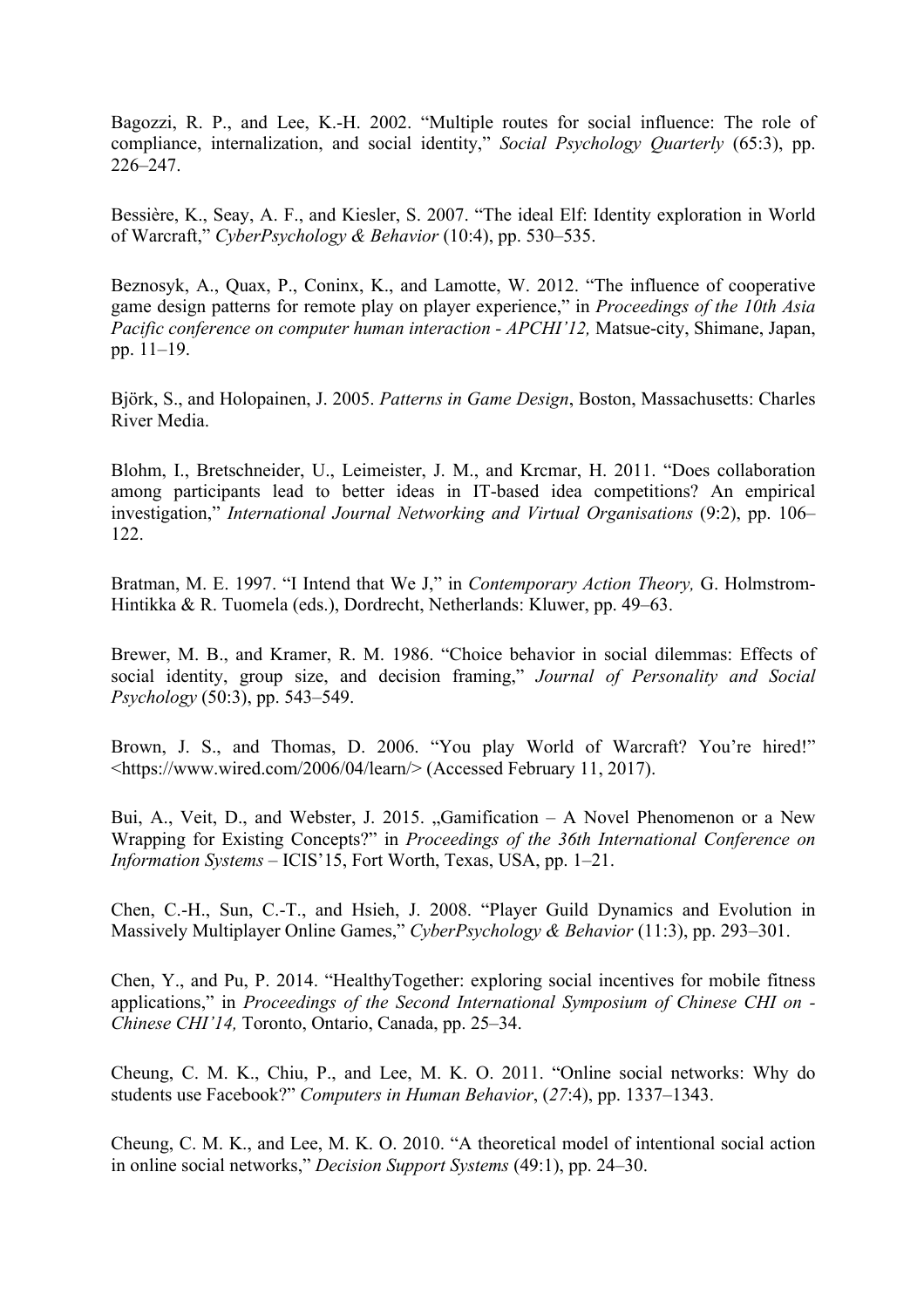Chin, W. W. 1998. "The partial least squares approach for structural equation modelling," in *Modern methods for business research,* G. A. Marcoulides (ed.), London: Lawrence Erlbaum Associates, pp. 295–336.

Chin, W. W., Marcolin, B. L., and Newsted, P. R. 2003. "A partial least squares latent variable modeling approach for measuring interaction effects: Results from a Monte Carlo simulation study and an electronic-mail emotion/adoption study," *Information Systems Research* (14:2), pp. 189–217

Choi, D., and Kim, J. 2004. "Why people continue to play online games: In search of critical design factors to increase customer loyalty to online contents," *CyberPsychology & Behavior*  $(7:1)$ , pp.  $11-24$ .

Christoph, K., Dorothée, H., and Peter, V. 2009. "The video game experience as "True" identification: A theory of enjoyable alterations of players' self-perception," *Communication Theory* (19:4), pp. 351–373.

Cole, H., and Griffiths, M. D. 2007. "Social Interactions in Massively Multiplayer Online Role-Playing Gamers," *CyberPsychology & Behavior* (10:4), pp. 575–583.

Davis, F. D. 1989. "Perceived usefulness, perceived ease of use and user acceptance of information technology," *MIS Quarterly* (13:3), pp. 319–340.

Deterding, S. 2015. "The Lens of Intrinsic Skill Atoms: A Method for Gameful Design," *Human–Computer Interaction*, (30:3–4), pp. 294–335.

Dholakia, U. M., Bagozzi, R. P., and Pearo, L. K. 2004. "A social influence model of consumer participation in network- and small-group-based virtual communities," *International Journal of Research in Marketing* (21:3), pp. 241–263.

Diamantopoulos, A., and Siguaw, J. A. 2006. "Formative versus reflective indicators in organizational measure development: A comparison and empirical illustration," *British Journal of Management* (17:4), pp. 263–282.

Ducheneaut, N., Yee, N., Nickell, E., and Moore, R. J. 2007. "The Life and Death of Online Gaming Communities: A Look at Guilds in World of Warcraft," in *Proceedings of the SIGCHI conference on Human Factors in computing systems - CHI'07*, San Jose, California, USA, pp. 839–848.

Ducheneaut, N., Yee, N., Nickell, E., and Moore, R. J. 2006. "'Alone together?': exploring the social dynamics of massively multiplayer online games," in *Proceedings of the SIGCHI conference on Human Factors in computing systems - CHI'06*, Montréal, Québec, Canada, pp. 407–416.

El-Nasr, M. S., Aghabeigi, B., Milam, D., Erfani, M., Lameman, B., Maygoli, H., and Mah, S. 2010. "Understanding and evaluating cooperative games," in *Proceedings of the 28th international conference on Human factors in computing systems - CHI'10*, Atlanta, Georgia, USA, pp. 253–262.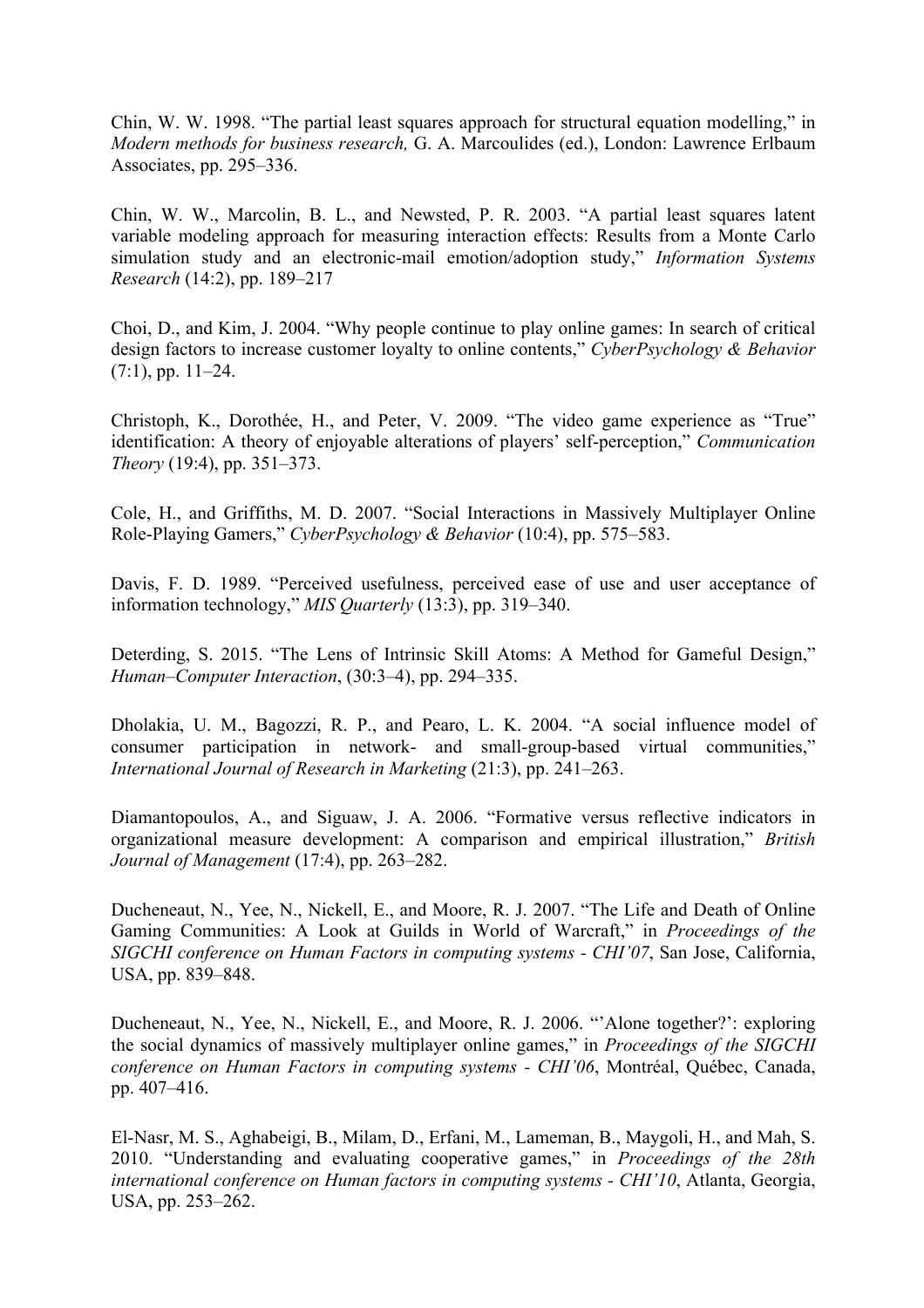Ellemers, N., Kortekaas, P., and Ouwerkerk, J. W. 1999. "Self-categorization, commitment to the group and group self-esteem as related but distinct aspects of social identity," *European Journal of Social Psychology* (29), pp. 371–389

Fishbein, M., and Ajzen, I. 1975. *Belief, attitude, intention and behavior: An introduction to theory and research*, Reading, MA: Addison-Wesley.

Fornell, C., and Larcker, D. 1981. "Structural equation models with unobservable variables and measurement error," *Journal of Marketing Research* (18:1), pp. 39–50.

Geiger, D., and Schader, M. 2014. "Personalized task recommendation in crowdsourcing information systems – Current state of the art," *Decision Support Systems* (65), pp. 3–16.

Gilbert, M. 1989. *On social facts*, London: Routledge.

Gilbert, M. 1999. "Obligation and joint commitment," *Utilitas* (11:2), pp. 143–163.

Goh, D. H.-L., and Lee, C. S. 2011. "Perceptions, quality and motivational needs in image tagging human computation games," *Journal of Information Science* (37:5), pp. 515–531.

Hamari, J. 2013. "Transforming homo economicus into homo ludens: A field experiment on gamification in a utilitarian peer-to-peer trading service," *Electronic Commerce Research and Applications* (12:4), pp. 236–245.

Hamari, J. 2017. "Do badges increase user activity? A field experiment on the effects of gamification," *Computers in Human Behavior* (71), pp. 469–478.

Hamari, J. 2015a. *Gamification - Motivation & Effects*. Helsinki, Finland: School of Business, Aalto University.

Hamari, J. 2015b. "Why do people buy virtual goods? Attitude toward virtual good purchases versus game enjoyment," *International Journal of Information Management* (35:3), pp. 299– 308.

Hamari, J., and Keronen, L. 2017a. "Why do people buy virtual goods: A meta-analysis," *Computers in Human Behavior* (71), pp. 59–69.

Hamari, J., and Keronen, L. 2017b. "Why do people play games? A meta-analysis," *International Journal of Information Management* (37:3), pp. 125-141.

Hamari, J., and Koivisto, J. 2015a. "Why do people use gamification services?" *International Journal of Information Management* (35:4), pp. 419–431.

Hamari, J., and Koivisto, J. 2015b. "'Working out for likes': An empirical study on social influence in exercise gamification," *Computers in Human Behavior* (50), pp. 333–347.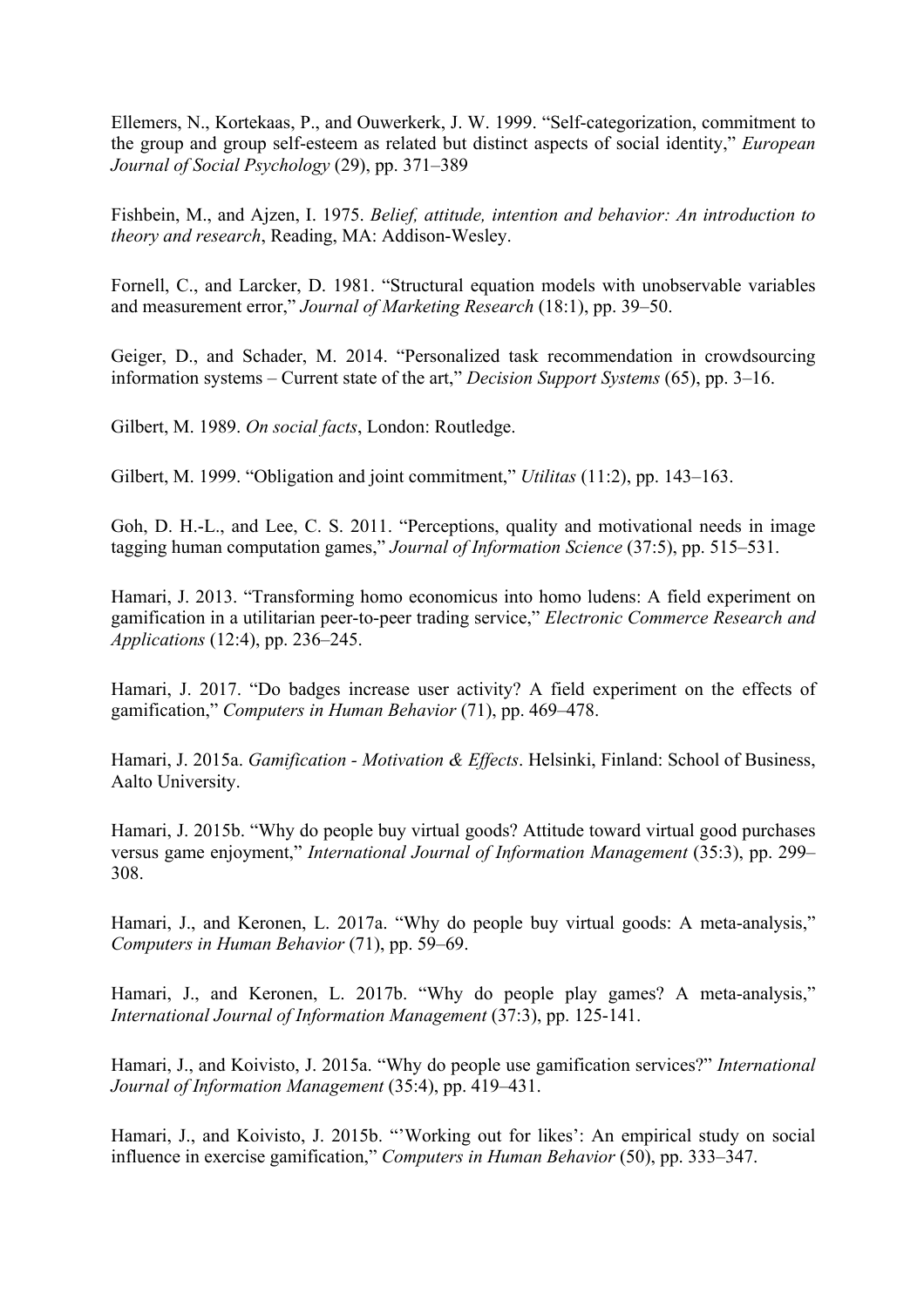Hamari, J., Koivisto, J., and Sarsa, H. 2014. "Does gamification work? - A literature review of empirical studies on gamification," in *Proceedings of the 47th Hawaii International Conference on System Sciences* – HICSS'14, Waikoloa, HI, USA, pp. 3025–3034.

Hamari, J., and Tuunanen, J. 2014. "Player types: A meta-synthesis," *Transactions of the Digital Games Research Association* (1:2), pp. 29–53.

Henseler, J., Ringle, C. M., and Sarstedt, M. 2015. "A new criterion for assessing discriminant validity in variance-based structural equation modeling," *Journal of the Academy of Marketing Science* (43:1), pp. 115–135.

Hsiao, C.-C., and Chiou, J.-S. 2012. "The impact of online community position on online game continuance intention: Do game knowledge and community size matter?" *Information & Management* (49:6), pp. 292–300.

Hsu, C.-L., and Lu, H.-P. 2004. "Why do people play on-line games? An extended TAM with social influences and flow experience," *Information & Management* (41:7), pp. 853–868.

Hsu, C.-Y., Tung, Y.-C., Wang, W.-H., and Wang, H.-Y. 2014. "Mute robot - cooperative gameplay through body language communication," in *Proceedings of the extended abstracts of the 32nd annual ACM conference on human factors in computing systems - CHI EA'14*, Toronto, Ontario, Canada, pp. 281–284.

Huang, E. 2012. "Online experiences and virtual goods purchase intention," *Internet Research* (22:3), pp. 252–274.

Hulsey, N., and Reeves, J. 2014. "The gift that keeps on giving: Google, Ingress, and the gift of surveillance," *Surveillance & Society* (12:3), pp. 389–400.

Huotari, K., and Hamari, J. 2017. "A definition for gamification: anchoring gamification in the service marketing literature," *Electronic Markets* (27:1), pp. 21–31.

Hutter, K., Hautz, J., Füller, J., Mueller, J., and Matzler, K. 2011. "Communitition: The Tension between Competition and Collaboration in Community-Based Design Contests," *Creativity and Innovation Management* (20:1), pp. 3–21.

Johnson, D. W. 2003. "Social Interdependence: Interrelationships among theory, research, and practice," *American Psychologist* (58:11), pp. 934–945.

Johnson, D. W., and Johnson, R. T. 1989. *Cooperation and competition: Theory and research*, Edina, MN, US: Interaction Book Company.

Jöreskog, K. G., and Sörbom, D. 1996. *LISREL 8 user's reference guide*, Lincolnwood, USA: Scientific Software.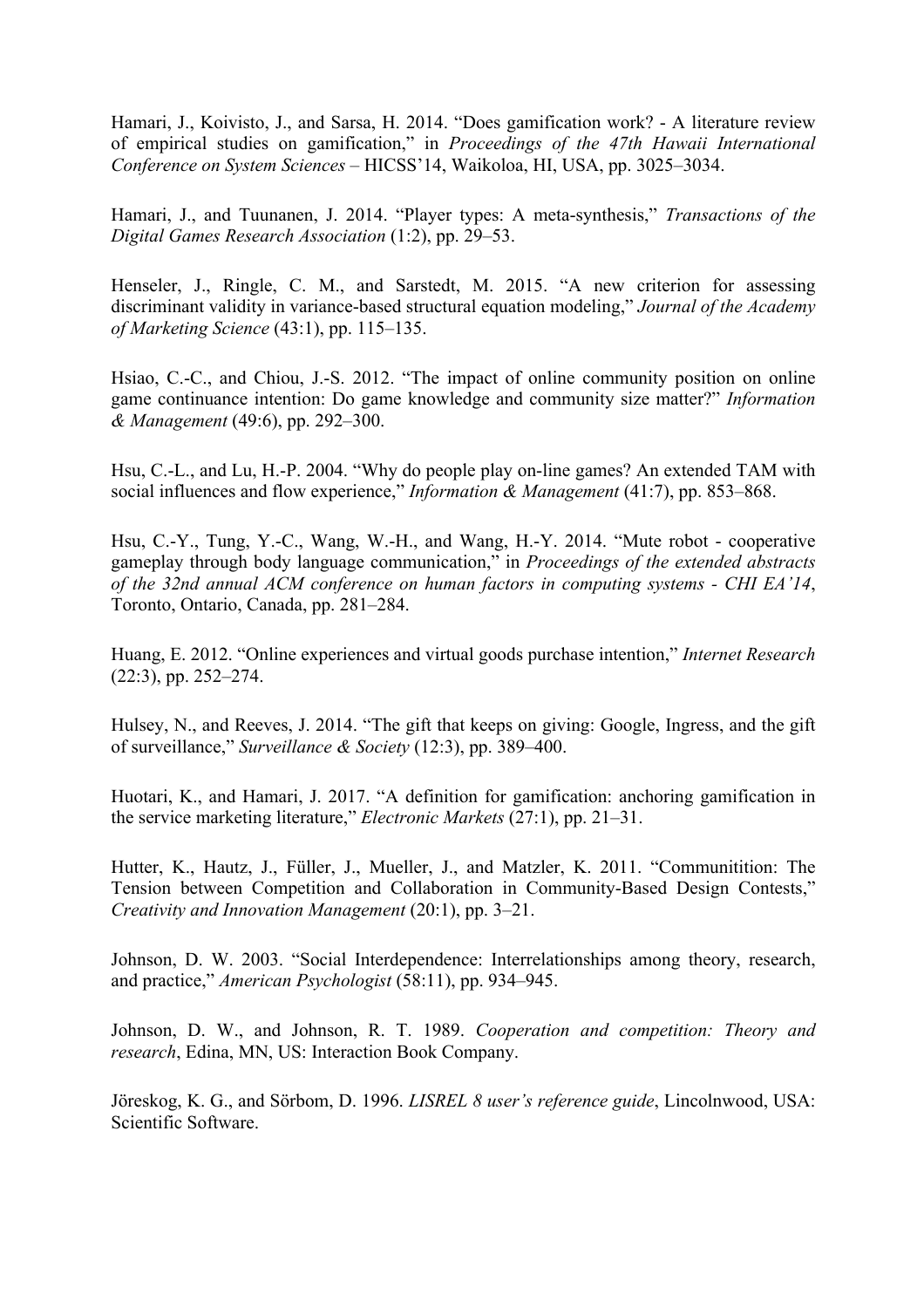Jung, J. H., Schneider, C., and Valacich, J. 2010. "Enhancing the Motivational Affordance of Information Systems: The Effects of Real-Time Performance Feedback and Goal Setting in Group Collaboration Environments," *Management Science* (56:4), pp. 724–742.

Lin, C.-P., and Bhattacherjee, A. 2008. "Elucidating Individual Intention to Use Interactive Information Technologies: The Role of Network Externalities," *International Journal of Electronic Commerce* (13:1), pp. 85–108.

Lin, K.-Y., and Lu, H.-P. 2011. "Why people use social networking sites: An empirical study integrating network externalities and motivation theory," *Computers in Human Behavior* (27:3), pp. 1152–1161.

Liu, D., Li, X., and Santhanam, R. 2013. "Digital Games and Beyond: What happens when players compete?" *MIS Quarterly* (37:1), pp. 111–124.

Liu, D., Santhanam, R., and Webster, J. 2017 (forthcoming). "Towards Meaningful Engagement: A Framework for Design and Research of Gamified Information Systems," *MIS Quarterly*.

Locke, E. A., and Latham, G. P. 1990. *A theory of goal setting and task performance*, Englewood Cliffs, NJ: Prentice-Hall.

Lowry, P. B., and Gaskin, J. 2014. "Partial least squares (PLS) structural equation modeling (SEM) for building and testing behavioral causal theory: When to choose it and how to use it," *IEEE Transactions on Professional Communication* (57:2), pp. 123–146.

Majchrzak, A., Rice, R. E., Malhotra, A., King, N., and Ba, S. 2000. "Technology adaptation: The case of a computer-supported inter-organizational virtual team," *MIS Quarterly* (24:4), pp. 569–600.

Malone, T. W. 1981. "Toward a Theory of Intrinsically Motivating Instruction," *Cognitive Science* (5:4), pp. 333–369.

Malone, T. W. 1982. "Heuristics for designing enjoyable user interfaces: Lessons from Computer Games," in *Proceedings of the 1982 conference on Human factors in computing systems - CHI'82*, Gaithersburg, Maryland, USA, pp. 63–68.

Marker, A. M., and Staiano, A. E. 2015. "Better together: Outcomes of cooperation versus competition in social exergaming," *Games for Health Journal* (4:1), pp. 25–30.

McAllister, D. J. 1995. "Affect-and cognition-based trust as foundations for interpersonal cooperation in organizations," *Academy of Management Journal* (38:1), pp. 24–59.

Morschheuser, B., Hamari, J., and Koivisto, J. 2016. "Gamification in crowdsourcing: A review," in *Proceedings of the 49th Annual Hawaii International Conference on System Sciences – HICSS'16,* Kauai, Hawaii, USA, pp. 4375–4384.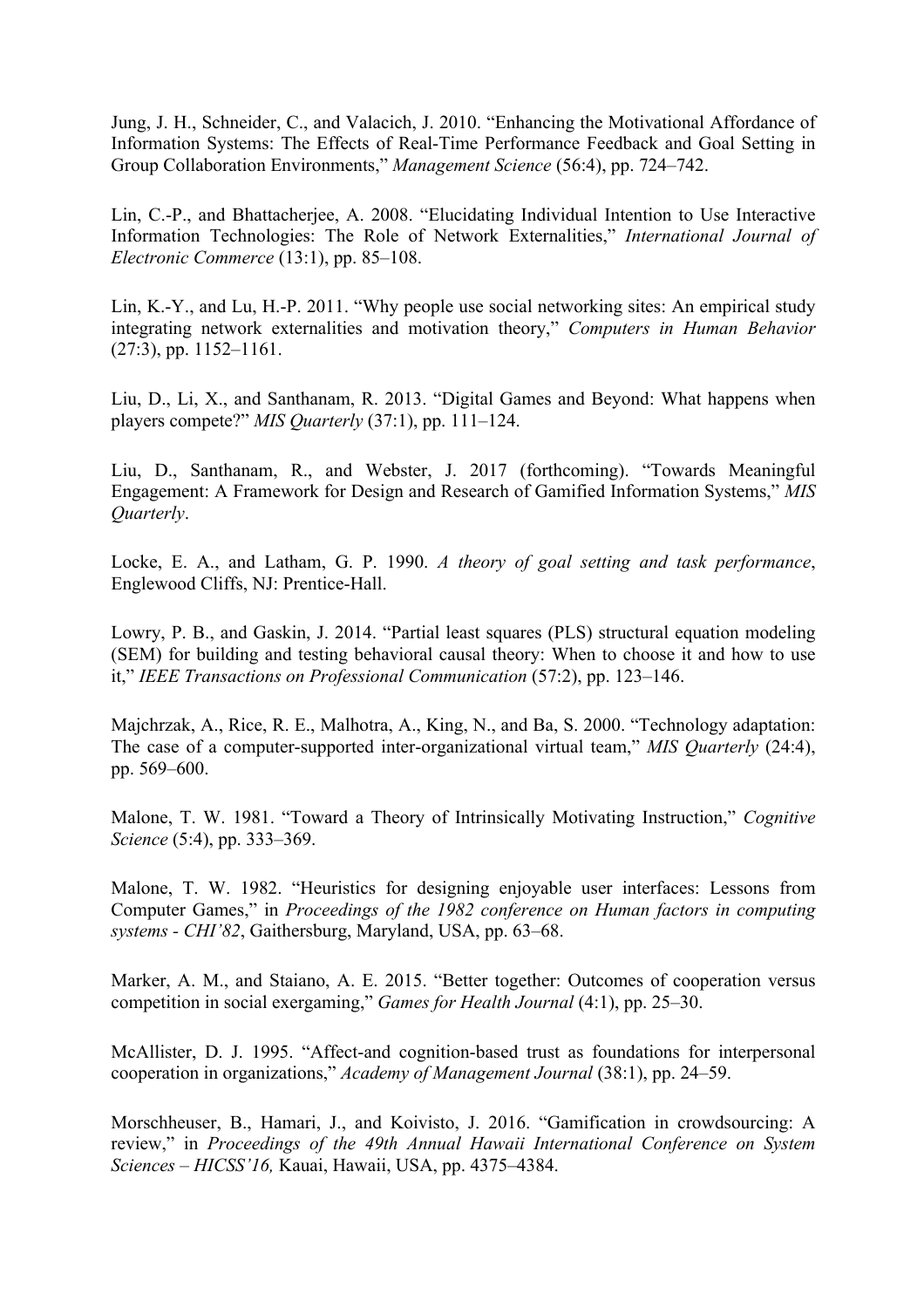Morschheuser, B., Hamari, J., and Koivisto, J. 2017a. "Gamified crowdsourcing: Conceptualization, literature review, and future agenda," *International Journal of Human-Computer Studies* (106), pp. 26–43.

Morschheuser, B., Maedche, A., and Walter, D. 2017b. "Designing cooperative gamification: Conceptualization and prototypical implementation," in *Proceedings of the 20th ACM Conference on Computer-Supported Cooperative Work and Social Computing – CSCW'17,*  Portland, OR, USA, pp. 2410-2421.

Nash, J. 1953. "Two-Person cooperative games," *Econometrica* (21:1), pp. 128–140.

Oliveira, M. J. de, and Huertas, M. K. Z. 2015. "Does Life Satisfaction influence the intention (We-Intention) to use Facebook?" *Computers in Human Behavior* (50), pp. 205–210.

Peng, W., and Hsieh, G. 2012. "The influence of competition, cooperation, and player relationship in a motor performance centered computer game," *Computers in Human Behavior* (28:6), pp. 2100–2106.

Perugini, M., and Bagozzi, R. P. 2001. "The role of desires and anticipated emotions in goaldirected behaviours: Broadening and deepening the theory of planned behaviour," *British Journal of Social Psychology* (40:1), pp. 79–98.

Plass, J. L., O'Keefe, P. A., Homer, B. D., Case, J., Hayward, E. O., Stein, M., and Perlin, K. 2013. "The impact of individual, competitive, and collaborative mathematics game play on learning, performance, and motivation," *Journal of Educational Psychology* (105:4), pp. 1050–1066.

Prestopnik, N. R., and Tang, J. 2015. "Points, stories, worlds, and diegesis: Comparing player experiences in two citizen science games," *Computers in Human Behavior* (52:C), pp. 492– 506.

Przybylski, A. K., Rigby, C. S., and Ryan, R. M. 2010. "A motivational model of video game engagement," *Review of General Psychology* (14:2), pp. 154–166.

Rempel, J. K., Holmes, J. G., and Zanna, M. P. 1985. "Trust in close relationships," *Journal of Personality and Social Psychology* (49:1), pp. 95–112.

Ribeiro, C., Farinha, C., Pereira, J., and Mira da Silva, M. 2014. "Gamifying requirement elicitation: Practical implications and outcomes in improving stakeholders collaboration," *Entertainment Computing* (5:4), pp. 335–345.

Rico, M., Martínez-Muñoz, G., Alaman, X., Camacho, D., and Pulido, E. 2011. "A programming experience of high school students in a virtual world platform," *International Journal of Engineering Education* (27:1), pp. 1–9.

Rigby, S. 2014. "Gamification and Motivation," in *The Gameful World: Approaches, Issues, Applications*, S. P. Walz & S. Deterding (eds.), Cambridge, MA, USA: MIT Press, pp. 113– 137.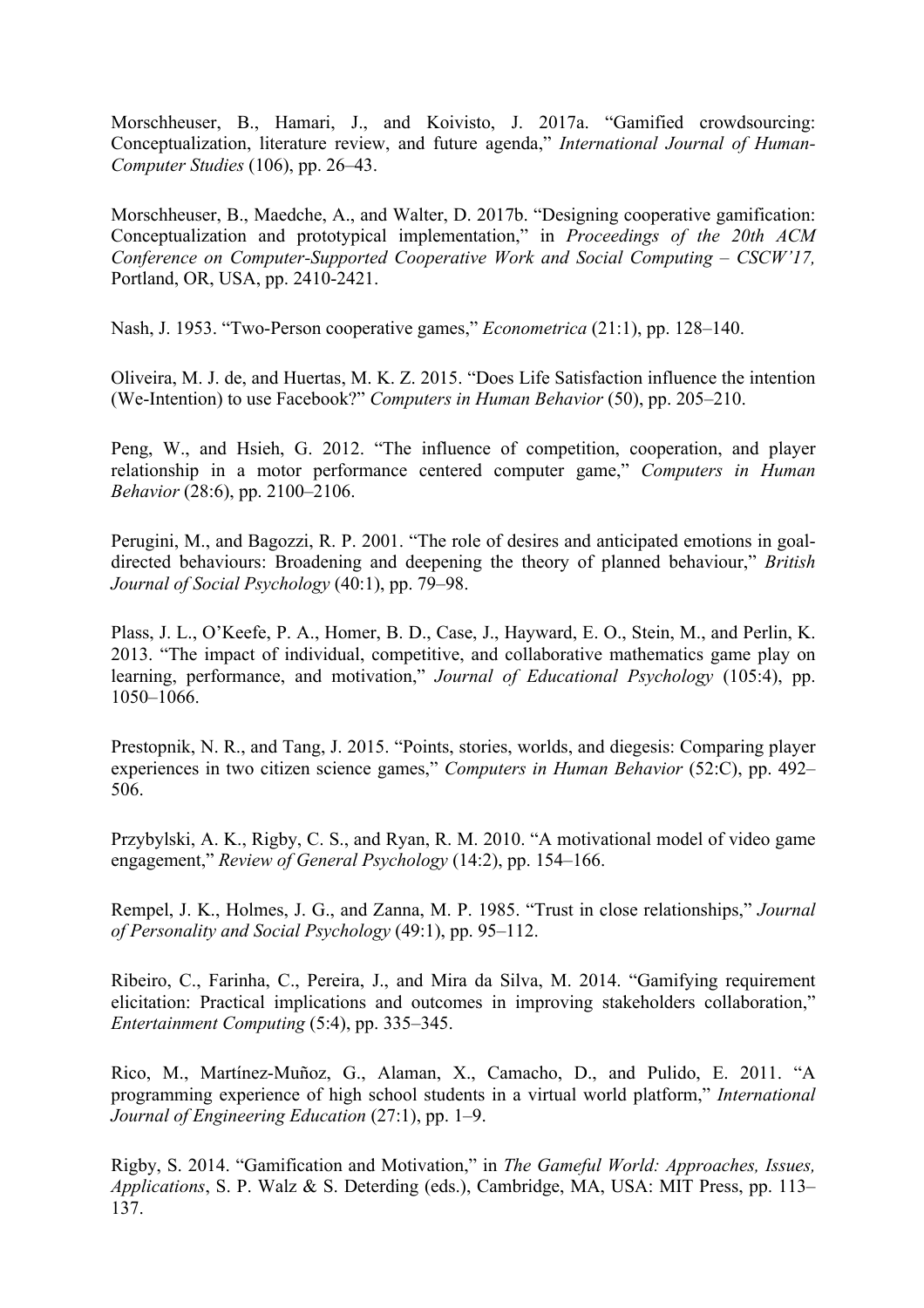Rigby, S., and Ryan, R. M. 2011. *Glued To Games - How Video Games Draw Us In and Hold Us Spellbound*, Santa Barbara, California: ABC-CLIO, LLC.

Ringle, C. M., Wende, S., and Becker, J.-M. 2015. "SmartPLS 3," <http://www.smartpls.com> (Accessed February 11, 2017).

Rocha, J. B., Mascarenhas, S., and Prada, R. 2008. "Game Mechanics for Cooperative Games," in *ZON Digital Games,* N. Zagalo & R. Prada (eds.), Universidade do Minho, pp. 72–80.

Ryan, R. M., Rigby, C. S., and Przybylski, A. 2006. "The Motivational Pull of Video Games: A Self-Determination Theory Approach," *Motivation and Emotion* (30:4), pp. 344–360.

Schacht, S., and Maedche, A. 2015. "Project knowledge management while simply playing! Gaming mechanics in project knowledge management systems," in *Gamification in Education and Business,* T. Reiners & L. C. Wood (eds.), Cham: Springer International Publishing, pp. 593–614.

Scharkow, M., Festl, R., Vogelgesang, J., and Quandt, T. 2015. "Beyond the "core-gamer": Genre preferences and gratifications in computer games," *Computers in Human Behavior*, *44*, pp. 293–298.

Scheiner, C. W. 2015. "The motivational fabric of gamified idea competitions: The evaluation of game mechanics from a longitudinal perspective," *Creativity and Innovation Management* (24:2), pp. 341–352.

Seaborn, K., and Fels, D. I. 2015. "Gamification in theory and action: A survey," *International Journal of Human-Computer Studies* (74), pp. 14–31.

Searle, J. R. 1990. "Collective Intentions and Actions," in *Intentions in communication,* P. R. Cohen, J. Morgan, and M. Pollack (eds.), MIT Press, pp. 401–415.

Shen, A. X. L., Cheung, C. M. K., and Lee, M. K. O. 2013. "Perceived critical mass and collective intention in social media-supported small group communication," *International Journal of Information Management* (33:5), pp. 707–715.

Shen, A. X. L., Cheung, C. M. K., Lee, M. K. O., and Chen, H. 2011. "How social influence affects we-intention to use instant messaging: The moderating effect of usage experience," *Information Systems Frontiers* (13:2), pp. 157–169.

Shen, A. X. L., Lee, M. K. O., and Cheung, C. M. K. 2014. "Exploring online social behavior in crowdsourcing communities: A relationship management perspective," *Computers in Human Behavior* (40), pp. 144–151.

Shen, A. X. L., Lee, M. K. O., Cheung, C. M. K., and Chen, H. 2009. "An Investigation into Contribution I-Intention and We-Intention in Open Web-Based Encyclopedia: Roles of Joint Commitment and Mutual Agreement," in *Proceeding of the 13th International Conference on Information Systems* – ICIS'09, Phoenix, Arizona, USA, pp. 1–7.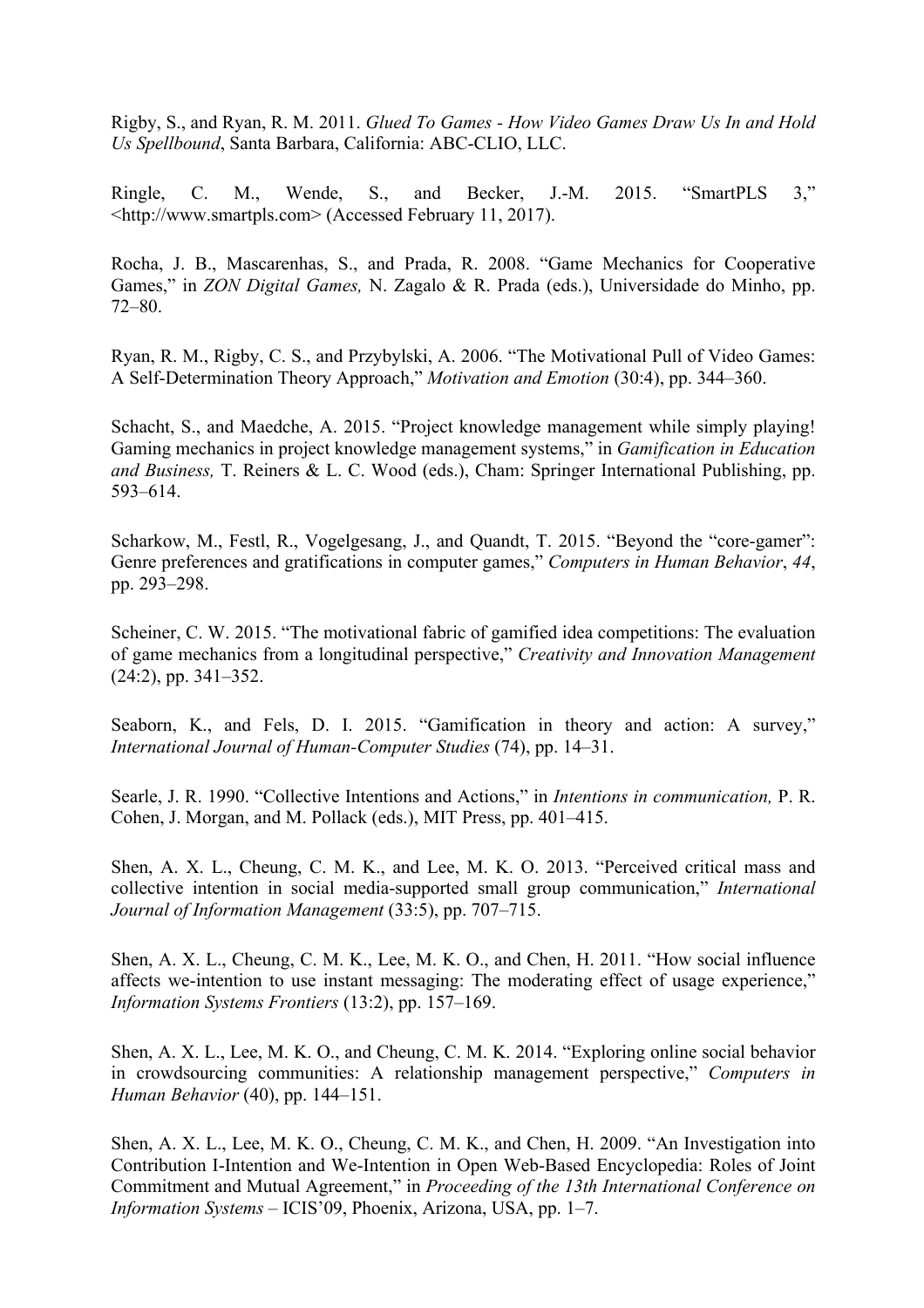Sheng, L. Y. 2013. "Modelling learning from Ingress (Google's augmented reality social game)," in *Proceedings of the 63rd Annual Conference International Council for Education Media - ICEM'13,* Singapore, pp. 1–8.

Siu, K., Zook, A., and Riedl, M. O. 2014. "Collaboration versus competition: Design and evaluation of mechanics for games with a purpose," in *Proceedings of the 9th International Conference on the Foundations of Digital Games - FDG'14*, Lauderdale, Florida, USA, pp. 1–8.

Smith, J. 2015. "A Million People Around You Are Playing an Alternate Reality Game You Can't See," <https://mic.com/articles/119366/one-million-people-around-you-are-playing-analternate-reality-game-you-can-t-see> (Accessed February 11, 2017).

Stets, J. E., and Burke, P. J. 2000. "Identity theory and social identity theory," *Social Psychology Quarterly* (63:3), pp. 224–237.

Straub, T., Gimpel, H., Teschner, F., and Weinhardt, C. 2015. "How (not) to Incent Crowd Workers," *Business & Information Systems Engineering* (57:3), pp. 167–179.

Tajfel, H. 1982. "Social psychology of intergroup relations," *Annual Review of Psychology* (33:1), pp. 1–39.

Takahashi, D. 2014. "Google's mobile game Ingress enables 7M players to create usergenerated missions," <http://venturebeat.com/2014/09/25/googles-mobile-game-ingressenables-7m-players-to-create-user-generated-missions/> (Accessed August 27, 2016).

Taylor, S. D., Bagozzi, R. P., and Gaither, C. A. 2005. "Decision making and effort in the self-regulation of hypertension: Testing two competing theories," *British Journal of Health Psychology* (10:4), pp. 505–530.

Teng, C.-I., and Chen, W.-W. 2014. "Team participation and online gamer loyalty," *Electronic Commerce Research and Applications* (13:1), pp. 24–31.

Thom, J., Millen, D. R., Dimicco, J., and Street, R. 2012. "Removing Gamification from an Enterprise SNS," in *Proceedings of the ACM 2012 conference on Computer Supported Cooperative Work - CSCW'12*, Seattle, Washington, USA, pp. 1067–1070.

Tondello, G. F., Wehbe, R. R., Diamond, L., Busch, M., Marczewski, A., and Nacke, L. E. 2016. "The Gamification User Types Hexad Scale," in *Proceedings of the 2016 Annual Symposium on Computer-Human Interaction in Play – CHI Play'16*, Austin, TX, USA, pp. 229-243.

Tsai, H.-T., and Bagozzi, R. P. 2014. "Contribution Behavior in Virtual Communities: Cognitive, Emotional, and Social Influences," *MIS Quarterly* (38:1), pp. 143–163.

Tsai, H.-T., and Pai, P. 2014. "Why do newcomers participate in virtual communities? An integration of self-determination and relationship management theories," *Decision Support Systems* (57:1), pp. 178–187.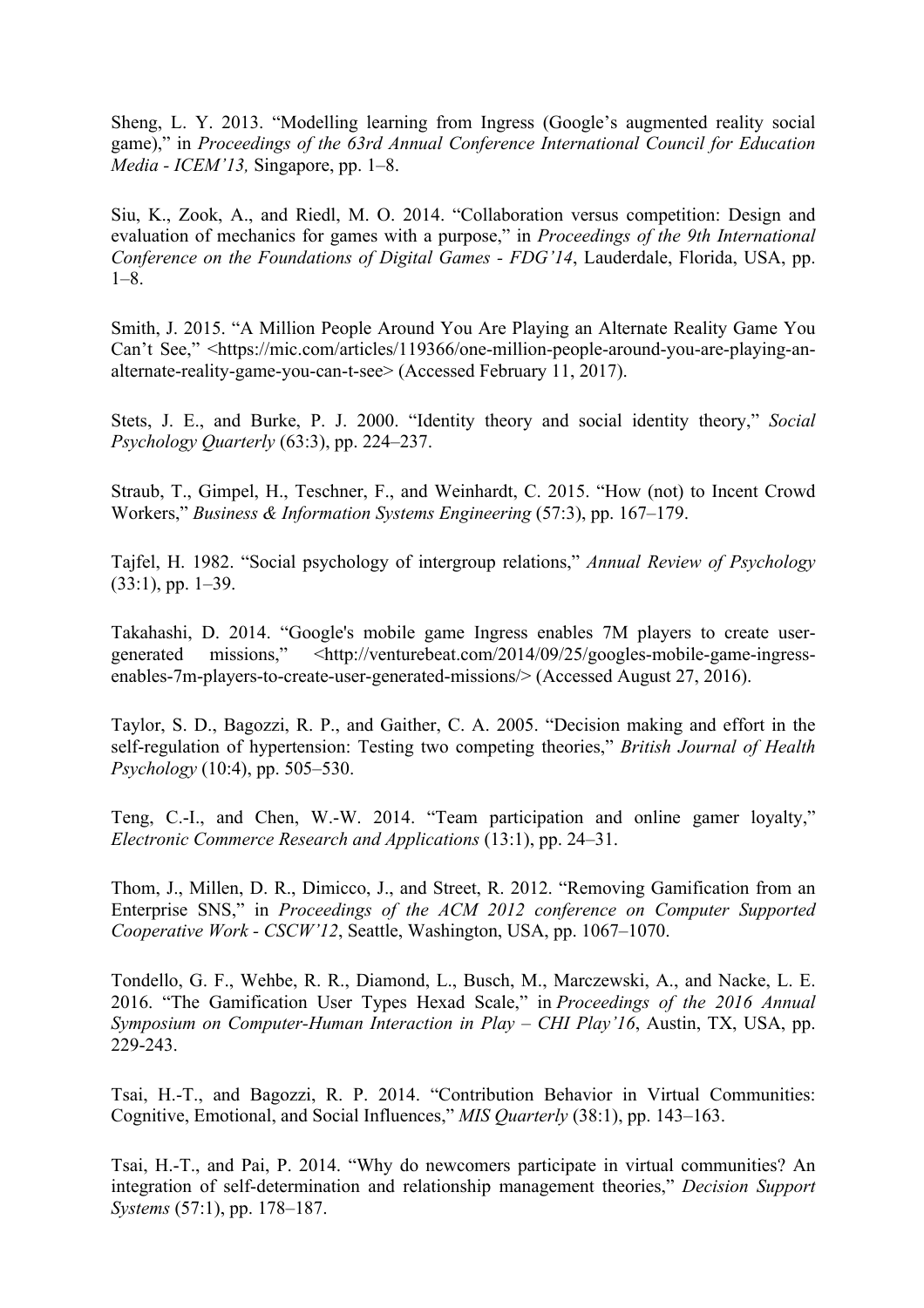Tuomela, R. 1995. *The importance of us: A philosophical study of basic social notions*, Stanford, CA: Stanford University Press.

Tuomela, R. 2000. *Cooperation*, Dordrecht: Springer-Science+Business Media, Vol. 82.

Tuomela, R. 2011. "Cooperation as joint action," *Analyse & Kritik* (33:1), pp. 65–86.

Turner, J. C. 1975. "Social comparison and social identity: Some prospects for intergroup behaviour," *European Journal of Social Psychology* (5:1), pp. 1–34.

Valacich, J. S., Dennis, A. R., and Connolly, T. 1994. "Idea Generation in Computer-Based Groups: A New Ending to an Old Story," *Organizational Behavior and Human Decision Processes* (57:3), pp. 448–467.

Velez, J. A., and Ewoldsen, D. R. 2013. "Helping behaviors during video game play," *Journal of Media Psychology* (25:4), pp. 190–200.

Vesa, M., Hamari, J., Harviainen, J. T., and Warmelink, H. 2017. "Computer games and organization studies," *Organization Studies* (38:2), 273-284.

Wasko, M. M., and Faraj, S. 2005. "Why Should I Share? Examining Social Capital and Knowledge Contribution in Electronic Networks of Practice," *MIS Quarterly* (29:1), pp. 35– 57.

Wu, J., and Liu, D. 2007. "The effects of trust and enjoyment on intention to play online games," *Journal of Electronic Commerce Research* (8:2), pp. 128–140.

Yee, N. 2006. "Motivations for Play in Online Games," *CyberPsychology & Behavior* (9:6), pp. 772–775.

Zagal, J. P., Rick, J., and Hsi, I. 2006. "Collaborative games: Lessons learned from board games," *Simulation & Gaming* (37:1), pp. 24–40.

Zhang, X., Venkatesh, V., and Brown, S. A. 2011. "Designing Collaborative Systems to Enhance Team Performance," *Journal of the Association for Information System* (12:8), pp. 556–584.

Zhao, Y., and Zhu, Q. 2014. "Effects of extrinsic and intrinsic motivation on participation in crowdsourcing contest," *Online Information Review* (38:7), pp. 896–917.

Zhong, Z.-J. 2011. "The effects of collective MMORPG (Massively Multiplayer Online Role-Playing Games) play on gamers' online and offline social capital," *Computers in Human Behavior* (27:6), pp. 2352–2363.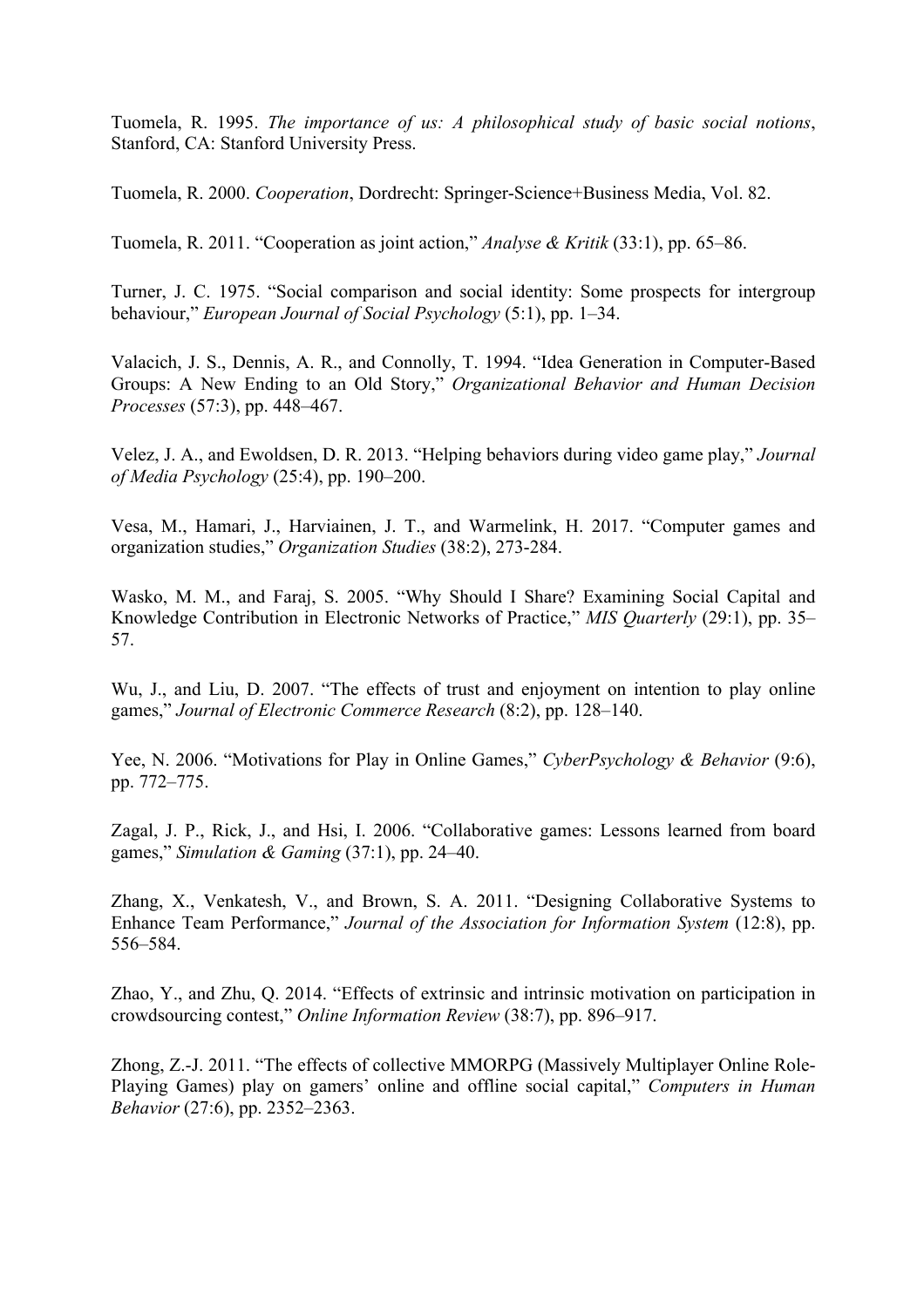# **Appendix A**

#### **A.1. Questions asked to determine the nature of a game design feature in Ingress:**

I find that this game feature … («Description of the functionality»)

| is of individual nature | (5-point Likert scale: strongly disagree - strongly agree) |  |  |
|-------------------------|------------------------------------------------------------|--|--|
|-------------------------|------------------------------------------------------------|--|--|

- … is of competitive nature (5-point Likert scale: strongly disagree strongly agree)<br>… is of cooperative nature (5-point Likert scale: strongly disagree strongly agree)
	- $(5$ -point Likert scale: strongly disagree strongly agree)

| Identified game feature of Ingress | Individualistic<br>game features | Cooperative<br>game<br>features | Competitive<br>game<br>features |
|------------------------------------|----------------------------------|---------------------------------|---------------------------------|
| Factions                           |                                  | $\mathsf{X}^\star$              |                                 |
| Action Points (AP)                 | X                                |                                 |                                 |
| Mind Units (MU)                    |                                  | $\mathsf{X}^\star$              |                                 |
| Agent level                        | $\pmb{\times}$                   |                                 |                                 |
| Medals                             | X                                |                                 |                                 |
| Mission badges                     | X                                |                                 |                                 |
| Agent stats                        | X                                |                                 |                                 |
| Deploy Resonators                  |                                  | $\mathsf{X}^\star$              |                                 |
| Recharge Resonators                |                                  | $X^*$                           |                                 |
| COMM (in-game chat)                |                                  | $X^*$                           |                                 |
| First Saturday (FS) events         |                                  | X                               |                                 |
| <b>XM Anomalies</b>                |                                  | $X^*$                           |                                 |
| Personal avatar                    | $\pmb{\times}$                   |                                 |                                 |
| Weapons                            |                                  |                                 | $\pmb{\times}$                  |
| Power Cubes                        | X                                |                                 |                                 |
| Mods                               |                                  | $X^*$                           |                                 |
| Playing of missions                | X                                |                                 |                                 |
| Mission days                       | (x)                              | $\mathsf X$                     |                                 |
| Hacking of portals                 | $\mathsf{C}$                     | $\mathsf{C}$                    | $\mathsf C$                     |
| Attacking portals                  |                                  |                                 | X                               |
| Takeover portals                   |                                  | $\mathsf{X}^\star$              |                                 |
| Upgrade portals                    |                                  | $\mathsf{X}^\star$              |                                 |
| Checkpoints and cycles             |                                  | $\mathsf{X}^\star$              |                                 |

#### **A.2. Results of the Ingress feature categorization:**